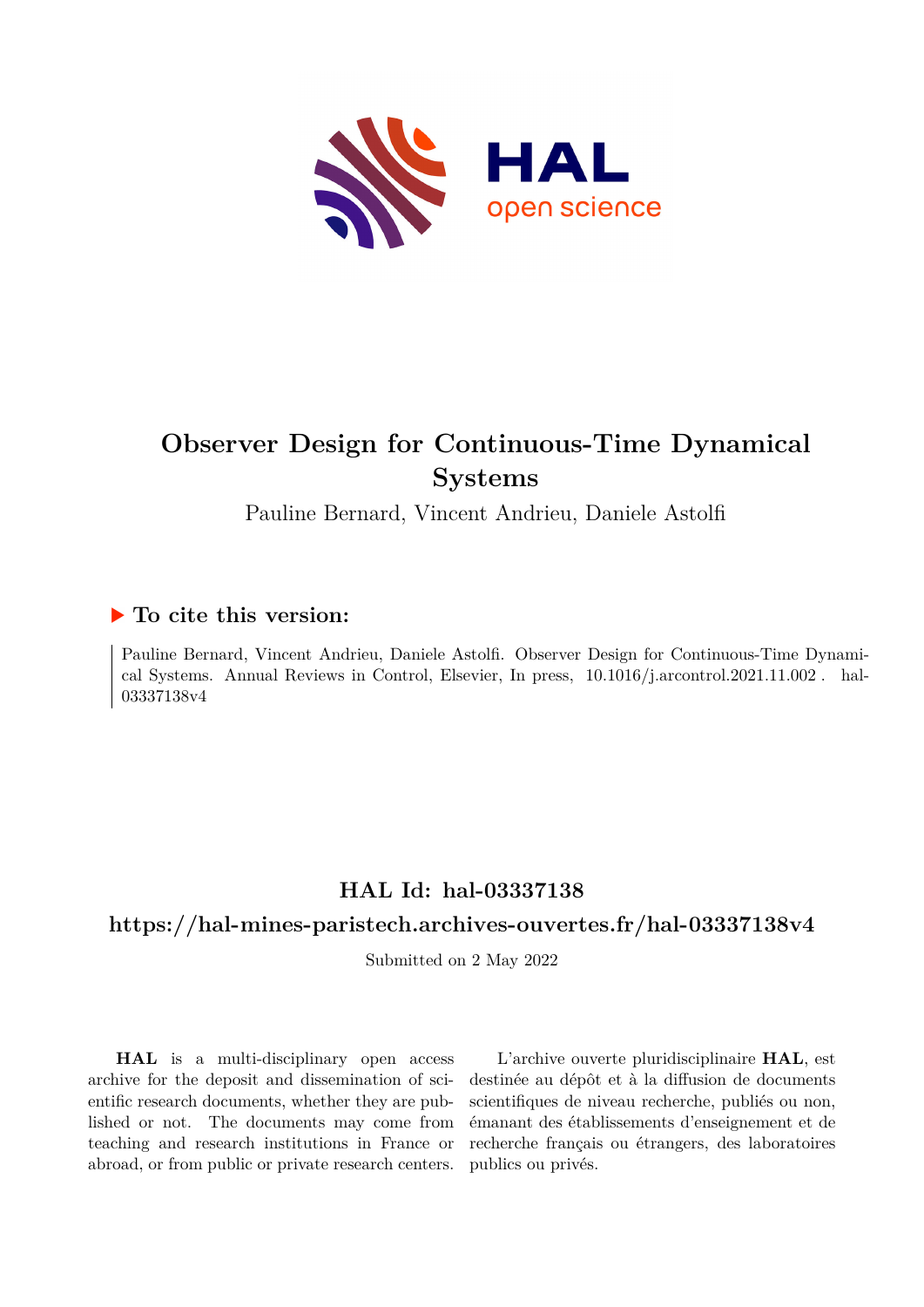## Observer Design for Continuous-Time Dynamical Systems

Pauline Bernard<sup>a</sup>, Vincent Andrieu<sup>b</sup>, Daniele Astolfi<sup>b</sup>

<sup>a</sup> Centre Automatique et Systèmes, MINES ParisTech, Université PSL, Paris, France *<sup>b</sup>LAGEPP CNRS, Universit´e Claude Bernard Lyon 1, Lyon, France*

## Abstract

We review the main design techniques of state observer design for continuous-time dynamical systems, namely algorithms which reconstruct online the full information of a dynamical process on the basis of partially measured data. Starting from necessary conditions for the existence of such asymptotic observers, we classify the available methods depending on the detectability/observability assumptions they require. We show how each class of observer relies on transforming the system dynamics in a particular normal form which allows the design of an observer, and how each observability condition guarantees the invertibility of its associated transformation and the convergence of the observer. Finally, some implementation aspects and open problems are briefly discussed.

*Keywords:* observer design, observability, detectability, normal forms, Kalman observers, Kalman-like observers, observability Gramian, extended Kalman filter, high-gain observers, homogeneous observers, triangular forms, KKL observers, nonlinear Luenberger observers

## **Contents**

| 1            | Introduction                                         |                                                        | 1                |                                                                  | 6.2        | High-gain observers                                                                                                              | 14       |
|--------------|------------------------------------------------------|--------------------------------------------------------|------------------|------------------------------------------------------------------|------------|----------------------------------------------------------------------------------------------------------------------------------|----------|
|              |                                                      |                                                        |                  |                                                                  | 6.3        | Homogeneous correction terms                                                                                                     | 16       |
| $\mathbf{2}$ |                                                      | <b>Problem statement</b>                               | $\boldsymbol{2}$ |                                                                  | 6.4        | Pure differentiators                                                                                                             | 18       |
|              | 2.1                                                  | Observation problem                                    | 2                |                                                                  | 6.5        | Use of interconnection                                                                                                           | 18       |
|              | 2.2                                                  | Approaches for real-time state estimation              | $\overline{c}$   |                                                                  |            |                                                                                                                                  |          |
|              | 2.3                                                  | Asymptotic observers                                   | 3                | 7                                                                |            | Observers from backward distinguishability                                                                                       | 19       |
|              | 2.4                                                  | Desired observer properties                            | 3                |                                                                  | 7.1        | Autonomous systems                                                                                                               | 20       |
|              | 2.5                                                  | Observers for linear autonomous systems                | $\overline{4}$   |                                                                  | 7.2<br>7.3 | Time-varying/controlled systems<br>Computation of the transformation                                                             | 20<br>21 |
| 3            | Necessary conditions and a general sufficient condi- |                                                        |                  | 8                                                                |            | About the implementation of an observer                                                                                          | 21       |
|              |                                                      | tion for observer design                               | 5                |                                                                  | 8.1        | The left-inversion problem $\dots \dots \dots$                                                                                   | 21       |
|              | 3.1                                                  | Necessary conditions for asymptotic observers.         | 5                |                                                                  | 8.2        | Taking into account state constraints                                                                                            | 22       |
|              | 3.2                                                  | Sufficient condition for observer design               | 7                |                                                                  | 8.3        | Tuning and characterization of performances                                                                                      | 22       |
|              |                                                      |                                                        |                  |                                                                  | 8.4        | Output sampling and continuous-discrete ob-                                                                                      |          |
| 4            |                                                      | <b>Observers from detectability conditions</b>         | 8                |                                                                  |            |                                                                                                                                  | 23       |
|              | 4.1                                                  | Finsler-like relaxation of differential detectability  | 8                |                                                                  | 8.5        | Adaptive observers                                                                                                               | 24       |
|              | 4.2                                                  | A local observer assuming strong differential          |                  |                                                                  | 8.6        | Disturbance observers and extended state ob-                                                                                     |          |
|              |                                                      |                                                        | $\,8\,$          |                                                                  |            |                                                                                                                                  | 24       |
|              | 4.3                                                  | Toward regional observer assuming convexity            |                  |                                                                  | 8.7        | Use of observers in feedback control                                                                                             | 24       |
|              |                                                      | of the output map $\ldots \ldots \ldots \ldots \ldots$ | 9                |                                                                  |            |                                                                                                                                  |          |
|              | 4.4                                                  | The case of an Euclidean metric describing de-         | 9                | 9                                                                |            | <b>Conclusions</b>                                                                                                               | 24       |
|              | 4.5                                                  | Finding an Euclidean metric to obtain a con-           | 9                | 1. Introduction                                                  |            |                                                                                                                                  |          |
| 5            | <b>Observers from observability Gramian</b>          |                                                        | 10               |                                                                  |            | In many applications, knowing the current state of a dynami-                                                                     |          |
|              | 5.1                                                  | Observability Gramian                                  | 10               |                                                                  |            | cal system is crucial either to build a controller or to obtain real                                                             |          |
|              | 5.2                                                  | Kalman or Kalman-like observers                        | 11               |                                                                  |            | time information on the system for decision-making or moni-<br>toring, see, e.g., [193, 128, 186] and references therein. A com- |          |
|              | 5.3                                                  | Extended Kalman Filter                                 | 12               |                                                                  |            | mon way of addressing this problem is to place some sensors on                                                                   |          |
|              | 5.4                                                  | Linearization by output injection $\ldots \ldots$      | 12               | the physical system in order to have access to such information. |            |                                                                                                                                  |          |
|              |                                                      | Preprint submitted to Annual Reviews in Control        |                  |                                                                  |            | May 2, 2022                                                                                                                      |          |

|                                              | 6.1                                               | Differential observability and normal forms          | 13 |  |  |  |
|----------------------------------------------|---------------------------------------------------|------------------------------------------------------|----|--|--|--|
|                                              | 6.2                                               | High-gain observers                                  | 14 |  |  |  |
|                                              | 6.3                                               | Homogeneous correction terms                         | 16 |  |  |  |
|                                              | 6.4                                               | Pure differentiators                                 | 18 |  |  |  |
|                                              | 6.5                                               | Use of interconnection $\ldots \ldots \ldots \ldots$ | 18 |  |  |  |
| 7                                            | <b>Observers from backward distinguishability</b> |                                                      |    |  |  |  |
|                                              | 7.1                                               | Autonomous systems                                   | 20 |  |  |  |
|                                              | 7.2                                               | Time-varying/controlled systems                      | 20 |  |  |  |
|                                              | 7.3                                               | Computation of the transformation                    | 21 |  |  |  |
| 8<br>About the implementation of an observer |                                                   |                                                      |    |  |  |  |
|                                              | 8.1                                               | The left-inversion problem $\dots \dots \dots$       | 21 |  |  |  |
|                                              | 8.2                                               | Taking into account state constraints                | 22 |  |  |  |
|                                              | 8.3                                               | Tuning and characterization of performances          | 22 |  |  |  |
|                                              | 8.4                                               | Output sampling and continuous-discrete ob-          |    |  |  |  |
|                                              |                                                   |                                                      | 23 |  |  |  |
|                                              | 8.5                                               | Adaptive observers                                   | 24 |  |  |  |
|                                              | 8.6                                               | Disturbance observers and extended state ob-         |    |  |  |  |
|                                              |                                                   |                                                      | 24 |  |  |  |
|                                              | 8.7                                               | Use of observers in feedback control $\ldots$ .      | 24 |  |  |  |
| 9                                            |                                                   | <b>Conclusions</b>                                   | 24 |  |  |  |

6 Observers from differential observability 13

## 1. Introduction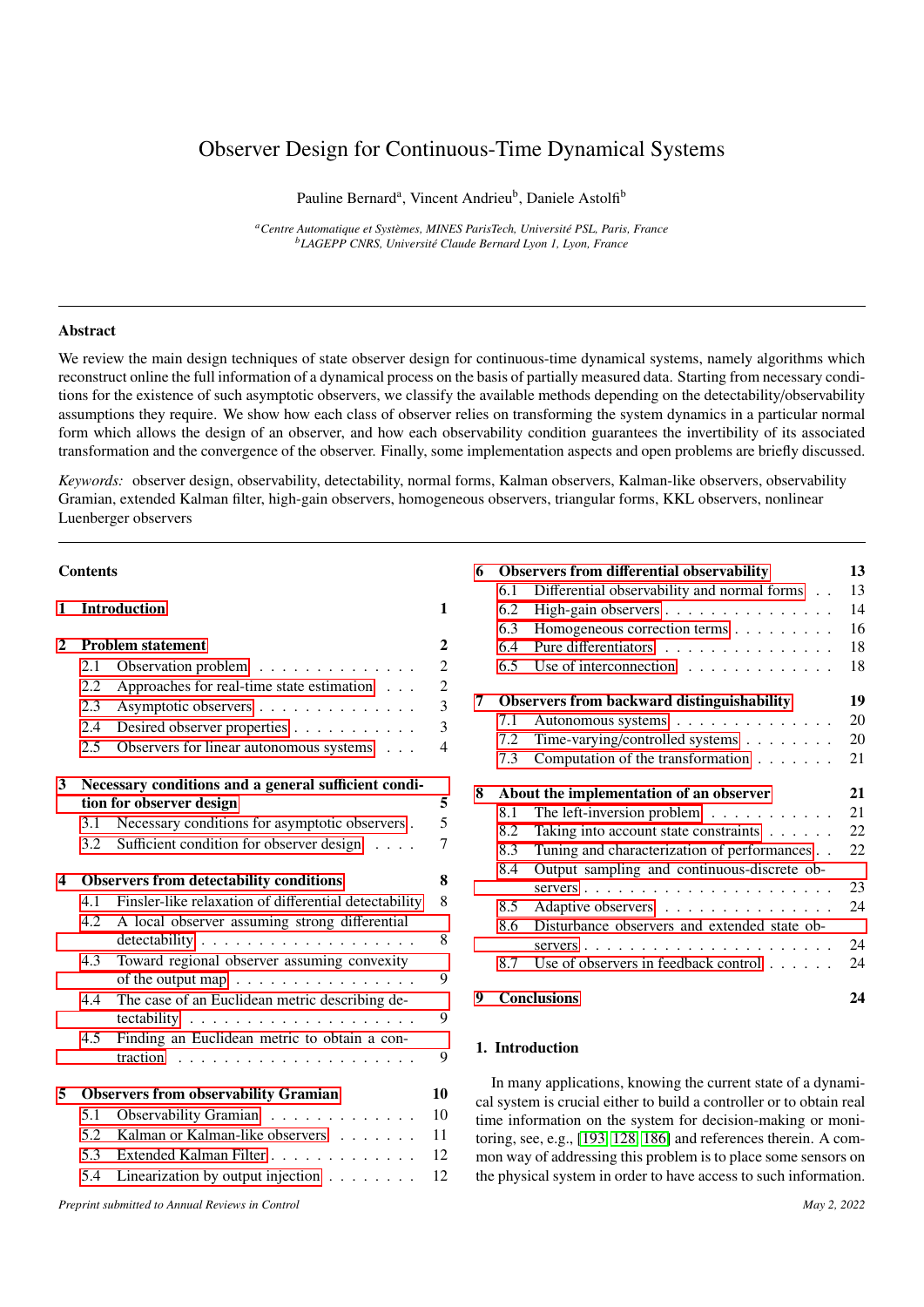In practice, however, not all the state variables are directly measurable: either because we want to reduce the number of sensors to reduce costs, due to physical constraints, or simply because such a sensor does not exist. In this case, an estimation algorithm is thus needed to process the incomplete and imperfect information provided by the sensors and thereby reconstruct a reliable estimate of the whole system state. The number and quality of sensors being often limited in practice due to cost and physical constraints, such estimation algorithms play a decisive role in a lot of applications. See, as a few examples, the problems of estimating the state of the charge of a battery [59], the position of sensorless permanent magnet synchronous machines [161, 49] or the size of the crystals in a crystallization process [68].

In this paper, we restrict our attention to systems modelled by finite-dimensional continuous-time dynamics and look for an estimation algorithm under the form of a dynamical system, denoted as *asymptotic observer*, that takes as input the sensor measurements (and possible known control actions) and produces an estimate which asymptotically converges to the plant state. This framework is detailed in Section 2.

Of course, such an algorithm can exist only if the measurements somehow contain enough information to determine uniquely (asymptotically) the state of the system, namely if the system is *detectable*. Then, some additional requirements (finite-time convergence, stability of the estimation error, tunability, etc.) typically lead to a very wide range of detectability/observability properties, which all represent necessary conditions for the existence of certain classes of estimation algorithms. These are reviewed in Section 3.

Then, it comes the question of actually designing such an algorithm. As we shall see, this problem has been solved in a general and constructive way for systems modelled by linear dynamics, while only for particular classes of nonlinear dynamics. Therefore, observer design usually consists in looking for a change of coordinates that transforms the dynamics into one of these *normal forms* where an observer design is available. Existence and invertibility of such a transformation typically involve the observability conditions that characterize each "family" of designs. The goal of this paper is therefore to gather a large part of the huge amount of contributions scattered throughout the literature and classify them according to the "type" of observability properties they require. This is done throughout Sections 4 to 7. A recapitulative table is given in Table 1 at the end of the paper.

Finally, even when such a design has been achieved, some issues may need to be addressed before an actual implementation can be carried out. These include inverting the change of coordinates, tuning the observer to ensure some desired performances, taking into account unknown parameters/disturbances, state constraints, or the sampling of the output, etc. Such issues and some of the corresponding solutions available in the literature are briefly reviewed in Section 8.

*Notation.*  $\mathbb R$  (resp.  $\mathbb N$ ) denotes the set of real numbers (resp. integers) and  $\mathbb{R}_{\geq 0} := [0, +\infty), \mathbb{N}_{>0} := \mathbb{N} \setminus \{0\}.$  A map  $\rho$ :  $\mathbb{R}_{\geq 0} \to \mathbb{R}_{\geq 0}$  is a *K*-map if  $\rho(0) = 0$  and  $\rho$  is continuous and increasing, and a  $\mathcal{K}^{\infty}$ -map if it is also unbounded. A map  $\beta$ :  $\mathbb{R}_{\geq 0} \times \mathbb{R}_{\geq 0} \to \mathbb{R}_{\geq 0}$  is a KL-map if for all  $t \in \mathbb{R}_{\geq 0}$ ,  $r \mapsto \beta(r, t)$ is a class-K map and for all  $r \in \mathbb{R}_{\geq 0}$ ,  $t \mapsto \beta(r, t)$  is decreasing with  $\lim_{t\to\infty} \beta(r,t) = 0$ . For a matrix *M*, He(*M*) :=  $M + M^{\top}$ , and for a positive definite matrix  $P \in \mathbb{R}^{n \times n}$ ,  $\|\cdot\|_P$  denotes the norm associated to *P*, namely  $||x||_P := \sqrt{x^T P x}$  for  $x \in \mathbb{R}^n$ .

## 2. Problem statement

## *2.1. Observation problem*

We consider a general plant described by finite-dimensional continuous-time nonlinear dynamics of the form

$$
\dot{x} = f(x, t), \qquad y = h(x, t), \tag{1}
$$

with state  $x \in \mathbb{R}^{n_x}$ , output (or measurement)  $y \in \mathbb{R}^{n_y}$  and maps  $f: \mathbb{R}^{n_x} \times \mathbb{R} \to \mathbb{R}^{n_x}$ ,  $h: \mathbb{R}^{n_x} \times \mathbb{R} \to \mathbb{R}^{n_y}$  sufficiently regular, with  $n_x, n_y \in \mathbb{N}_{>0}$ . This paper aims at reviewing existing methods available in the literature to estimate online the full state *x*(*t*) of a solution to system (1) at time *t*, based on the knowledge of the plant model described by the functions *<sup>f</sup>*, *<sup>h</sup>*, and of the output *y* up to time *t*. Generally in applications, we are interested in estimating only physically relevant solutions which are known to remain in a certain set  $X$ , often taken compact and modelling known physical bounds on the states. Hence, the following assumption holds throughout the paper.

**Standing Assumption.** We consider sets  $X_0 \subseteq X \subseteq \mathbb{R}^{n_x}$  such *that any solution of* (1) *initialized in*  $X_0$  *is defined on* [0, + $\infty$ ) *and remains in* X *at all positive times.*

The set  $\chi_0$  does not need to be known for design, but will be used in the theorem statements to refer to the plant solutions that need to be estimated. On the other hand, the knowledge of  $X$ may actively be used to design the estimation algorithms. Note that we restrict our attention to solutions defined on  $[0, +\infty)$ because we will mainly review asymptotic estimation methods. Otherwise, the estimate needs to converge in finite time, before solutions cease to exist.

The system (1) encompasses a large variety of systems among which *autonomous systems*

$$
\dot{x} = f(x), \qquad y = h(x), \tag{2}
$$

and *systems with (known) input*

$$
\dot{x} = f(x, u), \qquad y = h(x, u),
$$
\n(3)

with  $u : \mathbb{R} \to \mathbb{R}^{n_u}$ , although the treatise of (3) may present subtle differences compared to (1) in terms of causality and uniformity with respect to inputs.

## *2.2. Approaches for real-time state estimation*

A first naive approach would be to simulate (1) simultaneously for a set of initial conditions and progressively removing from the set those producing an output trajectory "too far" from the witnessed  $y(t)$  (with the notion of "far" to be defined). If the output *y* determines a unique possible solution asymptotically, then the set of possible initial conditions shrinks to only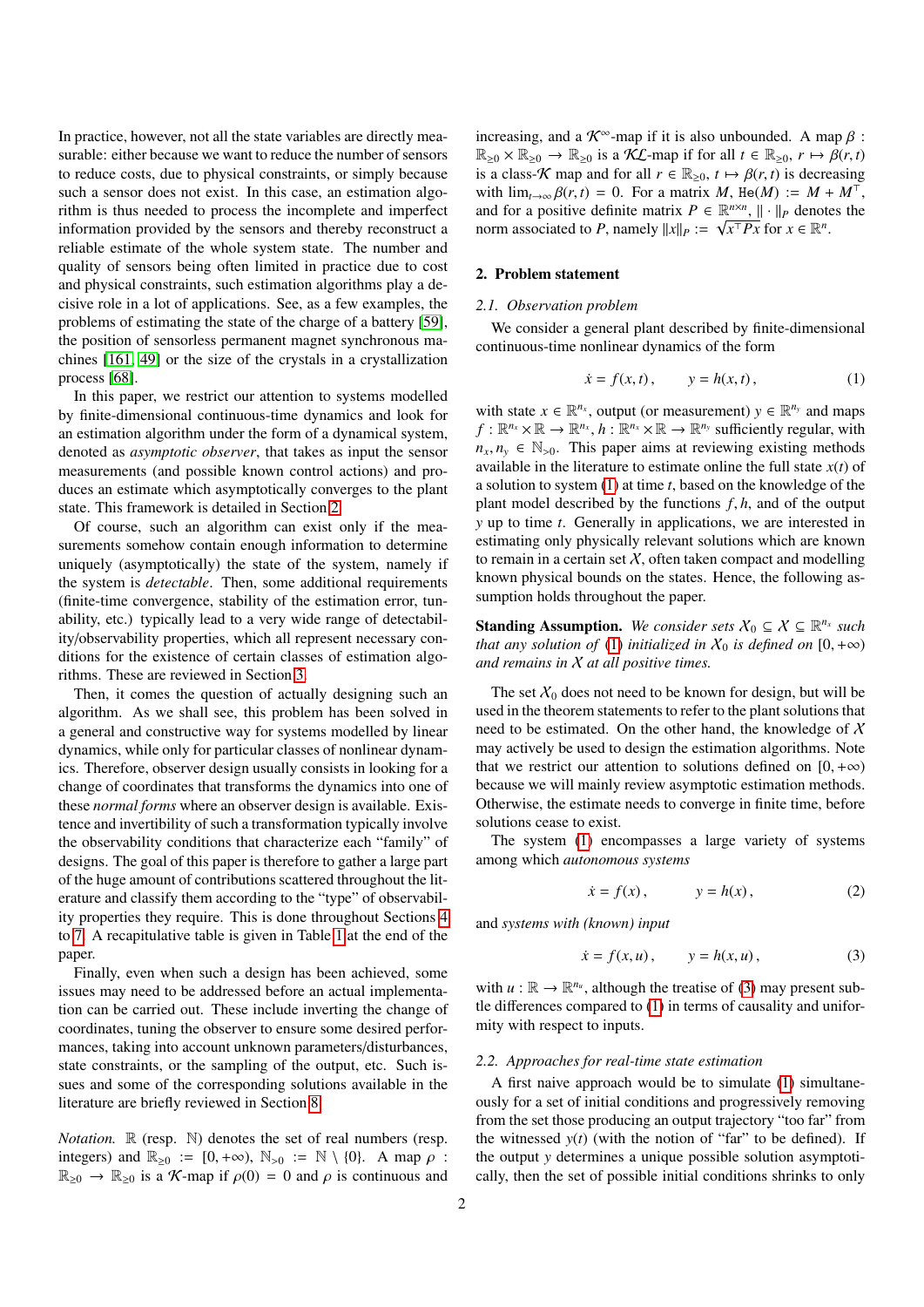one possible asymptotically. Otherwise, a certain distribution of possible initial conditions remains. However, the trade off between amount of computations and estimation precision is typically not reachable, and the open-loop numerical integration of (1) is often not reliable in the presence of disturbances and model uncertainties. This path has nevertheless aroused a lot of research:

- either through stochastic approaches, considering random processes in the plant model (1), and following the probability distribution of the possible values of the state (see, e.g., [123]);
- or in a deterministic way, considering the presence of bounded disturbances in the dynamics (1), and producing a "set-valued observer" (see, e.g., [152]), "interval observer" (see, e.g., [107, 134, 167, 85]), or "norm observers" (see, e.g., [222]), guaranteed to contain the plant state.

Another natural approach is to proceed by a minimization approach (see, e.g., [242]), namely to solve online at each time

$$
\hat{x}(t) = \operatorname{argmin}_{\hat{x}_f} \int_0^t \left| Y(\hat{x}_f, t; \tau) - y(\tau) \right|^2 d\tau
$$

or rather with finite memory

$$
\hat{x}(t) = \operatorname{argmin}_{\hat{x}_f} \int_{t-\bar{t}}^t \left| Y(\hat{x}_f, t; \tau) - y(\tau) \right|^2 d\tau,
$$

where  $Y(\hat{x}_f, t; \tau)$  denotes the output at time  $\tau$  of the solution to (1) going through  $\hat{x}_c$  at time t. Some methods have been devel-(1) going through  $\hat{x}_f$  at time *t*. Some methods have been developed to solve this optimization problem online, in spite of its non-convexity and the presence of local minima (see, e.g., [7] for a survey of existing algorithms). Such algorithms are often denoted as *finite-horizon observers* and the theory is usually developed in the discrete-time context.

In this paper, the path we choose to follow is rather to look for a dynamical system, called an *observer*, using the current value of the output  $y(t)$  and whose state is guaranteed to provide (at least asymptotically) enough information to asymptotically reconstruct the state of (1).

#### *2.3. Asymptotic observers*

An asymptotic observer takes the form

$$
\dot{\hat{z}} = \mathcal{F}(\hat{z}, y, t), \qquad \hat{x} = \mathcal{T}(\hat{z}, y, t), \tag{4}
$$

with state  $\hat{z} \in \mathbb{R}^{n_z}$  for  $n_z \in \mathbb{N}_{>0}$  and maps  $\mathcal{F} : \mathbb{R}^{n_z} \times \mathbb{R}^{n_y} \times \mathbb{R} \to$  $\mathbb{R}^{n_z}, \mathcal{T} : \mathbb{R}^{n_z} \times \mathbb{R}^{n_y} \times \mathbb{R} \to \mathbb{R}^{n_x}$  chosen such that the following holds.

Definition 2.1. *The system* (4) *is an* asymptotic observer *for the system* (1) *if there exists*  $\mathcal{Z}_0 \subset \mathbb{R}^{n_z}$  *such that for any solution*  $t \mapsto x(t)$  *to* (1) *defined on* [0, +∞) *with*  $x(0) \in X_0$ *, any*<sup>1</sup> *solution* 

 $t \mapsto \hat{z}(t)$  *to* (4) *with*  $\hat{z}(0) \in \mathcal{Z}_0$  *and input y*(*t*) = *h*(*x*, *t*)*, is defined on* [0, <sup>+</sup>∞) *and verifies*

$$
\lim_{t \to +\infty} \left| \hat{x}(t) - x(t) \right| = 0 \tag{5}
$$

*with*  $\hat{x}(t) = \mathcal{T}(\hat{z}(t), y(t), t)$ *.* 

In other words,  $\hat{x}(t)$  is an estimate of the current plant state and the error made with this estimation asymptotically converges to 0 as time goes to infinity.

In the next paragraph and in the rest of the paper, we will see that  $\hat{z}$  typically estimates a certain function of the state  $T(x, t)$ , which is injective with respect to  $x$ , and with  $\mathcal T$  representing its left-inverse. In the favorable case where  $\mathcal T$  is the identity or a mere projection from  $\mathbb{R}^{n_z}$  to  $\mathbb{R}^{n_x}$ , namely  $\hat{x}$  can directly be read from  $n<sub>x</sub>$  components of  $\hat{z}$ , we say that the observer is *in the given coordinates*.

The time-dependence in the mappings  $\mathcal{F}(\cdot, \cdot, t)$  and  $\mathcal{T}(\cdot, \cdot, t)$ allows to take into account the time dependence of the functions *f* and *h* in (1). It may be removed for an autonomous system (2). In case of a system with input (3), we will see that this time dependency may appear through the value  $u(t)$  at time *t*, or a certain number of time derivatives of  $t \mapsto u(t)$  at time *t*, or more generally model a dependence on the whole past trajectory of *u*.

The output dependence in the mapping  $\mathcal{T}(\cdot, y, \cdot)$  enables to cover the case where the knowledge of the output is used (explicitly or implicitly) to build the estimate  $\hat{x}$  from the observer state  $\hat{z}$ . This sometimes allows to reduce the observer dimension, thus obtaining a *reduced-order observer*, see, e.g., [73]. An example is the so-called *Immersion* & *Invariance* approach ("I&I") developed in [26, 129]. A drawback of those approaches is that the estimate  $\hat{x}$  then depends directly on *y* and is therefore more affected by measurement noise, while it is typically filtered through  $\mathcal F$  in  $\hat z$ . We remark also that, under some mild conditions, the equivalence between the existence of a fullstate observer and a reduced-order observer is well established, see, e.g., [217, 210]. In other words, when one obtains a fullstate observer, then a reduced-order observer may be derived, and *vice-versa*.

Finally, we highlight that this article considers full-state observers in which the whole state *x* needs to be reconstructed from  $\hat{z}$ . When only a certain part/function of the state needs to be estimated, one may consider the so-called *functional observers*, see, e.g., [125, 136].

#### *2.4. Desired observer properties*

Depending on the specifications, different additional properties can be imposed on the observer.

Exponential observer: If system (4) is an asymptotic observer and equation (5) is replaced by

$$
\left|\hat{x}(t) - x(t)\right| \le c\left(\hat{z}(0), x(0)\right) \exp(-\lambda t) \tag{6}
$$

where  $c$  is a continuous positive function which estimates the overshoot of the observer and  $\lambda$  is the convergence rate.

<sup>&</sup>lt;sup>1</sup>We say "any solution" because  $\mathcal F$  may only be continuous, or even setvalued, and may admit several solutions. This is not a problem as long as any such solution verifies the required convergence property.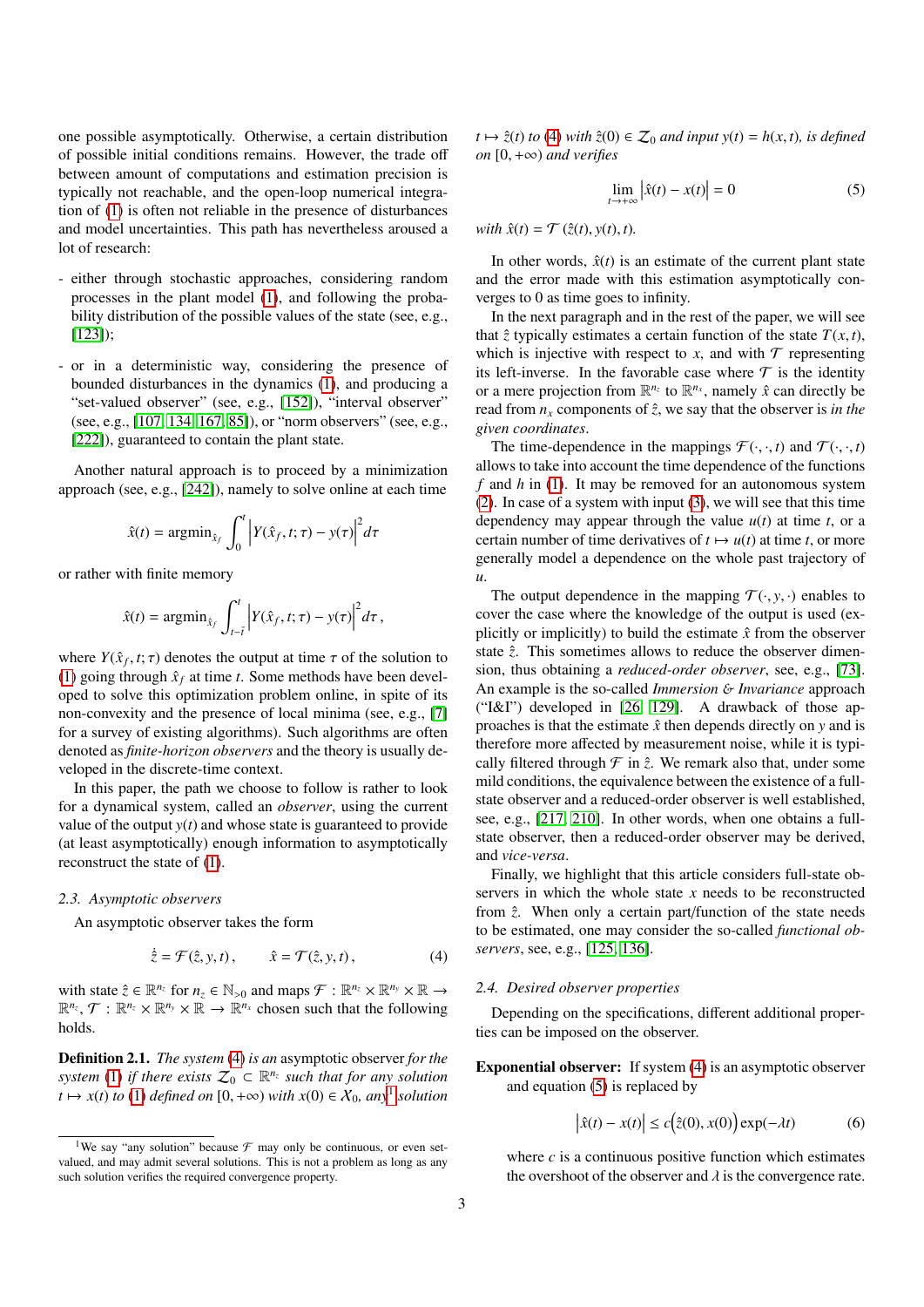Note that  $c(\hat{z}(0), x(0))$  may not always be written as a function of  $|\hat{z}(0) - x(0)|$  namely there is not necessarily stabiltion of  $|\hat{x}(0) - x(0)|$ , namely there is not necessarily stability/uniformity with respect to the initial estimation error.

Uniformly asymptotically stable observer: If system (4) is an asymptotic observer and equation (5) is replaced by

$$
\left|\hat{x}(t) - x(t)\right| \le \beta\big(|\hat{x}(0) - x(0)|, t\big) \tag{7}
$$

where  $\beta$  is a KL-map. The observer is said to be **uniformly exponentially stable** if the class KL-map is  $\beta(r, t) = cr \exp(-\lambda t)$  for some positive real numbers *c* and  $\lambda$ . Besides the attractivity described in (5), property (7) requires stability of the estimation error, namely the fact that for any  $\varepsilon > 0$ , there exists  $\delta > 0$  such that

$$
|\hat{x}(0) - x(0)| \le \delta \implies |\hat{x}(t) - x(t)| \le \varepsilon \quad \forall t \ge 0,
$$

namely the estimation error remains arbitrarily small during the transient if the initial error is sufficiently small. Actually, (7) also requires the attractivity and stability to be uniform for any initial condition in  $(x(0), \hat{z}(0)) \in X_0 \times \mathcal{Z}_0$ . This property is quite strong and may be relaxed in different ways depending on the context. In any case, remark that the stability imposes that the 0-error set  $x = \hat{x}$  is invariant by the dynamics. We will see that such stability properties may sometimes hold in certain well-chosen coordinates, and not in the initial *x*-coordinates.

Finite time observer: If system (4) is an asymptotic observer and equation (5) is replaced by

$$
\left|\hat{x}(t) - x(t)\right| = 0, \qquad \forall t \ge t_c(\hat{z}(0), x(0)), \qquad (8)
$$

where  $t_c$  is the convergence time depending on the initialization of the system and observer in  $X_0 \times \mathcal{Z}_0$ .

- Uniform finite time observer: If system (4) is a finite time observer and  $t_c$  is the convergence time uniform for all  $(x(0),\hat{z}(0)) \in X_0 \times \mathcal{Z}_0.$
- Tunable observers: If we know a family of observers able to provide an arbitrarily small estimation error in an arbitrarily short time. More precisely, it implies that there exists a set of asymptotic observers such that for all  $\epsilon > 0$  and for all  $t_d > 0$ , one of those observers (in this set)  $(\mathcal{F}, \mathcal{T})$ ensures that any solution  $t \mapsto (x(t), \hat{z}(t))$  to (1), (4) defined on [0, +∞) with  $(x(0), \hat{z}(0)) \in X_0 \times Z_0$  verifies

$$
\left|\hat{x}(t) - x(t)\right| \le \epsilon, \qquad \forall t \ge t_d, \tag{9}
$$

Robust observer: If system (4) is an asymptotic observer and admits an asymptotic gain in presence of disturbances on the plant dynamics (1). More precisely, there exist  $\bar{v} \in$  $\mathbb{R}_{\geq 0} \cup \{+\infty\}$  and a K-map  $\rho$  such that, for any measurable disturbance  $v = (v_x, v_y) : \mathbb{R} \to \mathbb{R}^{n_x} \times \mathbb{R}^{n_y}$  such that  $|v(t)| \leq \bar{v}$ <br>for almost all  $t > 0$  and for any solution  $t \mapsto v(t)$  to for almost all  $t \geq 0$ , and for any solution  $t \mapsto x(t)$  to

$$
\dot{x} = f(x, t) + v_x, \qquad y = h(x, t) + v_y,
$$

defined on [0, +∞) and with  $x(0) \in X_0$ , the corresponding solution  $t \mapsto \hat{z}(t)$  to (4), with  $\hat{z}(0) \in \mathcal{Z}_0$  and input *y*, is defined on  $[0, +\infty)$  and verifies

$$
\limsup_{t \to +\infty} \left| \hat{x}(t) - x(t) \right| \le \rho \left( \limsup_{t \to +\infty} |\nu(t)| \right). \tag{10}
$$

Again, more or less restrictive robustness properties may be stated depending on the context, such as non-uniformity of  $\rho$  with respect to initial conditions, or input-to-statestability (ISS) conditions (see, e.g., [216, 221, 27]). Note that a uniformly asymptotically stable observer is a robust observer.

All in all, the role of an observer is to estimate in real time the plant state based on the knowledge of its output. This means that this signal somehow contains enough information to determine uniquely the whole state of the system. This brings us to the notions of observability or detectability, which characterize the necessary conditions that the plant must verify in order for an observer to exist. We will see in Section 3 that the strength of those conditions depend on the convergence/stability/robustness properties that are required from the observer.

## *2.5. Observers for linear autonomous systems*

Before treating the observer problem for general nonlinear systems, we start by recalling how the problem is solved for linear autonomous systems

$$
\dot{x} = Ax + Bu \quad , \quad y = Cx \tag{11}
$$

as a way of introducing the challenges appearing with nonlinearity and time dependence.

First, a necessary condition for the existence of an observer is that the output *y* should contain enough information to determine uniquely the trajectory at least asymptotically. This means that any pair of solutions  $t \mapsto x_a(t)$  and  $t \mapsto x_b(t)$  giving the same output  $y = Cx_a = Cx_b$ , i.e., indistinguishable from the output, should at least converge to each other asymptotically. This property is called *detectability* and its necessity extends to the nonlinear context as will be detailed in Section 3. If there does not even exist such indistinguishable pairs of solutions, we speak of *observability*.

A peculiarity of linearity is that for any indistinguishable pair of solutions, the difference  $\delta_x = x_a - x_b$  is solution to

$$
\dot{\delta}_x = A \delta_x \quad , \quad C \delta_x = 0 \tag{12}
$$

meaning that observability/detectability properties can be characterized considering only trajectories with output constantly equal to 0 and independently from the input *u*. This is no longer true for nonlinear systems where incremental properties need to be considered and some inputs may destroy observability. The class of *uniformly observable* systems, i.e., observable for any input, will be studied in Section 6 with the *triangular forms*.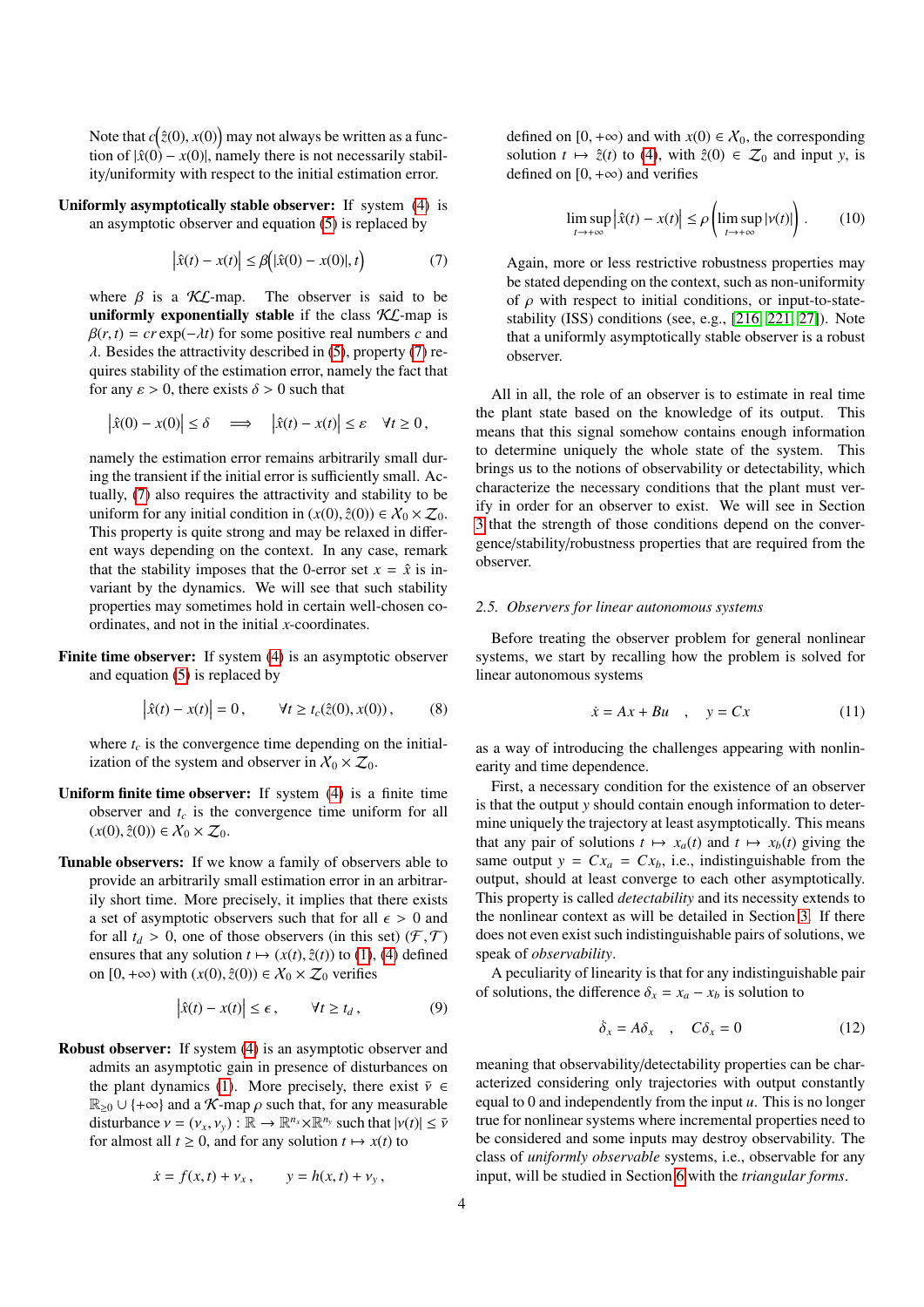Detectability of (11) thus means that any solution to (12) asymptotically converges to 0. This is equivalent to the socalled Hautus test

$$
rank\begin{pmatrix} \lambda \operatorname{Id} - A \\ C \end{pmatrix} = n_x \qquad \forall \lambda \in \mathbb{C} : \mathfrak{R}(\lambda) \ge 0 \tag{13}
$$

which means that any eigenvector of *A* corresponding to a nonnegative eigenvalue cannot be in the kernel of *C*. This necessary condition is actually also sufficient to design an asymptotic observer for (11). Indeed, one can show that there exists  $L \in \mathbb{R}^{n_x \times n_y}$  such that  $A - LC$  is Hurwitz and an asymptotic observer is therefore given by

$$
\dot{\hat{x}} = A\hat{x} + Bu + L(y - C\hat{x}), \qquad (14)
$$

whose estimation error follows the Hurwitz dynamics

$$
\frac{d}{dt}(\hat{x} - x) = (A - LC)(\hat{x} - x)
$$

and asymptotically converges to 0 for any initial conditions  $x(0)$ and  $\hat{x}(0)$ . More precisely, the observer is uniformly exponentially stable, with a decreasing rate  $\lambda$  related to the eigenvalues of *A* − *LC*. The fact that a global observer of dimension  $n_x$ can be designed under a mere detectability condition and in the form (14) actually relies on very stringent metric constraints that happen to be verified by linear systems as will be seen in Section 4. On the other hand, when such constraints are not verified, nonlinear observers typically require a prior change of coordinates, transforming the dynamics into specific forms possibly of larger dimension  $n_z \geq n_x$  where an observer can be written. Besides, the existence/invertibility of such a transformation typically relies on stronger observability conditions and is not always globally valid.

Beyond detectability, system (11) is actually observable if it does not admit any indistinguishable pairs, i.e., if the only solution to (12) is the constant solution  $\delta_x = 0$ . One can show in this case that the eigenvalues of  $A - LC$  can be arbitrarily assigned and the observer is thus tunable. Actually, for linear systems, observability is equivalent to *instantaneous observability* or even *di*ff*erential observability*, namely the fact that the knowledge of the output and its derivatives at a single time is enough to determine the state. Indeed, having  $C\delta_x(t) = 0$  on an arbitrarily small interval  $[t_0, t_0 + \epsilon)$  is equivalent to having it for all times, and to having  $\delta_x(t_0)$  in the kernel of the observability matrix

$$
O := \text{col}[C, CA, \dots, CA^{n_x-1}].
$$
 (15)

Hence observability for linear systems is equivalent to  $O$  being full rank, which is also equivalent to the Hautus test (13) being valid for any  $\lambda \in \mathbb{C}$  (see [73, Theorem 6.0.1]). For nonlinear systems, observability, instantaneous observability and differential observability are no longer equivalent but we will see in Section 3 that the link between tunability of the observer and instantaneous observability remains. Besides, the property of differential observability can be extended and exploited in the so-called high-gain observer designs presented in Section 6.

By solving (12), another equivalent way of seeing observability is to say that for any  $t_0$  and any  $\epsilon > 0$ ,

$$
C \exp(At)\delta_x(t_0) = 0 \quad \forall t \in [t_0, t_0 + \epsilon) \quad \Longrightarrow \quad \delta_x(t_0) = 0,
$$

and therefore, integrating  $\|C \exp(At) \delta_x(t_0)\|$  in time,

$$
\delta_x(t_0)^\top \left[ \int_{t_0}^{t_0 + \epsilon} \exp(At)^\top C^\top C \exp(At) dt \right] \delta_x(t_0) = 0
$$
  

$$
\implies \delta_x(t_0) = 0.
$$

Observability is thus equivalent to the invertibility of the socalled *observability Gramian* (see [73, Theorem 6.O.1]). The advantage of such a characterization is that it extends to timevarying linear systems, i.e., with  $A(t)$  and  $C(t)$ , as long as exp(*At*) is replaced by the corresponding transition matrix. This will be detailed in Section 5.

Finally, it is interesting to know that D. Luenberger initially obtained in [157] the observer (14) for observable autonomous linear systems by linearly transforming (11) into an Hurwitz form with output injection and showing the invertibility of this transformation thanks to observability. Unlike the direct design of (14), this method can actually be extended to nonlinear systems leading to the so-called *nonlinear Luenberger* or *Kazantzis-Kravaris*/*Luenberger* (KKL) observers presented in Section 7.

## 3. Necessary conditions and a general sufficient condition for observer design

## *3.1. Necessary conditions for asymptotic observers*

#### *3.1.1. Detectability notions*

As explained in Section 2.5, a *detectability* property is necessary for the existence of an observer. See also [157, 73] for linear systems. This property is defined for general systems as follows.

Definition 3.1. *The system* (1) *is* asymptotically detectable *if any pair of solutions*  $t \mapsto x_a(t)$  *and*  $t \mapsto x_b(t)$  *to* (1) *initialized in*  $X_0$  *and defined on* [0, + $\infty$ ) *such that* 

$$
h(x_a(t),t) = h(x_b(t),t), \qquad \forall t \ge 0, \qquad (16)
$$

*verifies*

$$
\lim_{t \to \infty} \left| x_a(t) - x_b(t) \right| = 0. \tag{17}
$$

The property of asymptotic detectability says that when two solutions are not distinguishable from the output, they necessarily converge to each other asymptotically. This ensures one obtains a "good" asymptotic estimate no matter which initial condition we pick. The following result, which can be found for instance in [15], shows that *asymptotic detectability* is necessary for the existence of an asymptotic observer.

Lemma 3.1. *If there exists an asymptotic observer for the system* (1)*, then the system* (1) *is asymptotically detectable.*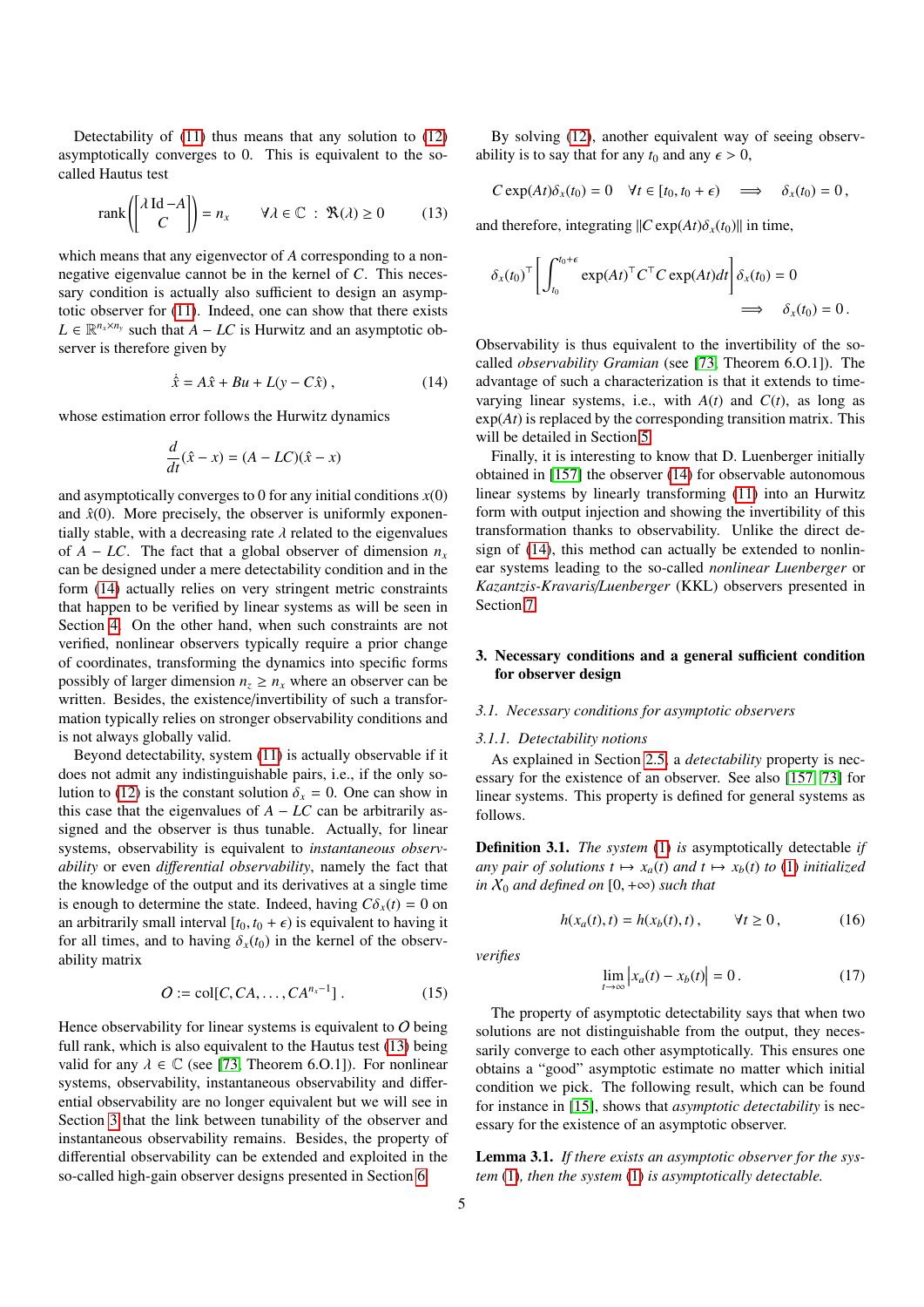*Proof.* This result follows from the fact that a solution  $\hat{z}$  of (4) with input  $h(x_b, t)$  is also a solution with input  $h(x_a, t)$ , and  $\hat{x}(t) = \mathcal{T}(\hat{z}(t), h(x_a(t), t), t) = \mathcal{T}(\hat{z}(t), h(x_b(t), t), t)$  must thus converge both to  $x_a$  and  $x_b$ , which implies (17) by triangular  $\Box$ inequality.

We could see in the same way that a finite time observer requires a finite time detectability, and that an asymptotically stable observer requires an asymptotically stable detectability, in the sense of the distance between two solutions with same output. On the other hand, a so-called *di*ff*erential detectability* has been introduced in [208] (see also [231] for a constant metric case) and can be given (in its stronger version) as the following.

Definition 3.2. *The system* (1) *is* differentially detectable *if there exists three positive real numbers*  $0 < p \leq \overline{p}$  *and q and a*  $C^1$  *matrix function*  $P: \mathbb{R}^{n_x} \mapsto \mathbb{R}^{n_x \times n_x}$  *such that* 

$$
\underline{p} I \le P(x) \le \overline{p} I, \qquad \forall x \in \mathbb{R}^{n_x}, \tag{18a}
$$

*and*2

$$
\delta_x^{\top} L_f P(x, t) \delta_x \le -q \delta_x^{\top} P(x) \delta_x,
$$
  

$$
\forall (x, \delta_x, t) \in X \times \mathbb{R}^{n_x} \times \mathbb{R}_{\ge 0} \text{ such that } \frac{\partial h}{\partial x}(x, t) \delta_x = 0. \quad (18b)
$$

 $\frac{\partial x}{\partial x}$  and  $\frac{\partial y}{\partial x}$  are that  $\frac{\partial z}{\partial x}$  (100) field *f* is contracting for a Riemaniann distance (associated to the quadratic form  $\delta_x \mapsto \delta_x P(x) \delta_x$  in the direction tangent to the level set of *h*. Picking  $\delta_x \mapsto \delta_x^T P(x) \delta_x$  as a Lyapunov function it establishes that complete solutions to tion, it establishes that complete solutions to

$$
\dot{x} = f(x, t), \qquad \dot{\delta}_x = \frac{\partial f}{\partial x}(x, t) \, \delta_x, \tag{19}
$$

initialized in  $X_0 \times \mathbb{R}^{n_x}$  and verifying

$$
\frac{\partial h}{\partial x}(x(t),t)\,\delta_x(t) = 0\,, \qquad \forall t \ge 0\,, \tag{20}
$$

satisfy

$$
\lim_{t \to +\infty} |\delta_x(t)| = 0. \tag{21}
$$

It is shown in [16, 15] that this property is linked to the existence of an observer giving exponential stability of some error set. Actually, for autonomous systems (2) with  $X = X_0 = \mathbb{R}^{n_x}$ , differential detectability is necessary for the existence of an exponentially stable observer of the form

$$
\dot{\hat{z}} = \mathcal{F}(\hat{z}, y, t) = f(\hat{z}) + k(\hat{z}, y), \qquad \hat{x} = \mathcal{T}(\hat{z}, y, t) = \hat{z}, \quad (22)
$$

made of a copy of the dynamics and an extra correction term.

Lemma 3.2 ([16]). *If there exists a uniformly exponentially stable observer for the system* (2) *in the form* (22) *with*  $Z_0 = \mathbb{R}^{n_x}$ *and with* (*f*, *<sup>h</sup>*, *<sup>k</sup>*) *having bounded first and second order derivatives then the system* (1) *is di*ff*erentially detectable.*

$$
L_f P(x,t) = \lim_{h \to 0} \frac{(I + h \frac{\partial f}{\partial x}(x,t))^{\top} P(x + h f(x,t+h))(I + h \frac{\partial f}{\partial x}(x,t)) - P(x)}{h},
$$
  
with coordinates  $(L_f P(x,t))_{i,j} = \sum_k \left[ 2P_{ik} \frac{\partial f_k}{\partial x_j}(x,t) + \frac{\partial P_{ij}}{\partial x_k}(x) f_k(x,t) \right].$ 

#### *3.1.2. Observability notions*

As recalled in Section 2.5 for linear systems, the ability to design an observer with arbitrary pole placement imposes an instantaneous observability property. Various notions of observability can be defined for nonlinear systems. In its weakest version, "observability" means that (16) must actually imply  $x_a = x_b$  rather than asymptotic convergence in (17), and "instantaneous observability" means that having (16) on an arbitrarily small interval is enough to imply the equality.

Definition 3.3. *The system* (1) *is* instantaneously observable *if for all t<sub>d</sub>* > 0*, any pair of solutions*  $t \mapsto x_a(t)$  *and*  $t \mapsto x_b(t)$  *<i>to* (1) *initialized in*  $X_0$  *and defined on* [0, + $\infty$ ) *such that* 

$$
h(x_a(t), t) = h(x_b(t), t), \t\forall 0 \le t < t_d,
$$
 (23)

*verifies*  $x_a(\cdot) = x_b(\cdot)$ *.* 

The following result can be found in [15] for autonomous systems but extends readily to time-varying systems.

Lemma 3.3. *If there exists a tunable observer for the system* (1)*, then the system* (1) *is* instantaneously observable*.*

In the particular case where *f* and *h* are analytical, the output *y* is an analytical function of time and the notions of observability and instantaneous observability are actually equivalent because two analytical functions which are equal on some interval are necessarily equal on their maximal interval of definition. Besides, for any initial condition, there exists  $t_d$  such that

$$
y(t) = \sum_{k=0}^{+\infty} \frac{y^{(k)}(0)}{k!} t^k, \qquad \forall t \in [0, t_d),
$$

and observability is thus closely related to the notion of differential observability defined in Section 6, which roughly says that the state is uniquely determined by the value of the output and of its derivatives (up to a certain order).

Actually, in observer design, one is more interested in estimating the current state  $x(t)$ , based on the past measurements, than estimating its initial condition. Therefore, notions of *backward distinguishability* (sometimes also called *constructibility* or *determinability*) typically appear as in Section 7, requiring that the current state be uniquely determined by the past outputs. Both are equivalent of course when solutions are unique, but not generally.

#### *3.1.3. Structural property on the observer*

To summarize, the following implication can be obtained:

| Observer                                                             |               | $\Rightarrow$ Detectability. |
|----------------------------------------------------------------------|---------------|------------------------------|
| Unif. exp. stable observer $\Rightarrow$ Differential detectability. |               |                              |
| Tunable observer                                                     | $\Rightarrow$ | Instantaneous observability  |

In this survey, we will thus classify the observer designs available in the literature depending on the type of observability properties they require of the plant.

In order to justify the common spirit in which they are developed, it is interesting to recall another necessary condition from

<sup>&</sup>lt;sup>2</sup>Given a C<sup>1</sup> matrix function  $P : \mathbb{R}^{n_x} \mapsto \mathbb{R}^{n_x \times n_x}$ , and a C<sup>1</sup> vector field  $f: \mathbb{R}^{n_x} \times \mathbb{R} \to \mathbb{R}^{n_x}$ ,  $L_f P$  denotes the Lie derivative in the direction of *f* of the quadratic form *P*, i.e.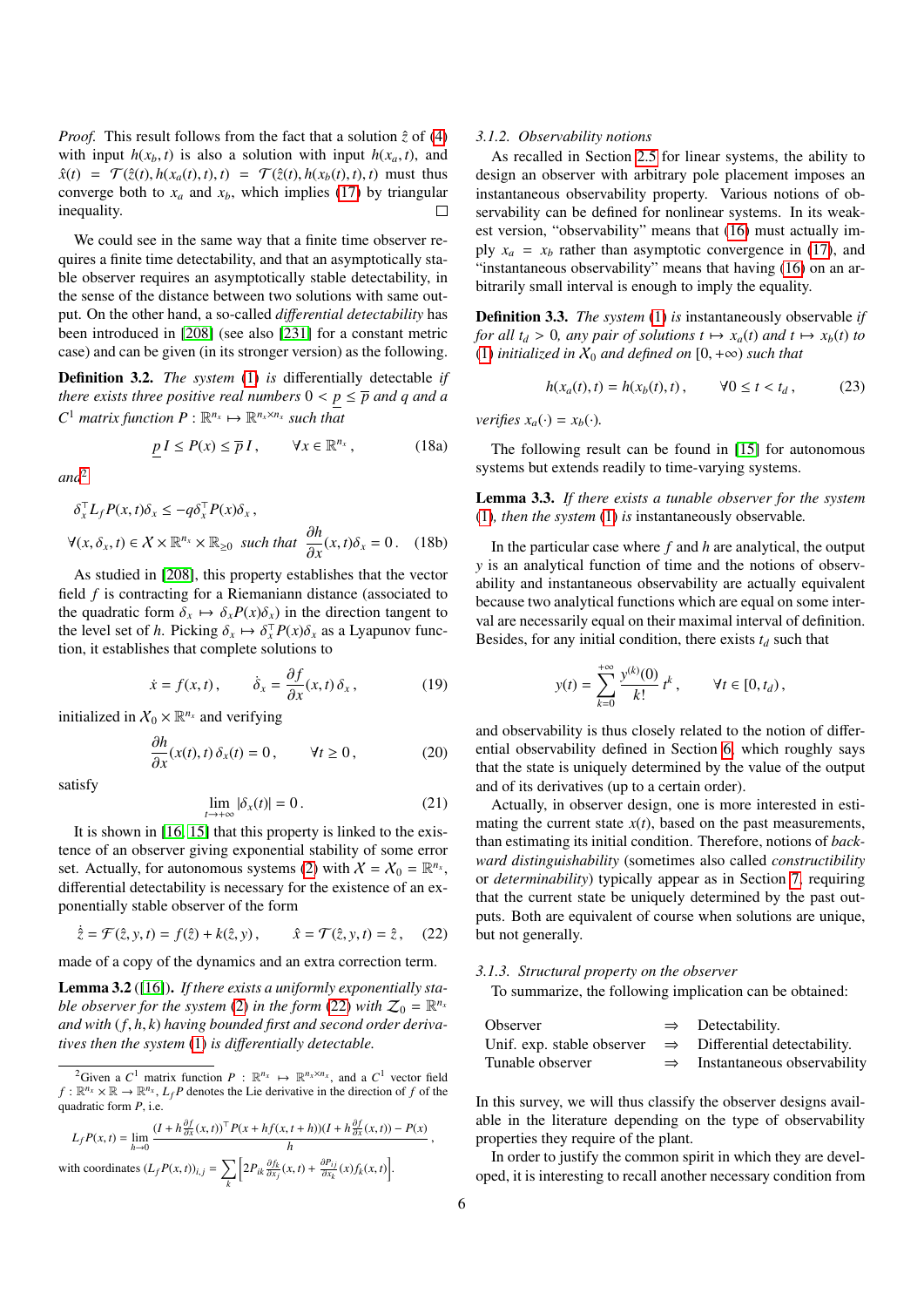[15]. Indeed, for an autonomous system (2), if there exists an asymptotic observer (4) (without time-dependence) for (2) and a compact subset of  $\mathbb{R}^{n_x} \times \mathbb{R}^{n_z}$  which is invariant by the dynamics  $(f, \mathcal{F})$ , then there exist compact subsets  $C_x$  of  $\mathbb{R}^{n_x}$  and  $C_z$  of  $\mathbb{R}^{n_z}$  and a closed set-valued man  $T$  defined on  $C$  such that the  $\mathbb{R}^{n_z}$ , and a closed set-valued map *T* defined on  $C_x$  such that the set

$$
\mathcal{E} = \{(x, \hat{z}) \in C_x \times C_z \; : \; \hat{z} \in T(x) \}
$$
 (24)

is invariant, attractive, and verifies

$$
\forall (x, \hat{z}) \in \mathcal{E}, \quad \mathcal{T}(\hat{z}, h(x)) = x. \tag{25}
$$

In other words, the pair made of the plant state  $x$  (following the dynamics  $f$ ) and the observer state  $\hat{z}$  (following the dynamics  $\mathcal F$ ) necessarily converges to the graph of some set-valued map *T*, and  $\mathcal T$  is a left-inverse of this mapping. Note that this injectivity is of a peculiar kind since it is conditional to the knowledge of the output, namely " $x \mapsto T(x)$  is injective knowing  $h(x)$ ". This result justifies the usual methodology of observer design for autonomous systems which consists in transforming, via a function *T*, the system into a form for which an observer is available, then designing the observer in those new coordinates  $\zeta$  (i.e., find  $\mathcal{F}$ ), and finally deducing an estimate in the original coordinates via inversion of  $T$  (i.e., find  $T$ ). Actually, it follows that some observer properties such as stability or exponential convergence are obtained in the *z*-coordinates, namely on the error  $\hat{z} - T(x)$ , but are not necessarily preserved in the *x*-coordinates through the left-inversion of *T*, unless *T* satisfies appropriate extra conditions (uniform injectivity, diffeomorphism, etc). However, this is generally acceptable since the crucial properties such as attractivity and robust asymptotic gain are typically preserved in the *x*-coordinates.

Note that in most approaches, the observer is designed from a (maybe time-varying) single-valued map *T* because it is simpler to manipulate than a set-valued map. In the designs based on some contraction property presented in Section 4, *T* is simply taken as the identity. For the high-gain observers/differentiators presented in Section 6,  $T(x, t)$  is obtained from the successive Lie derivatives of the output map *h*. In the case of the KKL observers presented in Section 7, *T* is selected to transform the plant dynamics (1) into a particular Hurwitz form, namely as a solution to a PDE

$$
\frac{\partial T}{\partial x}(x,t)f(x,t) + \frac{\partial T}{\partial t}(x,t) = \Lambda T(x,t) + \Gamma h(x,t)
$$

where  $\Lambda$  is a Hurwitz matrix.

## *3.2. Su*ffi*cient condition for observer design*

Inspired by the previous section, we introduce the following sufficient condition on which all the designs presented in this paper are based on. See [45, Theorem 1.1] for its proof.

**Theorem 3.1.** Assume there exist an integer  $n_z$ , a  $C^1$  map  $T$  :  $\mathbb{R}^{n_x} \times \mathbb{R} \to \mathbb{R}^{n_z}$ , and continuous maps  $F: \mathbb{R}^{n_z} \times \mathbb{R}^{n_y} \times \mathbb{R} \to \mathbb{R}^{n_z}$ ,  $H: \mathbb{R}^{n_z} \times \mathbb{R} \to \mathbb{R}^{n_y}$  and  $\mathcal{F}: \mathbb{R}^{n_z} \times \mathbb{R}^{n_y} \times \mathbb{R} \to \mathbb{R}^{n_z}$  such that

*a) T transforms the plant dynamics* (1) *into*3

$$
\dot{z} = F(z, H(z, t), t), \qquad y = H(z, t),
$$
 (26)

*i.e. for all x in X and all t*  $\in$  [0, + $\infty$ ),

$$
\frac{\partial T}{\partial x}(x,t)f(x,t) + \frac{\partial T}{\partial t}(x,t) = F(T(x,t),h(x,t),t),
$$
  
\n
$$
h(x,t) = H(T(x,t),t).
$$
\n(27)

*b*)  $x \mapsto T(x, t)$  *becomes uniformly injective on*  $cl(X)$  *after a certain time*  $\bar{t} \geq 0$ *, namely there exists a concave*  $K$  *function*  $\rho$  *such that for all*  $(x_a, x_b)$  *in*  $cl(X) \times cl(X)$  *and all*  $t \geq \overline{t}$ ,

$$
|x_a - x_b| \le \rho (|T(x_a, t) - T(x_b, t)|). \tag{28}
$$

*c) The system*

$$
\dot{\hat{z}} = \mathcal{F}(\hat{z}, y, t) \tag{29}
$$

*is an asymptotic observer for* (26)*.*

*Then, there exists a map*  $\mathcal{T}: \mathbb{R}^{n_z} \times \mathbb{R} \to \mathbb{R}^{n_x}$  *such that for all*  $t > \overline{t}$ ,  $z \mapsto \mathcal{T}(z, t)$  *is uniformly continuous*<sup>4</sup> *and such that* 

 $\mathcal{T}(T(x,t), t) = x$ ,  $\forall x \in \text{cl}(\mathcal{X})$ .

*Besides,* (4) *defined with the maps*  $(\mathcal{F}, \mathcal{T})$  *is an asymptotic observer for system* (1)*.*

This result formalizes the design methodology presented in the previous section which consists in finding a (maybe time varying) uniformly injective change of coordinates  $z = T(x, t)$ transforming (1) into a normal form (26), then designing an observer (29) for (26), and finally find a left-inverse of  $x \mapsto$  $T(x, t)$  to recover an estimate in the initial *x*-coordinates.

Remark 3.1. *Without the assumption of concavity of* ρ *in* (28)*, it is still possible to show that*  $x \mapsto T(x, t)$  *admits a continuous left-inverse* T *defined on* R *nz . But, as shown in [216, Example 4], continuity of* T *is not enough to deduce the convergence of x from that of* ˆ *z : uniform continuity is necessary. Note that* ˆ *if* <sup>X</sup> *is bounded, the concavity of* ρ *is no longer a constraint, since a concave upper-approximation can always be obtained by saturation of* ρ *(see [168] for more details).*

Remark 3.2. *By imposing stronger constraints on the mapping T and on the observer* (29) *for* (26)*, the properties that have been listed previously may be stated for the observer* (4) *obtained for system* (1)*.*

• *If the observer* (29) *for* (26) *is uniformly asymptotically stable then the observer* (4) *for* (1) *is robust.*

<sup>&</sup>lt;sup>3</sup>The expression of the dynamics under the form  $F(z, H(z, t), t)$  can appear strange and abusive at this point because it is highly non unique and we should rather write  $F(z)$ . However, we will see how specific structures of dynamics  $F(z, y, t)$  allow the design of an observer (29).

<sup>&</sup>lt;sup>4</sup>A function  $\gamma$  is uniformly continuous if and only if  $\lim_{n\to+\infty} |x_n - x'_n| = 0$ implies  $\lim_{n \to +\infty} |\gamma(x_n) - \gamma(x'_n)| = 0.$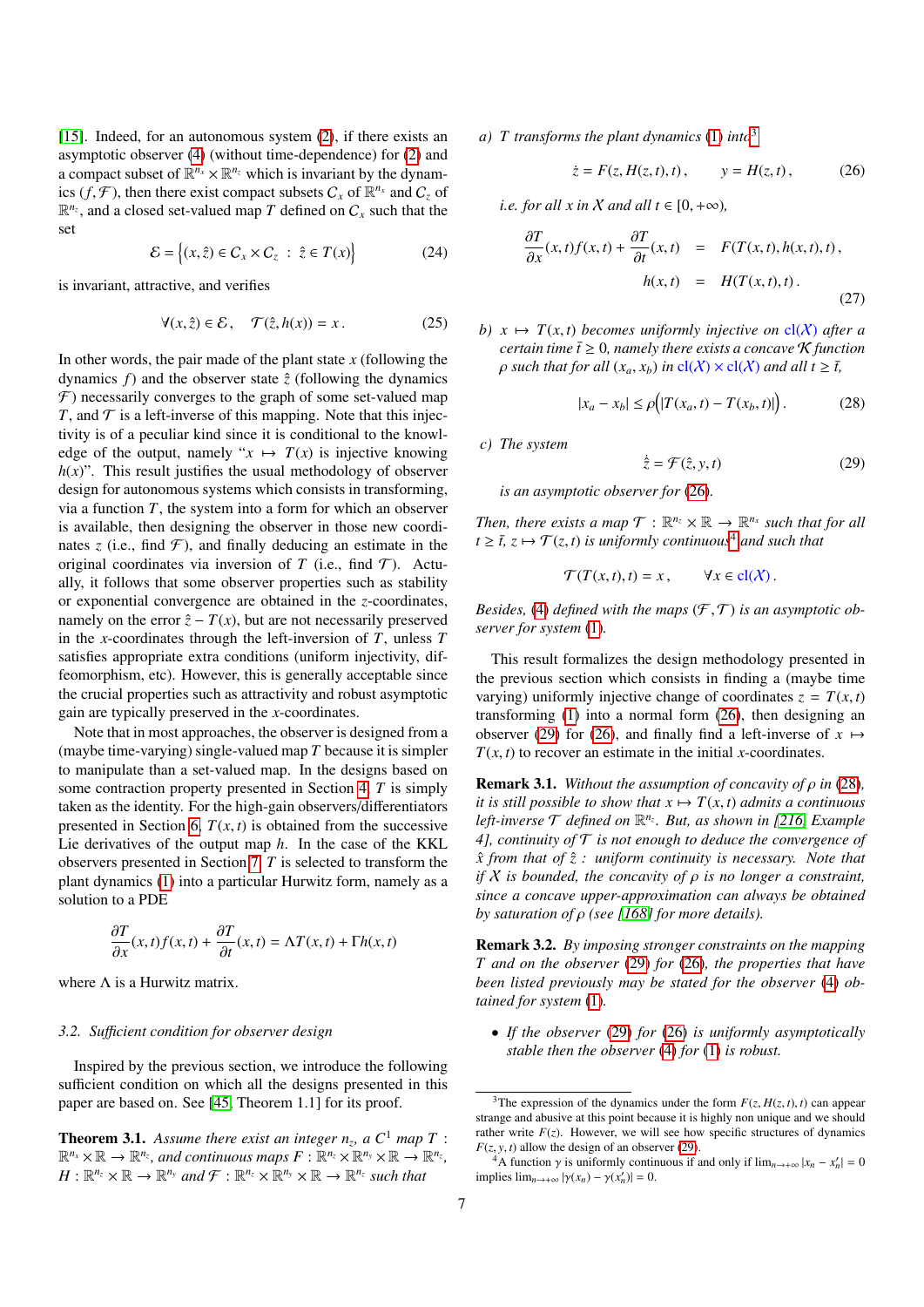• *If the injectivity property* (28) *is strengthened into*

$$
|x_a - x_b| \le c|T(x_a, t) - T(x_b, t)|
$$

*for some positive real number c and if* (29) *is an exponential observer for* (26) *then the observer* (4) *is an exponential observer for* (1)*.*

• *If a uniform continuity condition on T is added to the injectivity property* (28)*, namely*

$$
\underline{\rho}(|T(x_a, t) - T(x_b, t)|) \le |x_a - x_b| \le \overline{\rho}(|T(x_a, t) - T(x_b, t)|)
$$

*for some concave*  $\mathcal{K}$ *-maps*  $(\rho, \overline{\rho})$  *and* (29) *is a stable (resp. uniformly asymptotically stable) observer for* (26) *then the observer* (4) *is a stable (resp. uniformly asymptotically stable) observer for* (1) *when the observer initialization set verifies*  $\mathcal{Z}_0 \subset T(\mathcal{X})$ *.* 

In this review paper, we attempt to make a list of the normal forms (26) available in the literature and their associated observer (29). We classify them depending of the kind of observability properties they require and the corresponding class of systems (1) that can be transformed into each form. All this is summed up in Table 1 at the end of the paper.

## 4. Observers from detectability conditions

In this section, observer designs based on the differential detectability condition are considered. Such observers are typically asymptotically stable and written directly in the given coordinates in the form  $(22)$ , where the correction term  $k$  is such that  $k(x, h(x, t), t) = 0$ . We thus rewrite it directly in a more conventional way

$$
\dot{\hat{x}} = f(\hat{x}, t) + k(\hat{x}, y, t),
$$
\n(30)

or sometimes

$$
\dot{\hat{x}} = F(\hat{x}, y, t) + k(\hat{x}, y, t),
$$
\n(31)

when  $F(x, h(x), t) = f(x, t)$  and we employ an output injection directly in observer dynamics. The whole question is now to find means of designing the correction term *k* to ensure the observer convergence. This is the purpose of this section.

## *4.1. Finsler-like relaxation of di*ff*erential detectability*

To understand how the differential detectability property may be employed to design an observer, it is enlightening to consider the case in which system (1) is linear, i.e., is in the form

$$
\dot{x} = Ax \quad , \quad y = Cx
$$

with *A* and *C* of appropriate dimension. The differential detectability property (see Definition 3.2) implies (when considering constant metric without loss of generality) the existence of a positive definite matrix P in  $\mathbb{R}^{n_x \times n_x}$  and a positive real number *q* such that for any positive definite *R* in  $\mathbb{R}^{n_y \times n_y}$ ,

$$
\delta_x^{\top} [PA + A^{\top} P] \delta_x \le -q \delta_x^{\top} P \delta_x ,
$$
  
\n
$$
\forall \delta_x \in \mathbb{R}^{n_x} \text{ such that } \delta_x^{\top} C^{\top} R C \delta_x = 0 . \quad (32)
$$

By Finsler's lemma, given *R*, this implication is equivalent to the existence of a positive real number *k* such that

$$
PA + ATP - kCT RC < 0.
$$
 (33)

In other words, the matrix  $A - kP^{-1}C^\top RC$  is stable and consequently

$$
\dot{\hat{x}} = A\hat{x} + kP^{-1}C^{\top}R(y - C\hat{x})
$$

defines an asymptotic observer. We recover the well-known Luenberger observer for detectable linear systems. In this section, our aim is to follow the same route to obtain converging observers.

#### *4.2. A local observer assuming strong di*ff*erential detectability*

For nonlinear systems, the differential detectability property also implies the existence of an observer. However, without further assumptions, the obtained observer is local. Indeed, going from the differential detectability property, i.e., the implication (18b), toward a property in the form of (33) is possible but with a state and time dependent parameter. More precisely, assuming (18b), it is possible to show the existence of a continuous function  $\rho : \mathbb{R}^{n_x} \times \mathbb{R}_{\geq 0} \mapsto \mathbb{R}$  such that

$$
L_f P(x,t) \le -\rho(x,t) \frac{\partial h}{\partial x}(x,t)^\top \frac{\partial h}{\partial x}(x,t) - qP(x),
$$
  

$$
\forall (x,t) \in X \times \mathbb{R}_{\ge 0} . \quad (34)
$$

When particularizing the result of [210] to the case in which there is only one output, the following result may be obtained for strongly differentially detectable autonomous system in the form (2).

Theorem 4.1. *Consider an autonomous system in the form* (2) *with*  $n_y = 1$ *. Assume that the couple*  $(f, h)$  *is differentially detectable with*  $X = X_0 = \mathbb{R}^{n_x}$  *and assume that the function*  $\rho$  *in* (34) *is independent from time and there exists v such that in* (34) *is independent from time and there exists* κ *such that*  $\kappa \ge \rho(x)$  *for all x.* Assume moreover that h has bounded first *and second order derivatives. Then,* (30) *with*

$$
k(\hat{x}, y) = \frac{1}{2} \kappa P(\hat{x})^{-1} \frac{\partial h}{\partial x}(\hat{x})^{\top} (y - h(\hat{x})), \qquad (35)
$$

*is a local observer in the sense that there exists c*<sup>0</sup> *such that for all solutions defined on*  $[0, +\infty)$ *, if*  $|\hat{x}(0) - x(0)| \leq c_0$  *then* (5) *is satisfied.*

Differential detectability thus only provides a local observer, i.e., the initial error needs to be sufficiently small to ensure the observer convergence. In other words, it is not an asymptotic observer in the sense of Definition 2.1.

Remark 4.1. *Note also that the result in [210] is more general since a multidimensional output is considered. Moreover, the case in which*  $X$  *is only a subset of*  $\mathbb{R}^{n_x}$  *is considered, requiring a convexity property on* X*. Moreover, the upper bounds on P and first and second derivatives of h are replaced by a boundedness assumption on the Riemaniann hessian matrix of h.*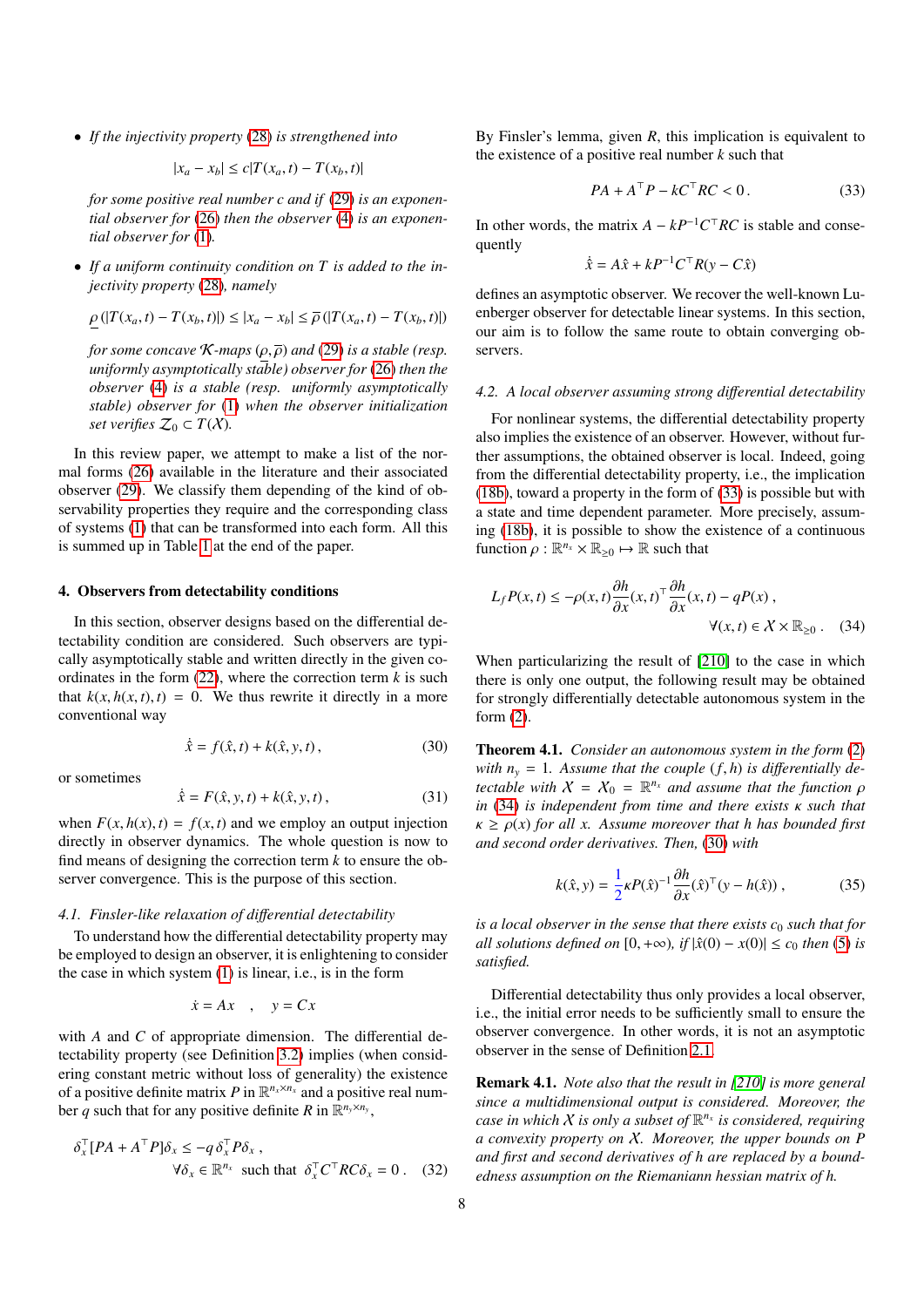## *4.3. Toward regional observer assuming convexity of the output map*

In [208], a further assumption is made allowing to obtain a semi-global observer. In order to introduce this one, notice that a  $C^1$  function  $P$  which satisfies (18a) defines a complete Riemannian metric on  $\mathbb{R}^{n_x}$  for which we can define geodesics<sup>5</sup> (straight line for Euclidean metrics).

**Definition 4.1.** *Given y in*  $\mathbb{R}$ *, the set*  $\{x \in \mathbb{R}^{n_x} : h(x) = y\}$  *is said to be totally geodesic if any geodesic* γ *satisfying*

$$
h(\gamma(0)) = y, \qquad \frac{dh \circ \gamma}{ds}(0) = 0,
$$

*satisfies*

$$
h(\gamma(s))=y\,,
$$

*for all s in the maximal time domain of definition of* γ*.*

This assumption is related to a geodesic convexity property of these level sets (see [208]). It is satisfied if for instance the output map is linear and *P* is constant (see next subsection). With this assumption, the following result is obtained in [208].

Theorem 4.2. *Consider an autonomous system in the form* (2) *with*  $n_v = 1$ *. Assume that X is bounded. Assume moreover that the pair* (*f*, *<sup>h</sup>*) *is di*ff*erentially detectable and that the level sets of h are totally geodesic* (4). Then, picking  $Z_0 = X_0$ , there *exists a positive real number* κ *such that* (30) *with* (35) *defines a uniformly asymptotically stable observer.*

Remark 4.2. *Again, the result in [208] is more general since a multidimensional output is considered and* X *is closed weakly geodesically and not necessarily bounded. However the result is semi-global in terms of the initial error:* κ *has to be taken su*ffi*ciently large depending on the initial estimation error.*

## *4.4. The case of an Euclidean metric describing detectability*

A case which has been deeply studied in the literature is the case in which the output map is linear

$$
h(x) = Cx \,, \tag{37}
$$

for some matrix *C* of appropriate dimension. In that case, to apply the former results, it suffices to find a constant matrix *P* in  $\mathbb{R}^{n_x \times n_x}$  such that the system is differentially detectable with respect to this matrix *P*, i.e. such that

$$
\delta_x^{\top} \left[ P \frac{\partial f}{\partial x}(x, t) + \frac{\partial f}{\partial x}(x, t)^{\top} P \right] \delta_x \leq -q \delta_x^{\top} P \delta_x ,
$$
  

$$
\forall (x, \delta_x) \in \mathbb{R}^{n_x} \times \mathbb{R}^{n_x} \text{ such that } \delta_x^{\top} C^{\top} C \delta_x = 0 . \quad (38)
$$

$$
\frac{d}{ds}\left(\frac{d\gamma}{ds}(s)^{\top}P(\gamma(s))\right) = \frac{1}{2}\frac{\partial}{\partial x}\left(\frac{d\gamma}{ds}(s)^{\top}P(x)\frac{d\gamma}{ds}(s)\right)\Big|_{x=\gamma(s)}.
$$
\n(36)

Indeed, in that case, since  $P$  is constant (Euclidean case), the level sets of  $y = Cx$  are totally geodesic. Consequently, the former theorem applies and an observer may be obtained for a bounded  $X$ . This result was previously published in the autonomous case in [155]. Assuming furthermore a global Lipschitz property (uniformly with respect to time) on *f* , it is possible to show that there exists  $\kappa$  such that

$$
P\frac{\partial f}{\partial x}(x,t) + \frac{\partial f}{\partial x}(x,t)^{\top}P - \kappa C^{\top}C \le -qP\,,\tag{39}
$$

and an observer may be obtained for  $X = \mathbb{R}^{n_x}$  as shown in [231]. The observer obtained is in the form (30) with

$$
k(\hat{x}, y, t) = \frac{1}{2} \kappa P^{-1} C^{\top} (y - C\hat{x}).
$$
 (40)

Hence, one of the means of designing an observer for nonlinear systems with linear measured output is to construct *P* such that (39) holds.

Note that in this case and as shown in [56], a reduced-order observer may be constructed (see also [210] for a Riemaniann version of this result).

*4.5. Finding an Euclidean metric to obtain a contraction* With (38), it can be noticed that (30) with (40) satisfies

$$
\text{He}\left\{P\left[\frac{\partial f}{\partial x}(x,t) + \frac{\partial k}{\partial x}(x,y,t)\right]\right\} \le -qP, \qquad \forall (y,x,t). \quad (41)
$$

We recognize here the Lohmiller-Slotine condition given for instance in [153]. It establishes that (30) defines an exponential contraction in the sense that any two trajectories of the observer are exponentially converging to each other. Actually, contraction analysis is a common approach to design the correction term *k* as summarized in the following theorem in which a timevarying metric is allowed.

Theorem 4.3. *Consider a (possibly time-varying or controlled) system in the form* (1) *which satisfies*

$$
f(x,t) = F(x, h(x), t),
$$
 (42a)

for some smooth function F. If there exist  $C^1$  functions  $P: \mathbb{R} \mapsto$  $\mathbb{R}^{n_x \times n_x}$  and  $k: \mathbb{R}^{n_x} \times \mathbb{R}^{n_y} \times \mathbb{R} \mapsto \mathbb{R}^{n_x}$ , and positive real numbers  $(q, p, \overline{p})$  *such that* 

$$
k(x, h(x), t) = 0, \qquad \forall (x, t) \in \mathbb{R}^{n_x} \times \mathbb{R}, \tag{42b}
$$

$$
\dot{P}(t) + \text{He}\left\{P(t)\left[\frac{\partial F}{\partial x}(\hat{x}, y, t) + \frac{\partial k}{\partial \hat{x}}(\hat{x}, y, t)\right]\right\} \le -q P(t),
$$

$$
\forall (y, \hat{x}, t) \in \mathbb{R}^{n_y} \times \mathbb{R}^{n_x} \times \mathbb{R}, \tag{42c}
$$

$$
\underline{p} I \le P(t) \le \overline{p} I, \qquad \forall t \in \mathbb{R}.
$$
 (42d)

*Then* (31) *defines a uniformly exponentially stable observer.*

*Proof.* Let  $V(t) = \frac{1}{2}(x(t) - \hat{x}(t))^T P(t)(x(t) - \hat{x}(t))$ . Its time derivative is computed as

$$
\dot{V}(t) = \frac{1}{2}(x - \hat{x})^{\top} \dot{P}(t)(x - \hat{x}) \n+ (x - \hat{x})^{\top} P(t) [F(x, y, t) - F(\hat{x}, y, t) - k(\hat{x}, y, t)],
$$

<sup>&</sup>lt;sup>5</sup>When *P* is *C*<sup>2</sup>, geodesics are curves in  $\mathbb{R}^{n_x}$   $\gamma$  defined on an open time domain of  $\mathbb R$  and solution to the geodesic equation which in coordinates reads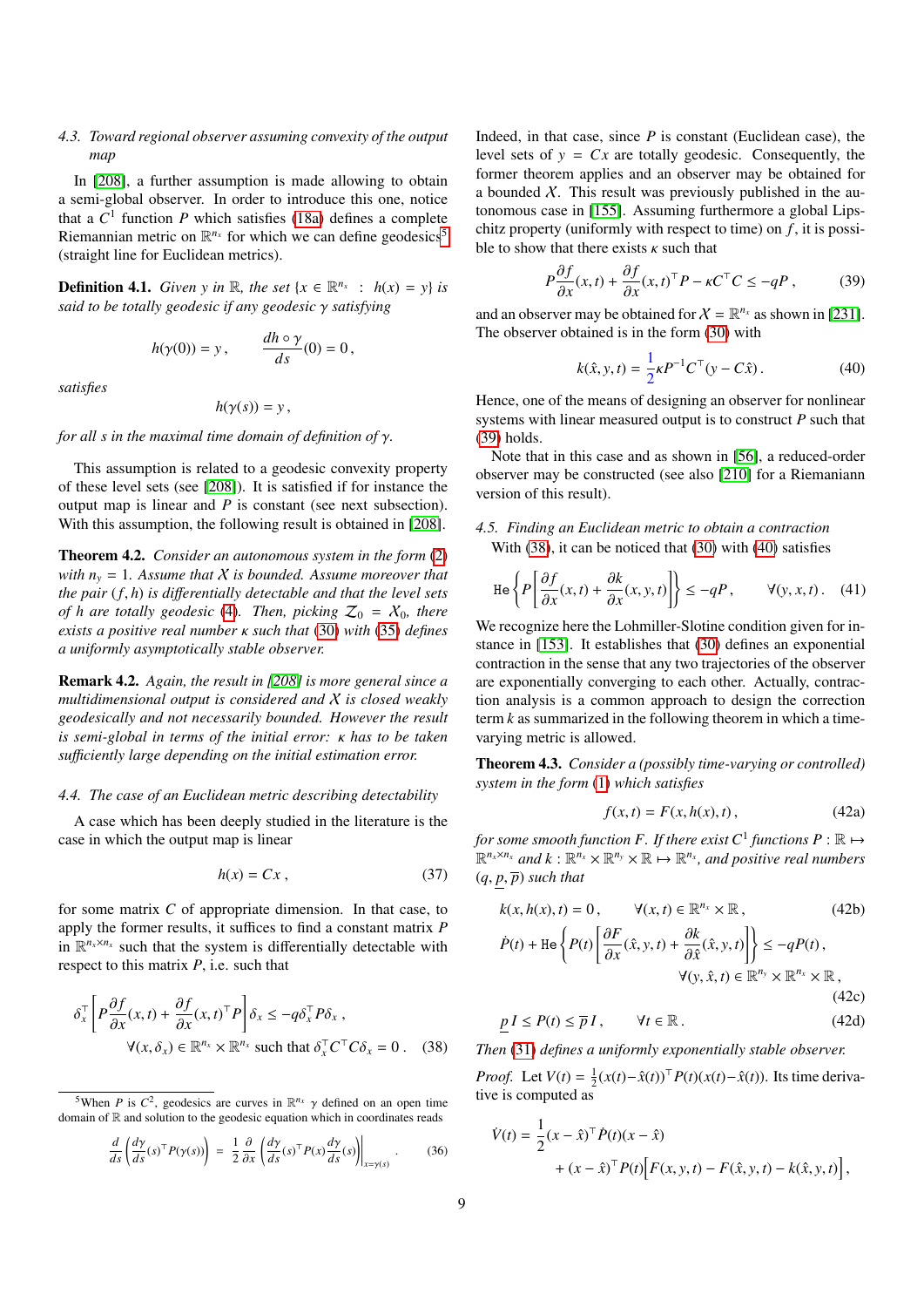where the time-dependence of the variables  $x$ ,  $\hat{x}$  and  $y$  has been omitted for compactness. Furthermore, with (42b), we have for all  $(x, t)$  in  $\mathbb{R}^{n_x} \times \mathbb{R}$ 

$$
F(x, y, t) - F(\hat{x}, y, t) - k(\hat{x}, y, t)
$$
  
= 
$$
\left( \int_0^1 \frac{\partial F}{\partial x} (\hat{x} + s(x - \hat{x}), y, t) + \frac{\partial k}{\partial x} (x + s(\hat{x} - x), y, t) ds \right) \times (x - \hat{x}),
$$

for  $y = h(x)$ . This gives, with (42c),

$$
\dot{V}(t) \le -q V(t) \;,
$$

 $\Box$ 

from which, using (42d), the conclusion holds.

Note that a similar proof of the former theorem can be found in [162]. Theorem 4.3 is the core of most of the publications related to observers, as shown in the forthcoming examples.

## *4.5.1. Designs based on LMI*

In [24], is considered the case in which the dynamical system (1) is in the form

$$
f(x) = Ax + G\phi(\zeta, y, t), \quad h(x) = Cx, \quad \zeta = Mx, \tag{43}
$$

where (*A*,*G*, *<sup>M</sup>*,*C*) are matrices of appropriate dimensions and  $\phi$  is a smooth function with  $\zeta$  in  $\mathbb{R}^{d_{\zeta}}$ . The observers considered<br>in [24] take the form in [24] take the form

$$
\dot{\hat{x}} = A\hat{x} + K(y - C\hat{x}) + G\phi(\hat{\zeta}, y, t)
$$
  

$$
\hat{\zeta} = M\hat{x} + E(y - C\hat{x}),
$$
 (44)

where *E*, *K* are matrices in  $\mathbb{R}^{n_{\zeta} \times n_{y}}$  and  $\mathbb{R}^{n_{x} \times n_{y}}$  respectively. We recognize an observer in the form (31) A sufficient condition recognize an observer in the form (31). A sufficient condition to guarantee the convergence of the observer is to select the matrices *E* and *K* to ensure that the observer defines a uniform (with respect to  $(y, t)$ ) contraction in the sense of Theorem 4.3. In other words, the goal is to find  $P$ ,  $K$ ,  $E$  and  $q$  satisfying

$$
\text{He}\left\{P\left[A - KC + G\frac{\partial\phi}{\partial\zeta}(\zeta, y, t)(M - EC)\right]\right\} \le -qP,
$$
\n
$$
P > 0, \ q > 0 \,, \tag{45}
$$

for all  $(\zeta, y, t)$ . This is an infinite dimensional matrix inequality since it has to be satisfied for all  $(\zeta, t, y)$ . But imposing some constraints on  $\varphi$  allows to rephrase this infinite dimensional matrix inequality into a finite dimensional LMI.

For instance, in [197], under the globally Lipschitz condition

$$
\left| G \frac{\partial \phi}{\partial \zeta}(\zeta, y, t) M \right| \leq \overline{b}, \qquad \forall (\zeta, y, t),
$$

for some positive real number  $\overline{b}$ , a sufficient condition to obtain inequality (45) is to find  $P > 0$  and  $R$  such that

$$
\begin{bmatrix} A^\top P + PA - R^\top C - C^\top R + I & P \\ P & -\frac{1}{b}I \end{bmatrix} \le 0
$$

with the gain of the observer (44) selected as  $K = P^{-1}R^{\top}$  and  $E = 0$ . In this case, the resulting observer is uniformly exponentially stable. Based on different generalized globally Lipschitz conditions, other LMI-based designs can be obtained. We refer, for instance, to [227, 196, 197, 239, 119, 118, 234]. An early formulation can also be found in [135].

Also, in [24] is considered the case in which each component  $\phi_i$  of the map  $\phi$  satisfies

$$
(\zeta_a-\zeta_b)[\phi_i(\zeta_a,y,t)-\phi_i(\zeta_b,y,t)]\geq 0, \qquad \forall (\zeta_a,\zeta_b,y,t).
$$

Then, as shown in [24] (see also [93]), the inequality (45) is verified if there exist  $P > 0$ ,  $E$  and  $q > 0$  satisfying the following LMI

$$
\begin{bmatrix} (A - KC)^{\top} P + P(A - KC) + qI & PG + (M - EC)^{\top} W \\ G^{\top} P + W(M - EC) & 0 \end{bmatrix} \leq 0,
$$

for some (fixed) diagonal matrix  $W > 0$ . In such a case, the observer  $(44)$  with *K*, *E* satisfying the previous inequality is uniformly exponentially stable for system (1) with *<sup>f</sup>*, *<sup>h</sup>* of the form (43).

## *4.5.2. Structured nonlinearities*

Finally, the conditions of Theorem 4.3 can be satisfied by imposing some structures on the nonlinearities. For instance, some approaches aim at finding coordinates in which  $\varphi$  depends only on the measured output. This is the so-called *linearization by output injection*, see Section 5.4.

A different approach is based on assuming that the nonlinearities satisfy an upper triangular structure, resulting in the socalled *high-gain observer* approach, see Section 6.

### 5. Observers from observability Gramian

In this section, we consider the class of state-affine normal forms

$$
\dot{z} = A(y, t) z + \varphi(y, t), \qquad y = C(t) z,
$$
\n(46)

where  $A: \mathbb{R}^{n_y} \times \mathbb{R} \to \mathbb{R}^{n_z \times n_z}, \varphi: \mathbb{R}^{n_y} \times \mathbb{R} \to \mathbb{R}^{n_z}$  and  $C: \mathbb{R} \to \mathbb{R}^{n_z \times n_z}$ . Note that (46) is not really affine in z since y denends  $\mathbb{R}^{n_y \times n_z}$ . Note that (46) is not really affine in *z*, since *y* depends on *z*, but it is written so in order to highlight the dependency on the known signal *y* that is available for observer design. That is why the process of transforming a system into  $(46)$  is called in the literature *linearization by output injection*.

#### *5.1. Observability Gramian*

As observed in Section 2.5, when analysing the observability of a system of the form (46), one naturally comes across the notion of *observability Gramian*. See, e.g., [73].

**Definition 5.1.** *For a given signal*  $t \mapsto y(t)$ *, the* observability Gramian *associated to* (46) *on an interval*  $[t_0, t_1] \subset [0, +\infty)$  *is the positive symmetric matrix defined by*

$$
\mathcal{G}_y(t_0,t_1)=\int_{t_0}^{t_1}\Psi_y(\tau,t_0)^\top C(\tau)^\top C(\tau)\Psi_y(\tau,t_0)d\tau,
$$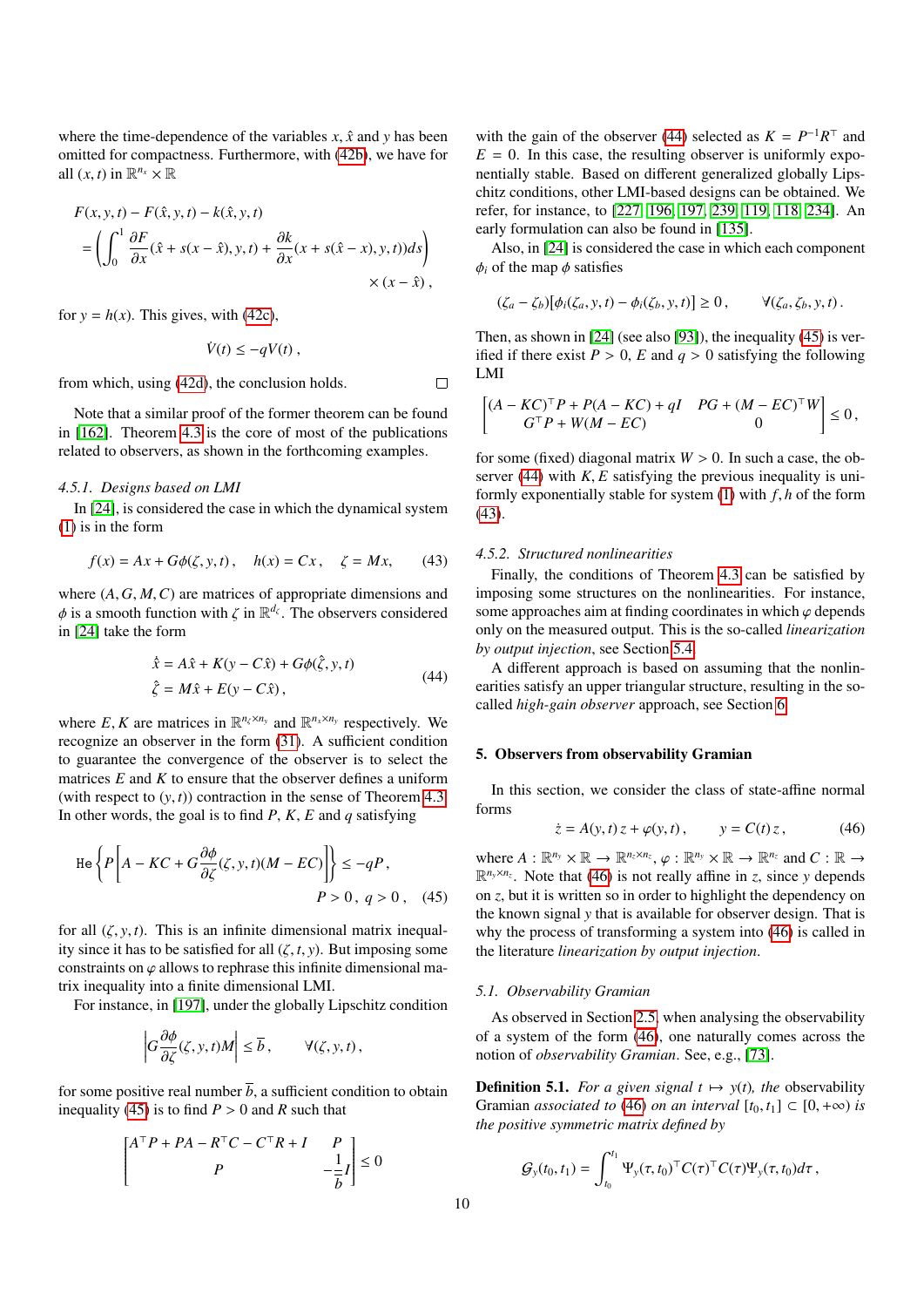*where* Ψ*<sup>y</sup> is the transition matrix associated to the linear dynamics*  $\dot{\chi} = A(y, t) \chi$ *, namely the unique solution to* 

$$
\frac{\partial \Psi_y}{\partial \tau}(\tau, t) = A(y(\tau), \tau) \Psi_y(\tau, t)
$$

$$
\Psi_y(t, t) = I.
$$

Indeed, consider a pair of solutions  $z_a$  and  $z_b$  to system (46) having same output *y* for all  $t \in [0, \bar{t}]$  for some  $\bar{t} > 0$ . Then, their difference  $\delta_z = z_a - z_b$  verifies

$$
\dot{\delta}_z = A(y, t) \, \delta_z \,, \qquad C(t) \, \delta_z(t) = 0 \,, \qquad \forall t \in [0, \bar{t}] \,,
$$

and thus

$$
\delta_z(t) = \Psi_y(t,0) \, \delta_z(0) = \Psi_y(t,0) \, (z_a(0) - z_b(0))
$$
  

$$
||C(t) \, \delta_z(t)||^2 = 0 \qquad \forall t \in [0, \bar{t}],
$$

It follows that

$$
(z_a(0)-z_b(0))^{\top} \mathcal{G}_y(0,\bar{t}) (z_a(0)-z_b(0)) = 0.
$$

This implies that  $z_a(0) = z_b(0)$  and thus  $z_a = z_b$ , namely (46) is observable in time  $\bar{t}$ , if and only if  $G_y(0, \bar{t})$  is invertible. In other words, the invertibility of  $G_y(0, \bar{t})$  for each output trajectory  $t \mapsto$ *y*(*t*) characterizes the observability of (46) in time  $\bar{t}$ .

When *A* is independent from *y*, so is the Gramian, and any observability property is valid for any initial condition. Otherwise, one must take care to require uniformity with respect to any possible output signal *y*.

Putting aside the dependency on *y*, several observability properties can be defined depending on the "amplitude", "uniformity", "persistence", etc of the Gramian invertibility. For instance, assuming *A* is bounded , Kalman's well-known *uniform complete observability* [127] requires the existence of  $\alpha_1, \alpha_2 > 0$  and  $\bar{t} > 0$  such that

$$
\alpha_1 I \le \mathcal{G}(t - \bar{t}, t) \le \alpha_2 I \qquad \forall t. \tag{47}
$$

The existence of  $\alpha_2$  being guaranteed as long as A and C are bounded, this property is mainly about  $\alpha_1$ , namely the uniformity of the Gramian invertibility over intervals of length  $\bar{t}$ . See Theorem 5.1 below. If the time dependency of *A* and *C* comes through an input *u*, then such observability properties depend on this particular input. For instance, an input is said to be *regularly persistent* if it guarantees the existence of  $\alpha_1$  at least after a certain time. See [64] for more details.

#### *5.2. Kalman or Kalman-like observers*

The most famous observer used for state-affine systems is *Kalman's and Bucy's observer* presented in [127] in a stochastic context, for linear time-varying systems with independent white-noise disturbances impacting the initial condition, the dynamics and the output. Their approach was to find an optimal estimate  $\hat{z}(t)$  of  $z(t)$  minimizing at each time *t* the conditional expectation  $E([ \hat{z}(t) - z(t) ]^2 | y_{[0,t]} )$  assuming known the covariance of each noise process.

On the other hand, parallel to the Kalman school, *Kalmanlike observers* were introduced as an optimal solution to a deterministic optimisation problem [65, 113]. More precisely, at each time *t*, the estimate  $\hat{z}(t)$  is chosen as  $\hat{z}(t) = \Psi_y(t, 0)\hat{z}^0$ , where

$$
\hat{z}^{O} = \operatorname{argmin} e^{-\lambda t} ||\hat{z}_{O} - \hat{z}^{O}||_{\Pi_{0}^{-1}} + \int_{0}^{t} e^{-\lambda(t-\tau)} ||y(\tau) - C(\tau)\Psi_{y}(\tau, 0)\hat{z}^{O}||_{R^{-1}}, \quad (48)
$$

for some positive matrices  $\Pi_0$  and *R*.

In both cases, the miracle of linearity makes it possible to produce the optimal trajectory  $\hat{z}(t)$  as the solution to an observer of the form

$$
\dot{\hat{z}} = A(y, t)\hat{z} + \varphi(y, t) + \Pi C(t)^{\top} R^{-1}(t) (y - C(t)\hat{z})
$$
(49a)  
\n
$$
\Pi = A(y, t)\Pi + \Pi A(y, t)^{\top} - \Pi C(t)^{\top} R^{-1}(t)C(t)\Pi
$$
  
\n
$$
+ \lambda \Pi + D(t)Q(t)D(t)^{\top}
$$
(49b)

or, equivalently, with  $P^{-1} = \Pi$ ,

$$
\dot{\hat{z}} = A(y, t)\hat{z} + \varphi(y, t) + P^{-1}C(t)^{\top}R^{-1}(t)(y - C(t)\hat{z}) \qquad (50a)
$$
  

$$
\dot{P} = -PA(y, t) - A(y, t)^{\top}P + C(t)^{\top}R^{-1}(t)C(t) - \lambda P - PD(t)Q(t)D(t)^{\top}P \qquad (50b)
$$

with

- in a Kalman design,  $\lambda \ge 0$ ,  $\Pi(0) = P^{-1}(0)$  (resp.  $Q(t)$ , resp.  $R(t)$ ) the covariance matrix of the initial condition (resp. of  $R(t)$ ) the covariance matrix of the initial condition (resp. of the model noise, resp. of the output noise), and  $D(t)$  the matrix describing how the model noise enters the dynamics at time *t*;
- in a Kalman-like design,  $Q = 0$ ,  $\lambda > 0$  modelling a (stabilizing) forgetting factor,  $\Pi(0)^{-1} = P(0)$  (resp  $R^{-1}$ ) describing the weight of the initial error and the output error in the optimized cost (48), and thus the confidence in our initial guess and the output comparatively.

The main advantage of the Kalman-like design with  $Q = 0$ is that it makes the dynamics of  $P = \Pi^{-1}$  linear and explicitly solvable, with the expression of *P* directly related to the observability (or more precisely determinability/constructibility) Gramian. This allows to derive lower- and upper-bounds on *P* and to follow a Lyapunov analysis with Lyapunov function  $V = (\hat{z} - z)^T P(\hat{z} - z)$  under a regular persistence assumption.

Theorem 5.1 (Kalman-like design). *Assume that there exist*  $\overline{a} \geq 0$ ,  $\alpha > 0$ ,  $\overline{t} > 0$  *and*  $t_0 \geq \overline{t}$  *such that for any trajectory*  $t \mapsto z(t)$  *of* (46) *defined on* [0, +∞) *with output y, t*  $\mapsto A(y(t), t)$ *is bounded by*  $\overline{a}$  *and*  $G_y(t - \overline{t}, t) \geq \alpha I$ . Then, for any  $\lambda > 2\overline{a}$  *and any positive definite matrices*  $\Pi(0)$  *and R,* (49) *with*  $Q = 0$  *is an asymptotic observer for* (46)*, with exponential convergence of the estimation error*  $\hat{z}$  – *z* after time  $t_0$ .

For a Kalman design, [127] similarly requires boundedness of *<sup>A</sup>* and uniform complete observability of the pair (*A*,*C*), but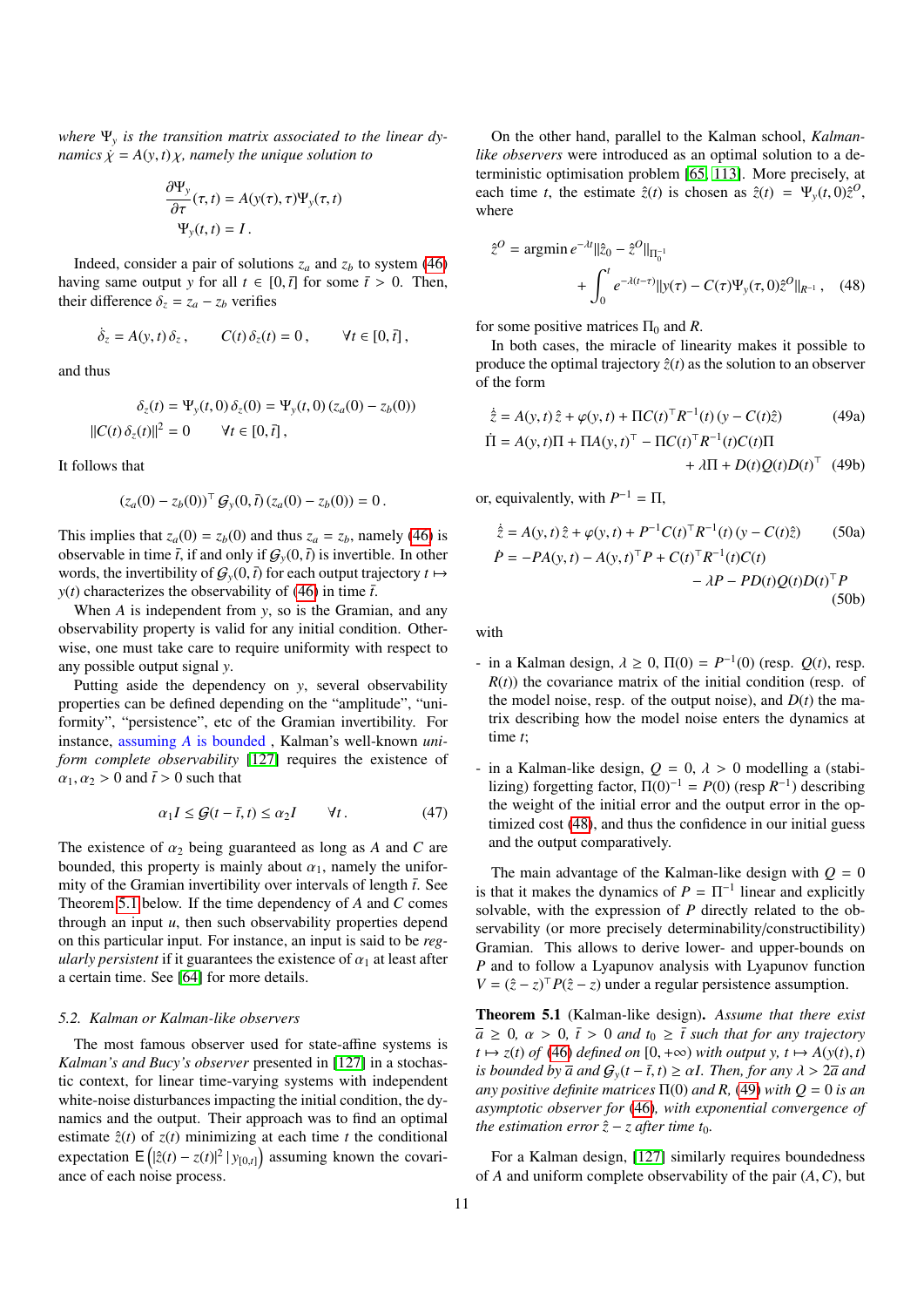additionally requires uniform complete controllability of the pair (*A*, *<sup>D</sup>*) and *<sup>R</sup>*, *<sup>Q</sup>* being positive definite with uniform upperand lower bounds.

As discussed in Section 2.5, when the matrices *A* and *C* are constant, the invertibility of the observability Gramian is equivalent to the observability of the pair  $(A, C)$ , namely the fact that the matrix  $O := \text{col}[C, CA, \dots, CA^{n_x-1}]$  is full-rank [73]. In that case, one can implement the observer dynamics (49a) with a case, one can implement the observer dynamics (49a) with a constant gain  $K = \Pi_{\infty} C^{\top} R^{-1}$ , where  $\Pi_{\infty}$  is the asymptotic equilibrium of (49b), which makes  $A - KC$  Hurwitz. Note that this linear observer with constant gain is also often called "Luenberger observer", but we choose to keep this name for observers designed along Luenberger's initial method [157] described in Section 7.

On the other hand, when the time-dependence in *A* and *C* comes from an input  $u$ , this input may be actively chosen to ensure the Gramian condition and maximise observability, leading to the literature of *active sensing* [117, 116, 102, 203], to name a few. The position of the sensors itself may also be optimized, as in the literature of *sensor positioning* [233].

#### *5.3. Extended Kalman Filter*

The appeal of the Kalman filter mainly lies in its robustness and simplicity, since it is made of a copy of the dynamics and a correction gain obtained from a dynamic Riccati equation, whose parameters can be linked to physical quantities like noise covariance. That is why a very popular method in the industry (especially in the discrete-time formulation) consists in applying the Kalman filter also to nonlinear systems (1), by using the linearizations of  $f$  and  $h$  along the estimate  $\hat{x}$  in the Riccati equation. Such an approach is commonly denoted as *Extended Kalman Filter* (EKF) and takes the form

$$
\dot{\hat{x}} = f(\hat{x}, t) + \Pi C(\hat{x}, t) R^{-1} (y - h(\hat{x}, t))
$$
\n(51a)

$$
\dot{\Pi} = A(\hat{x}, t)\Pi + \Pi A(\hat{x}, t)^{\top} + Q + \lambda \Pi
$$
\n
$$
- \Pi C(\hat{x}, t)^{\top} R^{-1}(t) C(\hat{x}, t) \Pi
$$
\n(51b)

initialized at  $\Pi(0) = \Pi(0)^T > 0$ , with *A*, *C* defined as

$$
A(x,t) = \frac{\partial f}{\partial x}(x,t), \qquad C(x,t) = \frac{\partial h}{\partial x}(x,t).
$$

and *Q* some positive definite matrix.

Unfortunately, apart from particular uniformly observable triangular structures ([139, 105], see Theorem 6.3 below), only local convergence of the estimation error  $\hat{x}$ −*x* is ensured, under the additional ad-hoc assumption that the solution Π of the Riccati equation (51b) is uniformly bounded in time, namely there exist  $p, \overline{p} > 0$  such that

$$
\underline{p}I \le \Pi(t) \le \overline{p}I \qquad \forall t \ge 0. \tag{52}
$$

See [199] for  $\lambda > 0$  and [63] for  $\lambda = 0$ . However, the trajectory of  $\Pi$  depends on that of  $\hat{x}$  itself and the assumption (52) cannot be in general checked "a priori", introducing therefore a loop in the stability analysis (the same issue appears in the discretetime context [67, 220, 198]). An exception is [114], where an

infinitesimal observability assumption is made on the plant, and not along the estimate. But convergence is still only local.

Recent contributions though, suggest that for controlled systems, the input could be actively chosen online to maximize the Gramian associated to  $(A(\hat{x}, t), C(\hat{x}, t))$ , namely sufficiently excite the observability of the linearization along the known estimate trajectory  $\hat{x}$ , in order to guarantee (52) holds and obtain semi-global convergence [206, 48].

## *5.4. Linearization by output injection*

Once the community knew how to build an observer for the form (46), researchers attempted to characterize the class of nonlinear systems that could be transformed into such a form.

#### *5.4.1. Constant observable pair* (*A*,*C*)

The problem of (locally) transforming a nonlinear system into a linear one of the form (46) with a constant observable pair  $(A, C)$  via a diffeomorphism (with  $n<sub>z</sub> = n<sub>x</sub>$ ) was first investigated in [141] for autonomous systems (2) and [138] for systems with inputs (3). [66] then gave conditions for the existence of a local (and global) immersion with  $n_z \geq n_x$  in the particular case of control affine systems. A vast literature followed on the subject, either developing algebraic algorithms to check the existence of a transformation or tools to explicitly find the transformation.

Actually, as noticed in [126], a system (1) can be transformed into (46) with constant observable pair  $(A, C)$  if and only if it can be transformed into

$$
\begin{cases}\n\dot{z}_1 = z_2 + \varphi_1(z_1, t) \\
\vdots \\
\dot{z}_i = z_{i+1} + \varphi_i(z_1, t) \\
\vdots \\
\dot{z}_m = \varphi_m(z_1, t)\n\end{cases} \quad y = z_1,
$$

if  $n<sub>y</sub> = 1$  or blocks of this form otherwise. This is therefore more restrictive than the triangular forms of Section 6 where each  $\varphi_i$  is allowed to depend on  $z_1, ..., z_i$ . In particular, for au-<br>tonomous systems [126, 40] show that this is equivalent to findtonomous systems, [126, 40] show that this is equivalent to finding for each output, a change of output  $\psi : \mathbb{R} \to \mathbb{R}$  and maps  $\varphi_i$ solution to the *characteristic equation*

$$
L_f^{n_z} \tilde{h}_k = L_f^{n_z-1} \varphi_1 \circ \tilde{h} + L_f^{n_z-2} \varphi_2 \circ \tilde{h} + \ldots + L_f \varphi_{n_z-1} \circ \tilde{h} + \varphi_{n_z} \circ \tilde{h}
$$

with  $\tilde{h} = \psi \circ h$ , which does not always admit solutions.

Along the history of linearization, we may also mention some generalizations such as [131], where the function  $\varphi$  is allowed to depend on the derivatives of the input and later on the derivatives of the output in [181], or [108, 200] where it is proposed to use an output-depending time-scale transformation. But generally the existence of the transformation is difficult to check and involves tedious symbolic computations, which do not always give the transformation itself. Even when they do, its validity is often local and its injectivity on  $X$  not guaranteed.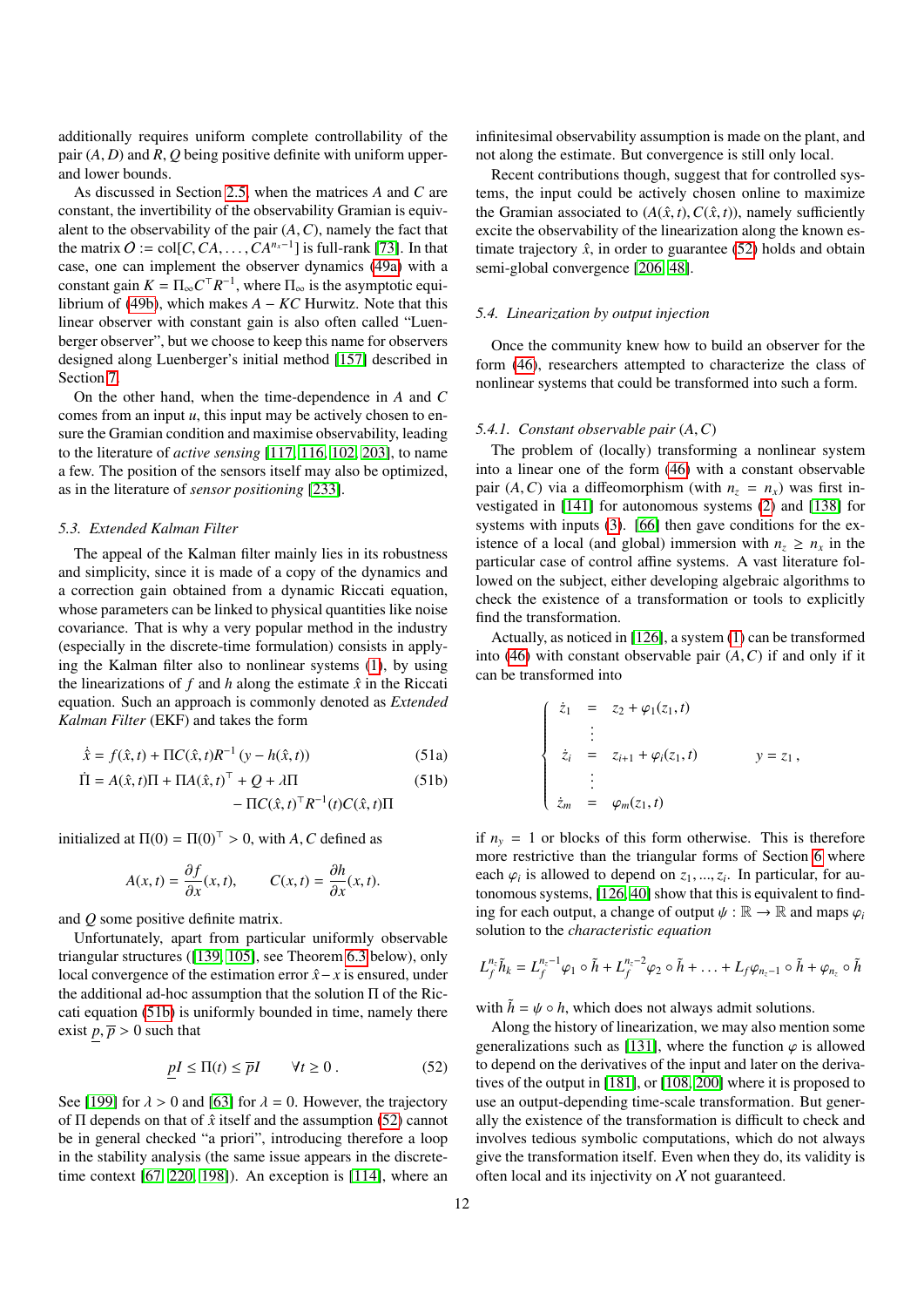## *5.4.2. Time-varying pair* (*A*,*C*)

In parallel, [100] studied the linearization problem by allowing *A* and *C* in (46) to depend on time/the input. This led to the restrictive *finiteness criterion of the observation space*, which roughly says that the linear space containing the successive derivatives of the output along any vector field of the type  $f(\cdot, u)$  is finite. Later, [112, 55] also allowed *A* to depend on the output *y* to broaden the class of concerned systems. But those systems remain difficult to characterize because there are often many possible parametrizations via the output.

## 6. Observers from differential observability

## *6.1. Di*ff*erential observability and normal forms*

Consider an autonomous single-output system of the form (2), i.e.,

$$
\dot{x} = f(x), \qquad y = h(x), \tag{2}
$$

 $x \in \mathbb{R}^{n_x}$ ,  $y \in \mathbb{R}$ , in which the maps *f*, *h* are supposed to be sufficiently differentiable. We have the following definition of sufficiently differentiable. We have the following definition of *di*ff*erential observability*, which is based on the analysis of *y* and its time-derivatives  $\dot{y}, \ddot{y}, \dots, y^{(k)}, k \ge n - 1$ ,

Definition 6.1. *The system* (2) *is said to be:*

• *weakly differentially observable if there exists*  $n_z \in \mathbb{N}$  *such that the mapping*  $T : \mathbb{R}^{n_x} \to \mathbb{R}^{n_z}$ ,

$$
T(x) = \begin{pmatrix} h(x) \\ L_f h(x) \\ \vdots \\ L_f^{n_z - 1} h(x) \end{pmatrix}
$$
 (53)

*is injective on* X*;*

• *strongly di*ff*erentially observable if the previous condition holds, and moreover the mapping T is full rank for all*  $x \in$ X*.*

Remark 6.1. *For a linear system, the mapping T defined in* (53) *with*  $n_z = n_x$  *is given by*  $T(x) = Ox$  *where O is the observability matrix defined in* (15)*. Weak and strong di*ff*erential observability therefore coincide with the standard rank test for the matrix* O*.*

Under weak differential observability, if *T* defined in (53) is uniformly injective on  $X$  in the sense of Theorem 3.1, for instance if  $X$  is compact, then  $T$  admits a uniformly continuous left-inverse  $\mathcal T$  defined on  $\mathbb R^{n_z}$ . Then, a direct consequence is that system (2) can be transformed, using  $z = T(x)$ , into a system of the form

$$
\dot{z} = Az + \varphi(z), \qquad y = Cz, \tag{54}
$$

with 
$$
z \in \mathbb{R}^{n_z}
$$
,  $\varphi(z) = (0, \ldots, 0, \varphi_{n_z}(z))^T$ ,

$$
A = \begin{pmatrix} 0 & 1 & & 0 \\ \vdots & & \ddots & \\ 0 & & & 1 \\ 0 & & & 0 \end{pmatrix}, \qquad C = \begin{pmatrix} 1 & 0 & \cdots & 0 \end{pmatrix}, \qquad (55)
$$

and the continuous function  $\varphi_{n_z} : \mathbb{R}^{n_z} \to \mathbb{R}$  is defined as  $I^{n_z}$  ho  $\mathcal{T}$ . The triplet  $(A, \varphi, C)$  is often said to be in *prime form*.  $L_f^n$ **h**☉T. The triplet  $(A, \varphi, C)$  is often said to be in *prime form*. A system of the form (54) is also said to be in *canonical observed* system of the form (54) is also said to be in *canonical observability form*, or *phase-variable form* or simply normal form. See, e.g., [105]. One of the peculiarities of such a normal form is its lower-triangular structure and in particular its chain of integrators in which each *i*-th component of the state *z* represents the (*i* − 1)-th time derivative of the measured output *y*. As we shall see in Section 6.2, the interest of such lower-triangular forms relies on the systematic design of *di*ff*erentiatiors* able to reconstruct the state *z* with an arbitrarily fast exponential rate of convergence (in this case, we talk about *high-gain observers*, see Section 6.2) or finite-time convergence (following *slidingmode* or *homogeneous* approaches, see Section 6.3).

While for autonomous systems, Definition 6.1 provides sufficient and necessary conditions to obtain a normal form, the extension to time-varying systems (1), resp. controlled systems (3), is more involved because the presence of time *t*, resp. inputs *u*, may destroy the observability properties of the system. Indeed, starting from [103], a lot of work has been done in order to establish the existence of state transformations, dependent or independent from the input *t*, resp. *u*, to obtain generalized lower-triangular forms for which high-gain theory may be applied. See, e.g., [237, 99, 188, 204, 52] and references therein. For instance, one can allow the state transformation (53) to be  $t$  dependent (resp.  $u, \dot{u}, \ddot{u}, \ldots$  dependent), so that to obtain an injective map  $T_t(x)$  (resp.  $T_u(x)$ ), uniform in time (resp. in *u* and its derivatives) transforming the time varying system (1) (resp. controlled system (3)) into a system of the form (54) in which the function  $\varphi$  is now *t* (resp. *u*) dependent. See, e.g., the *phase-variable form* in [237] or [105, Section 2.2]. A similar equivalent notion is also the *complete uniform observability* introduced in [225].

This paper being focused on the design of observers, we state the following definition that generalizes the form (54) for timevarying systems (1).

Definition 6.2. *The system* (1) *admits a triangular normal form if there exists a mapping*  $T : \mathbb{R}^{n_x} \times \mathbb{R} \to \mathbb{R}^{n_z}$ , *(uniformly) injective in* X*, transforming system* (1) *in the sense of Theorem 3.1 into a system of the form* (26) *with an output map depending only on z*<sup>1</sup> *and time, i.e., of the form*

$$
y = H(z_1, t) \tag{56a}
$$

*and where the dynamics F* <sup>=</sup> (*F*<sup>1</sup>, . . . , *<sup>F</sup><sup>n</sup><sup>z</sup>* ) *have a lower triangular structure, with each*  $F_i$  *depending only on*  $z_1, \ldots, z_{i+1}$ *, i.e., with*

$$
\frac{\partial F_i}{\partial z_j}(z, y, t) = 0, \qquad j > i + 1, \qquad \forall (z, y, t). \tag{56b}
$$

*for all*  $i = 1, \ldots, n_z$ .

Note that for controlled systems (3), it suffices to replace *t* in (56) with *u* (and possibly its time-derivatives  $\dot{u}, \ddot{u}, \ldots$ ), see, e.g., [105, Section 3.2].

For input-affine systems of the form

$$
\dot{x} = f(x) + g(x)u, \qquad y = h(x),
$$
 (57)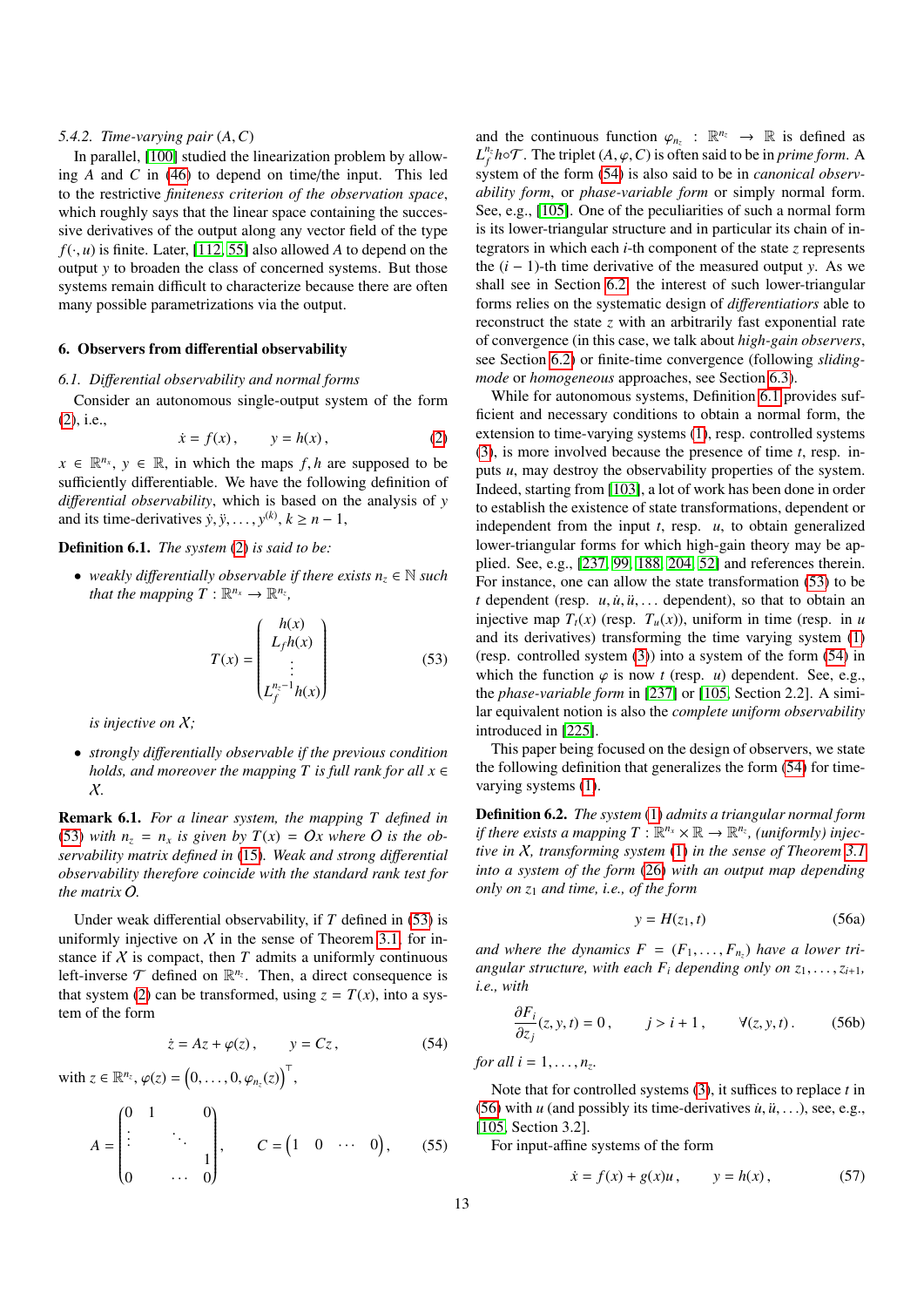with scalar input  $u \in \mathbb{R}$  and output  $y \in \mathbb{R}$ , necessary and sufficient conditions to admit an autonomous transformation into a triangular normal form (without output injection) have been given in [103, Section 4] or Theorem 4.1 in [105, Section 3.4]. In particular, if (57) is observable for any input (uniform observability) and the pair  $(f, h)$  is strongly differentially observable of order  $n_x$ , then *T* defined in (53) transforms (57) into a triangular form verifying (56) with  $H(z_1, t) = z_1$  and with maps  $F_i$  that are input-affine and Lipschitz. The possibility of extending this result to any uniformly observable system in the form (57) with higher order of differential observability and less regularity of *F* has been studied in [52] but is still not fully characterized.

Another special case of (56) is when the system can be written in the form

$$
F(z, y, t) = A(y, t)z + \varphi(y, z, t) \n y = C(t)z + D(t)
$$
\n(58)

where the functions  $A, \varphi$  have the structure

$$
A(y, t) = \begin{pmatrix} 0 & a_1(y, t) & 0 \\ \vdots & \ddots & \vdots \\ 0 & \cdots & 0 \end{pmatrix},
$$
  

$$
\varphi(z, t) = \begin{pmatrix} \varphi_1(y, t) \\ \varphi_2(y, z_2, t) \\ \vdots \\ \varphi_{n_z}(y, z_2, \dots, z_{n_z}, t) \end{pmatrix}.
$$

See, for instance, [57].

We finally remark that extensions to the multiple-output case allow to obtain block-triangular forms in which each block has a triangular form satisfying (56b). For compactness, we refer, for example, to [103, 237, 99, 204, 188, 57] and we limit the exposition of Section 6 to the single-output case.

#### *6.2. High-gain observers*

## *6.2.1. General construction*

The use of high-gain observers for state-estimation of nonlinear systems first appeared at the end of the 80's in a different number of contemporary works [86, 228, 89, 82]. One of the main features of high-gain observers is their "tunability property" which is typically controlled by one single scalar parameter. Such a fundamental property allowed this class of observers to address the problem of output feedback stabilization (see also Section 8.7). We refer to [132] and references therein for an extensive bibliography on the topic.

The high-gain observer construction is based on the fact that for the triangular normal form, it is possible to follow the strategy described in Section 4.5 and Theorem 4.3 to construct an observer. More precisely, it is possible to construct a metric

 $P: \mathbb{R} \mapsto \mathbb{R}^{n_z \times n_z}$  and a smooth correction term *k* such that

$$
k(z, H(z), t) = 0, \qquad \forall (z, t) \in \mathbb{R}^{n_z} \times \mathbb{R}, \tag{59a}
$$

$$
\dot{P}(t) + \text{He}\left\{P(t)\left[\frac{\partial F}{\partial z}(z, y, t) + \frac{\partial k}{\partial z}(z, y, t)\right]\right\} \le -qI,
$$
\n(59b)

$$
\forall (y, z, t) \in \mathbb{R}^{n_y} \times \mathbb{R}^{n_z} \times \mathbb{R},
$$
  

$$
\underline{p} I \le P(t) \le \overline{p} I, \qquad \forall t \in \mathbb{R}.
$$
 (59c)

With Theorem 4.3, it implies that

$$
\dot{\hat{z}} = F(\hat{z}, y, t) + k(\hat{z}, y, t) , \qquad (60a)
$$

is a uniformly exponentially stable observer in the *z* coordinates. Hence, with

$$
\hat{x} = \mathcal{T}(\hat{z}, t) \tag{60b}
$$

where  $\mathcal T$  is a uniformly continuous left inverse of  $T$ , (60) defines an asymptotic observer for the given coordinates from Theorem 3.1.

Various results have been obtained to construct *P* and *k* such that (59) holds. They are all based on the same two-step design. First of all, assuming *F* differentiable, let us denote

$$
a_i(z, y, t) = \frac{\partial F_i}{\partial z_{i+1}}(z, y, t), \qquad 1 \le i \le n_z,
$$
  
\n
$$
b_{ij}(z, y, t) = \frac{\partial F_i}{\partial z_j}(z, y, t), \qquad 1 \le j \le i,
$$
  
\n
$$
c_1(z, t) = \frac{\partial H}{\partial z_1}(z_1, t).
$$
  
\n(61)

We have the decomposition

$$
\frac{\partial F}{\partial z}(z, y, t) = A(z, y, t) + B(z, y, t), \quad \frac{\partial H}{\partial z}(z_1, t) = C(z_1, t) \quad (62)
$$

where (forgetting the dependence in  $(z, y)$ )

$$
A(t) = \begin{pmatrix} 0 & a_1(t) & 0 \\ \vdots & \ddots & \vdots \\ 0 & \cdots & 0 \end{pmatrix},
$$
  
\n
$$
B(t) = \begin{pmatrix} b_{11}(t) & 0 & 0 \\ b_{21}(t) & b_{22}(t) & 0 & 0 \\ \vdots & \ddots & \vdots \\ b_{n_z1}(t) & \cdots & b_{n_zn_z}(t) \end{pmatrix},
$$
  
\n
$$
C(t) = (c_1(t) \quad 0 \quad \cdots \quad 0).
$$
 (63)

The two design steps for high-gain observer construction can be described as follows.

Step 1: *Construct a preliminary correction term k*<sub>0</sub> *only for A*. The problem reduces to finding  $P$  and  $k_0$  such that (59a) and (59c) hold and also

$$
\dot{P}(t) + \text{He}\left\{P(t)\left[A(t) + \frac{\partial k_0}{\partial z}(z, y, t)\right]\right\} \le -qI,
$$
  

$$
\forall (y, z, t).
$$
 (64)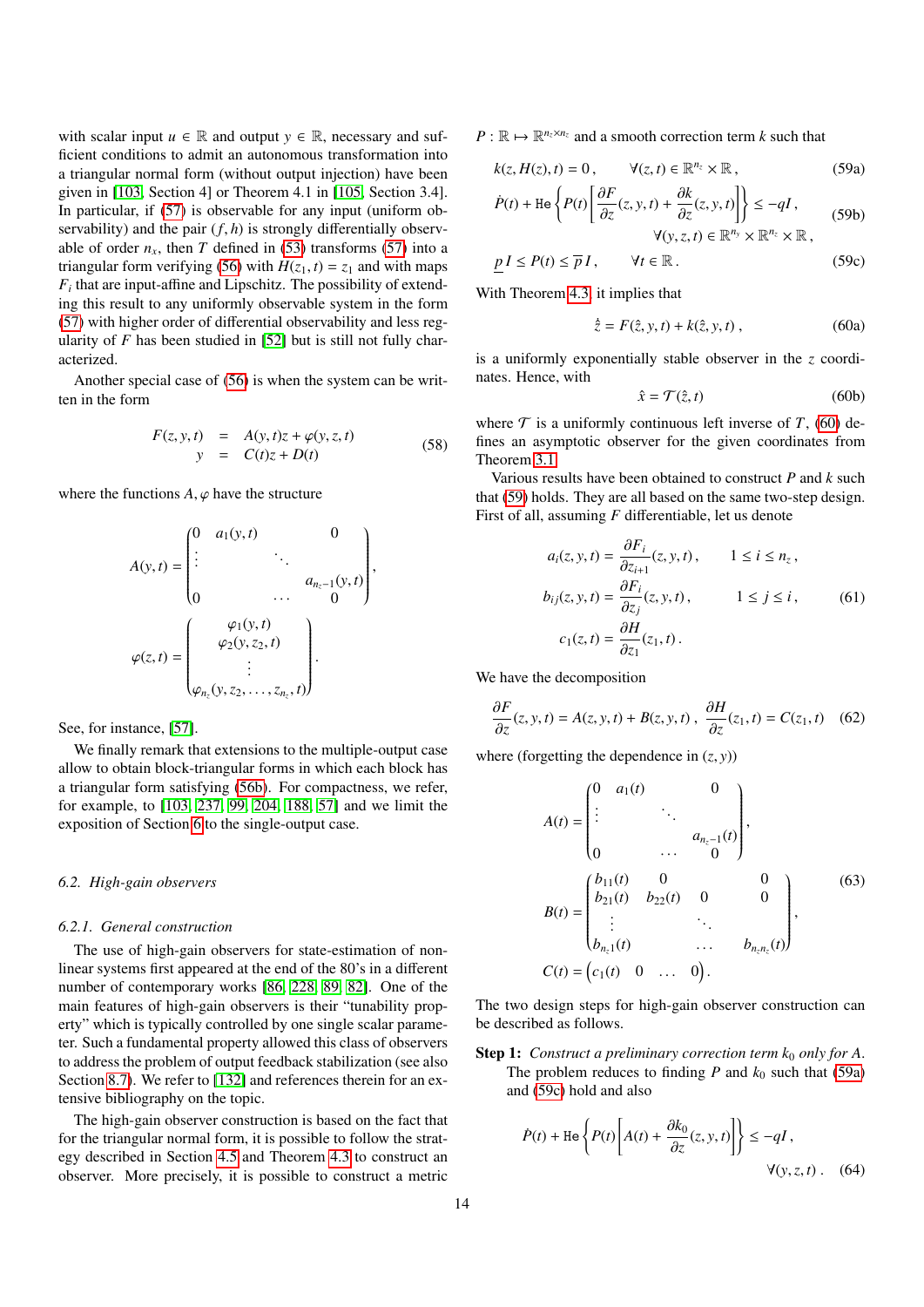For instance, if *A* is constant (as in the prime form or the uniformly observable context), this step can be simply solved by selecting  $P$  constant and  $k_0$  linear via pole placement.

Step 2: *Increase the robustness via high-gain scaling.* If one compare (64) and (59b), the difference comes from the *B* term which is lower triangular according to (63). As it will be shown in the following, a typical global Lipschitz property allows to modify  $k_0$  (and also  $P$ ) to cope with this extra term. Note that if  $X$  is bounded and if the system admits a locally Lipschitz triangular normal form, it may be possible to extend it into a globally Lipschitz triangular normal form outside of  $T(X)$ . In practice, this extension is obtained by saturation.

Two main types of methods have been developed, both of them following this two-step design: the case in which the metric *P* is constant (also called *Luenberger-like high-gain observers*) and the case in which *P* is time varying (also called *Kalman-like high-gain observer* or *Extended-Kalmanlike high-gain observer*).

## *6.2.2. With a constant metric P*

For step 1: The case of a constant metric is the most popular one (see [86, 228, 89, 104, 82]). When the *A* matrix in (63) is constant, namely takes the form (55), it suffices to select  $K = (k_1, \ldots, k_{n_z})^\top$ , with  $k_i$  coefficients of a stable<br>polynomial so that the matrix polynomial, so that the matrix

$$
A - KC = \begin{pmatrix} -k_1 & 1 & & 0 \\ \vdots & & \ddots & \\ -k_{n_z} & & \cdots & 0 \end{pmatrix}
$$

is Hurwitz, and *P* solution of the Lypaunov equation He{*P*( $A$  −  $KC$ )} ≤ −*qI*. In its most general form, namely for non-constant matrices *A*, the following lemma due to W. Dayawansa can be found in [105, Lemma 2.1 p. 96] and in [122, Section 7.4].

Lemma 6.1 ([105]). *Consider A and C defined in* (63)*. Suppose there exist*  $0 < a < \overline{a}$  and  $0 < c < \overline{c}$  such that

$$
\underline{a} < |a_i(t)| < \overline{a}, \qquad \underline{c} < |c_1(t)| < \overline{c}, \qquad \forall t. \tag{65}
$$

Then, there exists a vector  $K$  in  $\mathbb{R}^{n_z}$  and a positive definite *matrix P in*  $\mathbb{R}^{n_z \times n_z}$ *, both depending only on*  $(\underline{a}, \overline{a}, \underline{c}, \overline{c})$ *, such<br>that that*

$$
\text{He}\left\{P\left[A(t) - KC(t)\right]\right\} \le -qI, \qquad \forall t. \tag{66}
$$

For step 2: Employing a high-gain scaling defined with

$$
\mathcal{D}_{\ell} := \text{diag}(\ell, \ell^2, \dots, \ell^{n_z}), \tag{67}
$$

where  $\ell$  is the so-called high-gain parameter<sup>6</sup>, it is possible<br>to applify the robustness of the correction terms to cone to amplify the robustness of the correction terms to cope with Lipschitz nonlinearities. Based on this approach, the following theorem is obtained, see, e.g., [105].

Theorem 6.1. *Assume that the system* (1) *admits a triangular normal form in the sense of Definition 6.2, with the maps F and H satisfying for all*  $(z, y, t)$  *in*  $\mathbb{R}^{n_z} \times \mathbb{R}^{n_y} \times \mathbb{R}$ 

$$
\underline{a} < \left| \frac{\partial F_i}{\partial z_{i+1}}(z, y, t) \right| < \overline{a}, \quad \underline{c} < \left| \frac{\partial H}{\partial z_1}(z, y, t) \right| < \overline{c}, \quad \text{(68a)}
$$
\n
$$
\left| \frac{\partial F_i}{\partial z_j}(z, y, t) \right| < \overline{b}, \quad j \le i, \quad \text{(68b)}
$$

*for some positive real numbers*  $(a, \overline{a}, c, \overline{c}, \overline{b})$ *. Then, with K in*  $\mathbb{R}^{n_z}$  *obtained from Lemma 6.1, there exists*  $\ell^* \geq 1$  *such that for all*  $\ell > \ell^*$  *the system (60) is a tunable asymptotic that for all*  $\ell > \ell^*$ , *the system* (60) *is a tunable asymptotic*<br>*observer with observer with*

$$
k(\hat{z}, y, t) = \mathcal{D}_{\ell} K[y - H(\hat{z}_1, t)] \tag{69}
$$

*and*  $\mathcal{D}_\ell$  *defined as in* (67). *Furthermore, if there exists*  $\bar{d}$ *such that* 

> I ļ

$$
\left| \frac{\partial F}{\partial y}(z, y, t) \right| < \overline{d} \tag{70}
$$

*for all*  $(z, y, t)$  *in*  $\mathbb{R}^{n_z} \times \mathbb{R}^{n_y} \times \mathbb{R}$ *, then the observer is robust.* 

Equation (68b) implies that the mapping  $F_i$  is globally Lipschitz with respect to the variable *z*. The main feature of observer (60a) with (69) is that the high-gain parameter  $\ell \ge 1$  is chosen large enough compared to the Lipschitz bound (68b) (see, e.g., [132, Section 3]). The following bound then holds for the estimation error in the *z* coordinates

$$
|z(t) - \hat{z}(t)| \le c\ell^{n_z - 1} \exp(-\ell \lambda t) |z(0) - \hat{z}(0)|, \qquad \forall t, \qquad (71)
$$

for some constants  $c, \lambda$  independent from  $\ell$ . From this inequality, we obtain that the high-gain observer (60a) with (69) is uniformly exponentially stable in the *z* coordinates. It is moreover robust and a tunable observer in the given coordinates (see Section 2.4 and Remark 3.2) since its convergence rate can be arbitrarily increased by augmenting the high-gain parameter  $\ell$ . Note, however, that a typical drawback of such a construction is the fact that the overshoot increases in  $\ell^{n_z-1}$ . This fact is usually referred to as "peaking phenomenon" referred to as "peaking phenomenon".

Combining Lipschitz conditions, an LMI-design mixing the aforementioned paradigm and the results in Section 4.5 can also be obtained in order to obtain less restrictive conditions by following [240].

When the mapping  $F$  is no longer Lipschitz, the high-gain observer no longer ensures asymptotic convergence, but practical convergence may be guaranteed under some conditions on the Hölder powers or boundedness of each nonlinearity, see, e.g., [50]. Otherwise, more general homogeneous correction terms can be used, as detailed in Section 6.3.

#### *6.2.3. Kalman-like high-gain observers*

For step 1: Another approach to design a correction term for *A* is to follow the approach obtained from the observability Gramian given in Section 5. In order to do so, one needs to consider the particular case in which *A* and *C* depend only on known signals (i.e., *y* and *t* or *u* but not *z*) and can

<sup>&</sup>lt;sup>6</sup>In the literature, the high-gain parameter is sometimes denoted  $\ell = \frac{1}{\varepsilon}$  with ken small enough see e.g. [132]  $\varepsilon$  taken small enough, see, e.g., [132].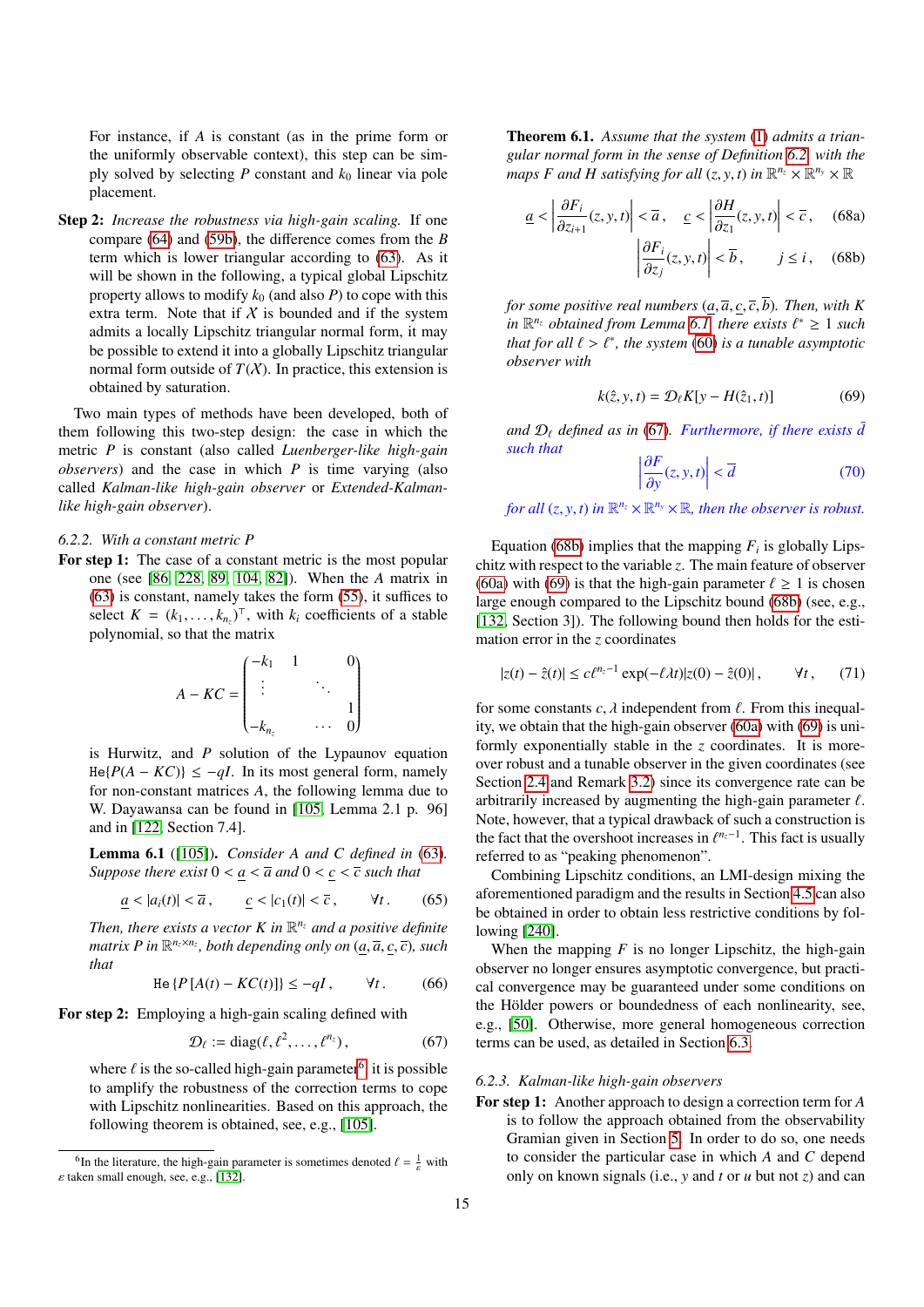be employed to update dynamically *P*. Moreover, the pair (*A*,*C*) needs to be observable in the sense that the observability Gramian  $G_y$  of the system (see Definition 5.1)

$$
\dot{\chi} = A(y, t)\chi \ , \qquad y = C(t)\chi \ ,
$$

needs to be lower bounded in a particular manner. We have the following result, see, e.g., [54].

Lemma 6.2. *Assume that there exists a positive real number*  $\overline{a}$  *such that*  $|A(y, t)| \leq \overline{a}$  *for all y, t. Assume moreover that there exists*  $\ell^*$  *that for all*  $\ell > \ell^*$  *and all*  $t \geq \frac{1}{\ell}$ 

$$
\mathcal{G}_y\left(t-\frac{1}{\ell},t\right) \geq c\ell \mathcal{D}_{\ell}^{-2},
$$

*with*  $D_{\ell}$  *defined as in* (67)*. Then, for any*  $\lambda \geq 2\overline{a}$ *, there*  $\overline{P}$  *exist*  $\underline{p}$  *and*  $\overline{p}$  *such that for all*  $\ell > \ell^*$  *the solution to* 

$$
\dot{P}(t) = \ell \left( -\lambda P(t) - A(y, t)^{\top} P(t) - P(t) A(y, t) + C(t)^{\top} C(t) \right)
$$
\n
$$
\text{(72)}
$$

*initialized at*  $P(0) = P(0)^{T} > 0$  *satisfies* (59c).

The Gramian condition may be referred to as *instantaneous uniform complete observability*, since it requires lower boundedness of the Gramian in arbitrarily short time.

For step 2: Again, for the second step, assuming a global Lipschitz property, it is possible to cope with the nonlinearities.

Theorem 6.2. *Assume that the system* (1) *admits a triangular normal form with a vector field F such that A and C given in* (62)*,* (63) *are independent of z,* (68b) *holds and the assumptions of Lemma* 6.2 *hold, then there exists*  $\ell^*$ <br>*such that for all*  $\ell > \ell^*$  *the system (60a) (60b) (72) is a such that for all*  $\ell > \ell^*$ *, the system* (60a)*,* (60b)*,* (72*) is a robust tunable asymptotic observer with robust tunable asymptotic observer with*

$$
k(\hat{z}, y, t) = \mathcal{D}_{\ell} P(t)^{-1} C(t)^{\top} (y - C(t)\hat{z})
$$
 (73)

*and*  $D_{\ell}$  *defined as in* (67)*.* 

As highlighted in Theorem 6.2, the gain of the high-gain observer (60a), (60b), is obtained from the solution of a differential Lyapunov matrix equation (72) similar to the one of (50). In the case in which *<sup>A</sup>*,*<sup>C</sup>* in (72) are constant, we recall also the works [74, 120] and the early work [104] in which the asymptotic solution to (72),  $P_{\infty} = \lim_{t \to \infty} P(t)$  is employed.

In [105], another version of the Kalman-like high-gain observer is given in which the matrix function *B* is also employed in the update law of *P* and where *A* and *C* are assumed to be constant. We briefly recall the main result.

Theorem 6.3. *Assume that the system* (1) *admits a triangular normal form with a vector field F such that A and C given in* (62)*,* (63) *are constant and of the form* (55) *and* (68b) *holds then there exists*  $\ell^*$  *such that for all*  $\ell > \ell^*$ *, the system* (60a)*,*  $(60b)$  *is a robust tunable asymptotic observer with* (60b) *is a robust tunable asymptotic observer with*

$$
k(\hat{z}, y, t) = P(t)^{-1} C^{T} (y - C\hat{z})
$$
 (74)

*where*

$$
\dot{P}(t) = -\left(A^{\top} + B(\hat{z}, t)\right)^{\top} P(t) - P(t)\left(A^{\top} + B(\hat{z}, t)\right) + C^{\top}C - P(t)\mathcal{D}_{\ell}^{2} P(t), \quad (75)
$$

*initialized at*  $P(0) = P(0)^T > 0$ *, and*  $\mathcal{D}_\ell$  *defined as in* (67)*.* 

In that case, the design of the gain (74) of the high-gain observer (60a), (60b) is obtained from the solution of a differential Riccati matrix equation (75) which is exactly the same as the Extended Kalman Filter. For this reason, this observer is named the *Extended Kalman like High-gain Observer*.

#### *6.2.4. Adapting the high-gain parameter and dynamics scaling*

The idea of dynamically updating the high-gain parameter has been investigated by many researchers. The motivation for this is twofold: for qualitative purpose to reduce the size of the gain (see for instance [97]), or to allow unknown or timedependant Lispchitz constants.

• For instance, Lipschitz bounds of the form

$$
\left| \frac{\partial F_i}{\partial z_j}(z, y, t) \right| < \overline{b}(y, t), \qquad j \le i \,, \tag{76}
$$

where now  $\overline{b}(y, t)$  is a continuous function have been considered in [185] or [143]. In that case the prototypical high-gain parameter updating law takes the form

$$
\dot{\ell} = \ell(c_1(c_2 - \ell) + c_3\bar{b}(y, t)), \qquad \ell(0) > c_2,
$$

for some positive real numbers  $(c_1, c_2, c_3)$ . The idea behind such a design is that  $\ell$  dynamically adapts to the Lipschitz bound (76) with a Riccati differential equation.

- In [69, 146, 8] the Lipschitz bound is unknown. The idea is then to employ a strictly increasing high-gain parameter. Note that in this case, the obtained observer may not be robust.
- Adaptation has also been employed in combination with the Kalman-like high-gain observer given in Theorem 6.3, see, e.g. [60].

## *6.3. Homogeneous correction terms*

*6.3.1. Homogeneity to allow non locally Lipschitz normal form*

High-gain observers may also be designed to cope with non-Lipschitz triangular forms. Indeed, it is possible to relax this regularity condition if we employ homogeneous observers (also known as sliding-mode observers in some cases). These type of observers already have an old history which can be traced back to the work of Arie Levant [147, 148] and has been followed by many other researchers (see, e.g., [236, 149, 189, 191, 20, 178, 19, 21, 50]).

The homogeneous correction terms of degree r in  $[-1, \frac{1}{n_z-1})$ denoted  $k_{\text{Hom}} = (k_{\text{Hom},1}, \ldots, k_{\text{Hom},n_z})$  take the form

$$
k_{\text{Hom},i}(s) = \mu_i \, \text{sign}(s) \, |s|^{\frac{r_{i+1}}{r_1}}, \qquad r_i = 1 - \text{r}(n_z - i). \tag{77}
$$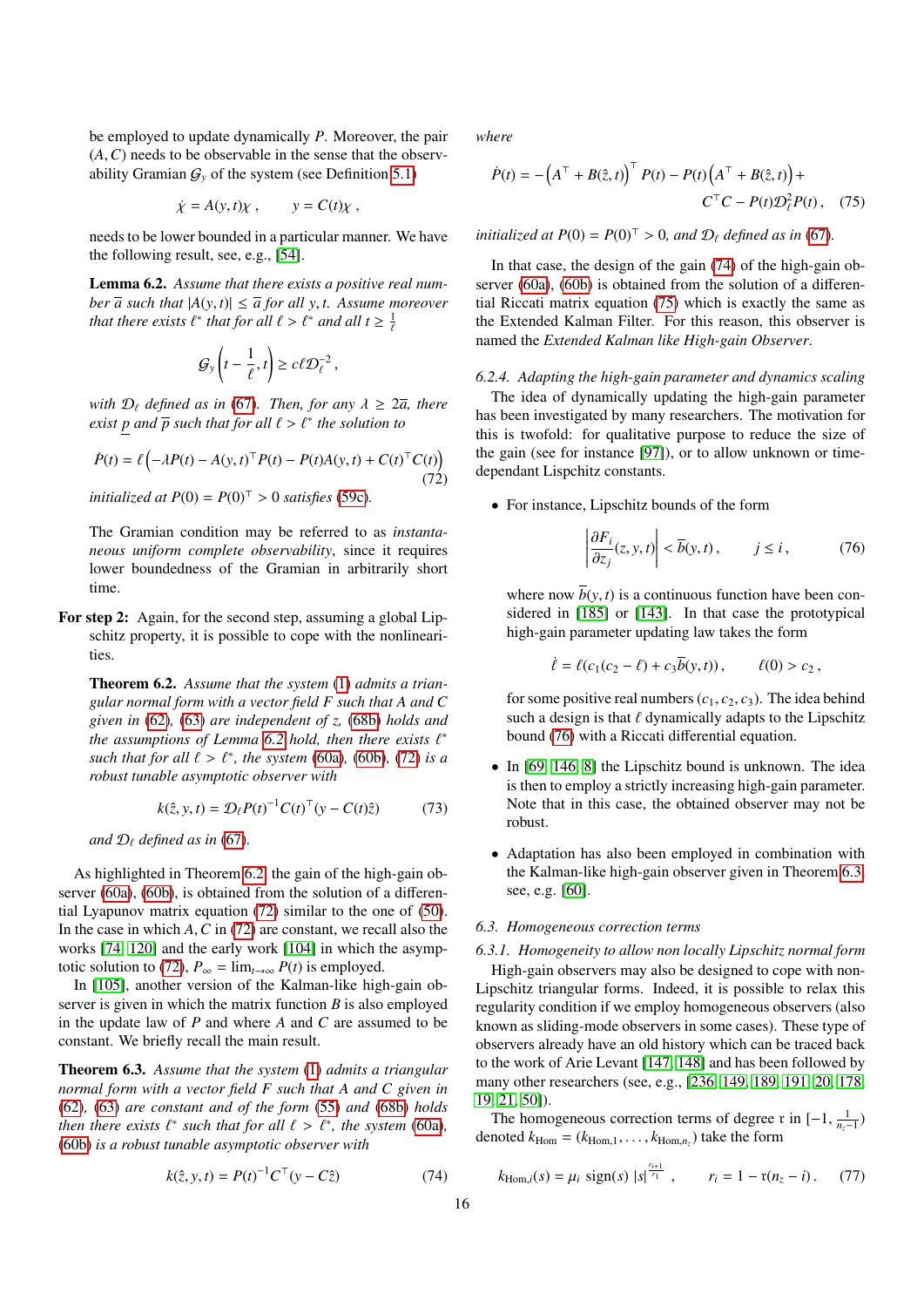where  $\mu_i$  are gains to be tuned and sign is a set-valued map defined as

sign(s) =   
\n
$$
\begin{cases}\n\{1\} & \text{if } s > 0, \\
[-1, 1] & \text{if } s = 0, \\
\{-1\} & \text{if } s < 0,\n\end{cases}
$$
\n(78)

which is upper semi-continuous with nonempty, compact and convex values. In (77),  $r = (r_1, \ldots, r_{n_z+1})$  is a vector in  $\mathbb{R}^{n_z+1}$ , called weight vector. For instance, for  $r = -1$  and  $n_z = 2$ , we called weight vector. For instance, for  $r = -1$  and  $n<sub>z</sub> = 2$ , we obtain

$$
k_{\text{Hom},1}(s) = \mu_1 \text{ sign}(s) |s|^{\frac{1}{2}}, \quad k_{\text{Hom},2}(s) = \mu_2 \text{ sign}(s), \quad (79)
$$

recovering the gains of the well-known two-order sliding-mode observer, see, e.g., [147, 14] and references therein. For the case  $r = -1$ , the observer dynamics with the correction term (77) must be understood as a differential inclusion. When  $r = 0$ , we recover a linear correction terms as the one given in Lemma 6.1.

The construction strategy in the homogeneous case is the same two steps design as the one previously given. However, since we may not have differentiable nonlinearities in the triangular form, we do not follow the differential framework. So in the following, we simply assume the system (1) admits a continuous triangular normal form in the form (58) with constant matrices *C* and *A*.

Step 1 Homogeneous: When employing homogeneous correction terms, the following result has been obtained for a constant matrix *A* and *C* in [80] and [50, Lemma 1] (see also [147] for the case  $r = -1$ )

Lemma 6.3. *Consider A and C defined in* (63) *and assume A and C are constant and of the form* (55)*. Then, there*  $e$ *xist real numbers* ( $\mu_1, \ldots, \mu_{n_z}$ ) *in*  $\mathbb{R}^{n_z}$ *, such that the origin of of*

$$
\dot{e} = Ae - k_{\text{Hom}}(Ce), \qquad e \in \mathbb{R}^{n_z} \tag{80}
$$

*is globally asymptotically stable.*

The system (80) being homogeneous and its origin being asymptotically stable, when  $r < 0$ , trajectories are converging to the origin in finite time.

Step 2 Homogeneous: Employing the robustness property of homogeneous systems, the following result have been obtained in [50].

Theorem 6.4. *Assume that the system* (1) *admit a continuous triangular normal form as in* (58) *with constant vectors A and C of the form* (55) *and with the mappings*  $\varphi$  which satisfy for all *i* in  $\{1, \ldots, n_z\}$ , for all  $(y, z_a, z_b)$  in  $\mathbb{R} \times \mathbb{R}^{n_z} \times \mathbb{R}^{n_z}$  and  $t > 0$ ,

$$
|\varphi_i(y,z_{2a},\ldots,z_{ia},t)-\varphi_i(y,z_{2b},\ldots,z_{ib},t)|\leq
$$

$$
\overline{b}\sum_{j=2}^{i}|z_{ja}-z_{jb}|^{\alpha_{ij}}\,,\quad (81)
$$

*with*

$$
\frac{1 + (n_z - i - 1)}{1 + (n_z - j)} \le \alpha_{ij} < 1, \qquad j \le i \le n_z. \tag{82}
$$

*Then, there exists*  $r < 0$  *and*  $\ell^* > 0$  *such that for all*  $\ell > \ell^*$  *the system (60a) (60b) (77) is a robust finite-time*  $\ell > \ell^*$ , the system (60a), (60b), (77) *is a robust finite-time*<br>*observer with observer with*

$$
k(\hat{z}, y, t) = \mathcal{D}_{\ell} k_{\text{Hom}}(y - C\hat{z})
$$
 (83)

where  $\mathcal{D}_\ell$  is defined in (67) and  $k_{\text{Hom}}$  in Lemma 6.3.

The homogeneous degree r is typically chosen depending on how far the  $\alpha_{ij}$  are from their lower-bound in (82) (see [50]). In the limit case where the lower-bounds of (82) are actually equalities, we take  $r = -1$  and no restriction is imposed on  $\varphi$ <sub>*nz*</sub> besides boundedness. We recognize the well-known robustness property of the sliding mode observer.

Note also that the use of more involved correction terms may give uniform finite time converging observer (see [22, 154]).

## *6.3.2. Homogeneity to allow non-globally Lipschitz normal form*

Another result which has been obtained is to consider the case in which the normal form is locally Lipschitz but not globally Lipschitz. Employing homogeneous in the bi-limit correction terms (see [19]) in combination with dynamics high-gain scaling, the following result have been obtained in [20]. Note that in that case the observer provides a converging estimation only for bounded trajectories.

**Theorem 6.5.** Assume that for all  $x(0)$  in  $X_0$  the solution  $t \mapsto$ *x*(*t*) *is bounded for all positive time. Assume that the system* (1) *admit a triangular normal form as in* (58) *with C constant and when the matrix function A and the mappings*  $\varphi_i$  *which satisfy for all*  $(z, y, t)$  *in*  $\mathbb{R}^{n_z} \times \mathbb{R} \times \mathbb{R}$  *and for all i in*  $\{1 \dots, n_z\}$ 

$$
0 < \underline{a} < a_i(y, t) < \overline{a},\tag{84}
$$

$$
|\varphi_i(y, \dots, z_{ia}, t) - \varphi_i(y, \dots, z_{ib}, t)|
$$
  
\n
$$
\leq \overline{b}_0(y, z_a, t) \sum_{j=2}^i |z_{ja} - z_{jb}| + \overline{b}_\infty \sum_{j=2}^i |z_{ja} - z_{jb}|^{\alpha_{ij}},
$$
\n(85)

*with*

$$
\overline{b}_0(y, z, t) \le \Gamma(y, t) \left(1 + \sum_{j=2}^{n_z} |z_j|^{v_j}\right), 0 \le v_j \le \frac{1}{j-1},
$$
 (86)

$$
1 \le \alpha_{ij} < \frac{i}{j-1} \,,\tag{87}
$$

*for some locally Lipschitz function* Γ*. Then there exists a correction term*  $k_{biHomo}$  *and three positive real numbers*  $(c_1, c_2, c_3)$ *such that for all*  $\ell > \ell^*$ , *the system* (60a) *-* (60b) *is an asymptotic observer with observer with*

$$
k(\hat{z}, y, t) = \mathcal{D}_{\ell} k_{\text{bilHom}}(y - C\hat{z}_1)
$$
 (88)

*with*  $D_f$  *defined as in* (67)*, and* 

$$
\dot{\ell} = \ell(c_1(c_2 - \ell) + c_3\bar{b}_0(y, \hat{z}, t)), \qquad \ell(0) > c_2.
$$

As shown in [20], this observer is robust.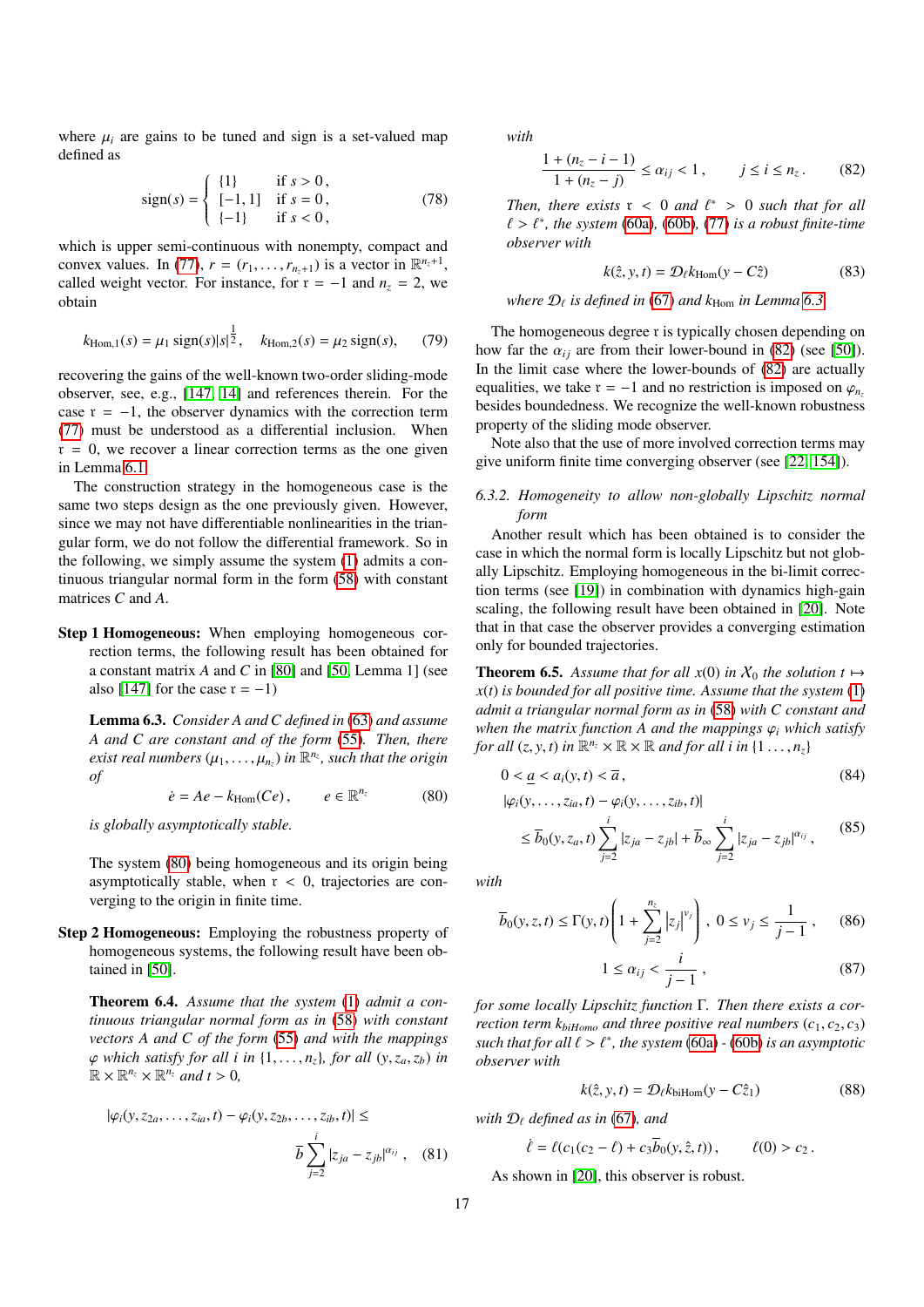#### *6.4. Pure di*ff*erentiators*

In many works, researchers focused on the problem of estimating the derivatives (up to a certain order) of a time-varying output *y*. Such a problem can be recast as the problem of state-observation for dynamical systems (1) that can be put into the form (54), (55), in which the function  $\varphi_{n_z}$  is possibly *t*-<br>dependent. Following the prescriptions of Section 6.2, one can dependent. Following the prescriptions of Section 6.2, one can simply design a high-gain observer of the form

$$
\dot{\hat{z}} = A\hat{z} + \mathcal{D}_{\ell}K(y - C\hat{z})\tag{89}
$$

in which the copy of the term  $\varphi_{n_z}$  is ignored in the observer<br>dynamics. The observer (89) is also often denoted as *dirty*dynamics. The observer (89) is also often denoted as *dirtyderivative* observer, see, e.g., [225]. In this case, practical convergence can be obtained if the state *z* evolves in a compact set (but output feedback stabilization at the origin can be achieved for controlled systems, see, e.g.,[187, 19]).

Similarly, one can also implement an observer following the homogeneous approach in Section 6.3, that is of the form

$$
\dot{\hat{z}} = A\hat{z} + \mathcal{D}_{\ell}k_{\text{Hom}}(y - C\hat{z})
$$
\n(90)

with  $k_{\text{Hom}}$  selected as in in (77), and still neglecting  $\varphi_{n_z}$ . In this case, under the same boundedness assumption of the state this case, under the same boundedness assumption of the state *z*, exact finite-time convergence is obtained for  $\ell$  large enough and for  $r = -1$  (see, e.g., [72]).

### *6.5. Use of interconnection*

An interesting development in the context of observer design for systems in triangular normal form (see Definition 6.2) is the use of interconnection and cascades of low-order differentiators. The main motivations may be summarized as follows:

- to improve the performances of high-gain observers (e.g., in terms of peaking phenomenon and sensitivity to measurement noise);
- to improve the limitations of homogeneous approaches when the homogeneity conditions  $(81)$  or  $(85)$  are not satisfied.

Concerning the performances of high-gain observers, recall that when the measured output *y* is affected by some measurement noise, namely  $y = H(z_1, t) + v_y$  in place of (56a), the bound (71) is then modified into

$$
|z(t) - \hat{z}(t)| \le c\ell^{n_z - 1} \exp(-\ell \lambda t) |z(0) - \hat{z}(0)| + \rho \ell^{n_z - 1} \sup_{s \in [0, t]} |v_y(s)|
$$
\n(91)

for all  $t \ge 0$  and for some  $\rho > 0$  independent of  $\ell$ . The inequality (91) highlights, as previously discussed, the peaking phenomenon and the important effect of the measurement noise  $v<sub>v</sub>$  on the asymptotic estimation. Furthermore, it can be proved that for high-frequency measurement noise the asymptotic gain behaves actually as  $\ell^{n_z}$ , see [30]. Such considerations motivate<br>for the use of more sophisticated designs, based on the use of for the use of more sophisticated designs, based on the use of an interconnection of lower-dimensional observers in order to increase the relative degree between the measurement noise  $v_y$ 

and the estimates  $\hat{z}$ , and at the same time, to relax the homogeneity conditions (81) or (85) in the context of homogeneous theory. Different techniques that can be also employed in the context of performances improvements are also discussed in Section 8.3.

The main idea of a cascade structure for triangular normal forms consists in employing a cascade of  $n<sub>z</sub> - 1$  lowerdimensional differentiators of order 2, each of them feeding the successive differentiator. The observer takes the form

$$
\begin{aligned}\n\dot{\hat{z}}_{ii} &= F_i(y, t, \hat{z}_{12}, \hat{z}_{23}, \dots, \hat{z}_{i(i+1)}) - \ell_i k_{i,1} \left( \hat{z}_{ii} - \hat{z}_{(i-1)i} \right) \\
\dot{\hat{z}}_{i(i+1)} &= F_{i+1}(y, t, \hat{z}_{12}, \hat{z}_{23}, \dots, \hat{z}_{(i+1)(i+2)}) - \ell_i^2 k_{i,2} \left( \hat{z}_{ii} - \hat{z}_{(i-1)i} \right) \\
i &= 1, \dots, n_z - 1,\n\end{aligned}
$$
\n(92)

with the conventions  $\hat{z}_{01} = y$  and  $\hat{z}_{n}(n+1) = 0$ , and where the  $\ell_i$ 's are positive real numbers that will be selected later on. The overall state dimension of the observer is 2*nz*−2. The indexes of the observer variables are selected with the convention that  $\hat{z}_{ii}$  is the first state-component of the *i*-th block providing an estimate of the variable  $z_i$ , and  $\hat{z}_{i(i+1)}$  is the second state-component of the *i*-th block providing an estimate of the variable  $z_{i+1}$ . As a consequence, for each variable  $z_i$ , with  $i = 2, ..., n_z - 1$ , we have two different estimates have two different estimates.

Depending on the design employed for the functions  $k_{i,1}, k_{i,2}$ , we obtain two different classes of observers.

**Linear gains:** By selecting the gains  $k_{i,j}$  in (92) linearly, namely

$$
k_{ij}(s) = \mu_{i,j}s
$$
,  $\forall i = 1,...,n_z - 1, j = 1,2,$  (93)

we obtain the so-called *low-power high-gain observer* which provides an extension of Theorem 6.1, see, e.g., [235, 29] with the following result.

Theorem 6.6. *Assume that the system* (1) *admits a triangular normal form (see Definition 6.2) with the mappings F* and *H* satisfying (68) *for all* (*z*, *y*, *t*) *in*  $\mathbb{R}^{n_z} \times \mathbb{R}^{n_y} \times \mathbb{R}$  *for some nositive real numbers (a*  $\overline{a}$ *,*  $\overline{c}$ *,*  $\overline{b}$ *). Then there exist some positive real numbers*  $(a, \overline{a}, \underline{c}, \overline{c}, \overline{b})$ *. Then, there exist positive real numbers*  $\mu_{i,j}$ ,  $i = 1, ..., n_z - 1$ ,  $j = 1, 2$ , and  $f^* > 1$  such that, for all  $f \ge f^*$ , the system (92), (93) is *a robust tunable asymptotic observer with*  $\ell_i = \ell$  for all  $i-1$   $\ldots$   $\ldots$   $\ldots$  $*$  ≥ 1 *such that, for all*  $\ell > \ell^*$ *, the system* (92)*,* (93) *is the system* (92)*,* (93) *is*  $i = 1, \ldots, n_z - 1$ .

In particular, the observer (92) is able to recover the same type of ISS bound as the one given in (91). However, since the relative degree between the output  $y$  and the estimate  $z_i$ is larger than one (in particular, when *y* in  $\varphi_i$  is substituted<br>with  $\hat{z}_{i+1}$  the sensitivity with respect to high-frequency with  $\hat{z}_{11}$ ), the sensitivity with respect to high-frequency measurement noise is improved, see, e.g., [31]. Furthermore, by adding some saturation functions between the interconnections of each block, the peaking phenomenon can be removed when the state *z* of the plant evolves in a known compact set, see [31].

Different versions of the low-power high-gain observer for systems in the prime form (54), (55) are the one proposed in [226] in which each block is implemented as a reducedorder high-gain observer (thus recovering an observer of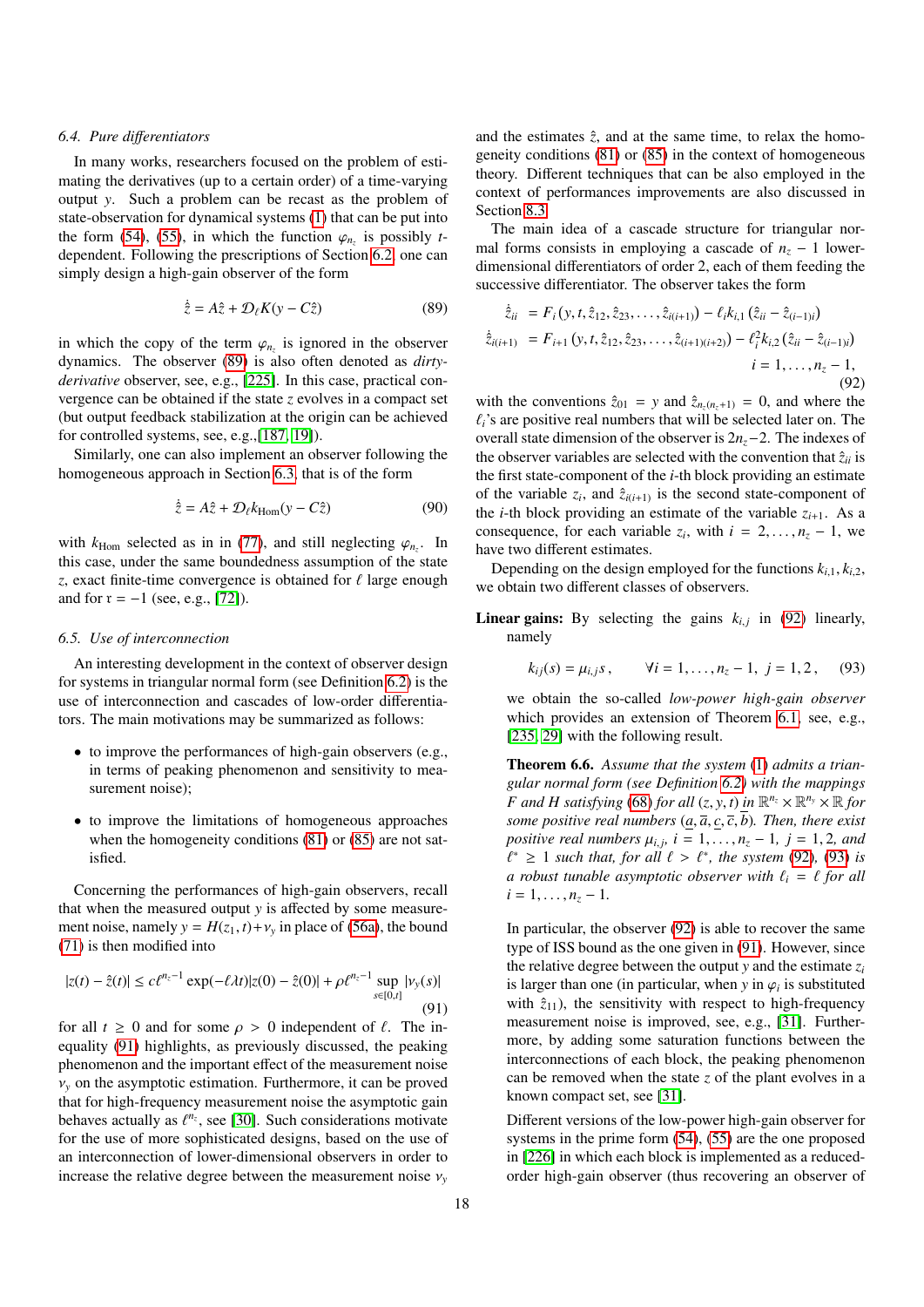total dimension  $n_z - 1$ ), and the *cascade high-gain observer* proposed in [133], in which all but the first block are reduced-order observers (thus obtaining an observer of total dimension  $n<sub>z</sub>$ ).

## **Nonlinear gains:** As proposed in [14] the gains  $k_{i,j}$  in (92) can be designed following a mixed linear/homogeneous approach as

$$
\begin{cases}\nk_{i,1}(s) = q(\kappa s), \\
k_{i,2}(s) = \text{sign}(s) + q(\kappa s),\n\end{cases}\nq(s) = \text{sign}(\kappa s)|s|^{\frac{1}{2}} + s.
$$
\n(94)

As explained at the beginning of the Section 6.3, the observer dynamics must be understood as a differential inclusion. The following result can be stated.

Theorem 6.7. *Assume that the system* (1) *admits a continuous triangular normal form as in* (58) *with constant vectors A and C as in* (55) *and with the mappings*  $\varphi$  *which satisfy for all i in*  $\{1, \ldots, n_z\}$ *, for all*  $(y, z_a, z_b)$  *in*  $\mathbb{R} \times \mathbb{R}^{n_z} \times \mathbb{R}^{n_z}$ <br>*and*  $t > 0$ *and*  $t > 0$ ,

$$
|\varphi_i(y, z_{2a}, \dots, z_{ia}, t) - \varphi_i(y, z_{2b}, \dots, z_{ib}, t)| \le
$$

$$
\overline{b}_0 + \overline{b}_1 \sum_{j=2}^i |z_{ja} - z_{jb}|. \quad (95)
$$

*Then, there exist positive real numbers*  $(\kappa, \ell_1, \ldots, \ell_{n-1})$ *such that the system* (92)*,* (94)*, is a robust finite-time observer.*

With respect to Theorem 6.4, we obtain much less restrictive conditions on the functions  $\varphi_i$ . In particular, the homo-<br>geneous inequality (81) is now replaced by (95) in which geneous inequality (81) is now replaced by (95) in which each function  $\varphi_i$  is bounded by a linear and a constant<br>term. To the hest of the authors' knowledge, a convergent term. To the best of the authors' knowledge, a convergent observer of the form (60a) under the condition (95) cannot be obtained, thus motivating the interconnection structure (92) to be crucial for systems with such type of nonlinearities.

Note that an early version of the observer (92) in the pure differentiator context (see Section 6.4) can be found in [101], where the gains  $k_{i,j}$  in (92) are selected following<br>the homogeneous conditions with domes  $r = -1$  namely the homogeneous conditions with degree  $r = -1$ , namely as in (79). Therein, however, the interconnection term  $\hat{z}_{(i+1)(i+1)}$  in the  $\hat{z}_{i(i+1)}$  dynamics is not employed and each block is actually implemented as a pure sliding-mode differentiator of order 2. Another possibility is finally to select the gains  $k_{i,j}$  in (92) following standard homogeneous<br>theory as  $[174]$ . In this asse, the homogeneous varian theory, see [174]. In this case, the homogeneous version of the low-power high-gain observer [29] is recovered and a result similar to Theorem 6.4 can be established.

Finally, note that if the system (1) has (uniformly) bounded trajectories and admits a continuous triangular normal form as in (58) with constant vectors *A* and *C* as in (55) and without any further assumption of regularity on  $\varphi$ , it is proposed in [50] to build a finite-time observer by interconnecting *n* homogeneous observers of degree  $r = -1$  (see Section 6.3.1), with the

*i*-th block of dimension *i* estimating  $(x_1, \ldots, x_i)$ . Indeed, thanks to triangularity, the estimate of  $(x_1, \ldots, x_i)$  provided by the *i*th block, which converges in finite-time, can be used to feed  $(\varphi_1, \ldots, \varphi_i)$  in the  $(i + 1)$ *th* block and the homogeneous correction terms with  $r = -1$  allow to handle the bounded nonlinearity  $\varphi_{i+1}$  on the last line. This observer is also shown to be uniformly asymptotically stable and robust.

### 7. Observers from backward distinguishability

When D. Luenberger published his first results concerning the design of observers for linear systems in [157], his idea was to look for an invertible change of coordinates transforming the plant dynamics

$$
\dot{x} = Ax, \qquad y = Cx,
$$

into a form

$$
\dot{z} = \Lambda z + \Gamma y
$$

with Λ Hurwitz, for which a trivial observer is simply made of a copy of the dynamics

$$
\dot{\hat{z}} = \Lambda \hat{z} + \Gamma y \; .
$$

Indeed, the estimation error in the *z*-coordinates then evolves simply along the contracting dynamics

$$
\frac{d}{dt}(\hat{z}-z) = \Lambda(\hat{z}-z)
$$

and  $\hat{x}$  is obtained from  $\hat{z}$  by inverting the transformation. He proved that when the pair  $(A, C)$  is observable with  $n<sub>y</sub> = 1$ , this is always possible via a linear stationary transformation  $z =$ *Tx* with  $n_z = n_x$ , for any Hurwitz matrix  $\Lambda$  in  $\mathbb{R}^{n_x \times n_x}$  with no common eigenvalues with *A*, and  $\Gamma$  any vector in  $\mathbb{R}^{n_x}$  such that the pair  $(\Lambda, \Gamma)$  is controllable. This is based on the fact that the Sylvester equation

$$
TA = \Lambda T + \Gamma C \tag{96}
$$

admits in this case a solution that is unique and invertible.

Some researchers have therefore tried to reproduce Luenberger's original methodology on nonlinear systems, i.e., find a (uniformly injective) transformation into a Hurwitz form

$$
\dot{z} = \Lambda z + \Gamma(y, t) \quad , \quad y = H(z, t) \tag{97}
$$

with Λ Hurwitz, and associated observer

$$
\dot{\hat{z}} = \Lambda \hat{z} + \Gamma(y, t) . \tag{98}
$$

Unlike in Section 5, this procedure is not a linearization of the plant dynamics, since the output function *H* in (97) can be any nonlinear function (see [130, Remark 4]). This crucial difference leads to far less restrictive conditions on the system, and because the corresponding observer (98) is a simple copy of the dynamics, it is not even necessary to have an explicit expression for *H*.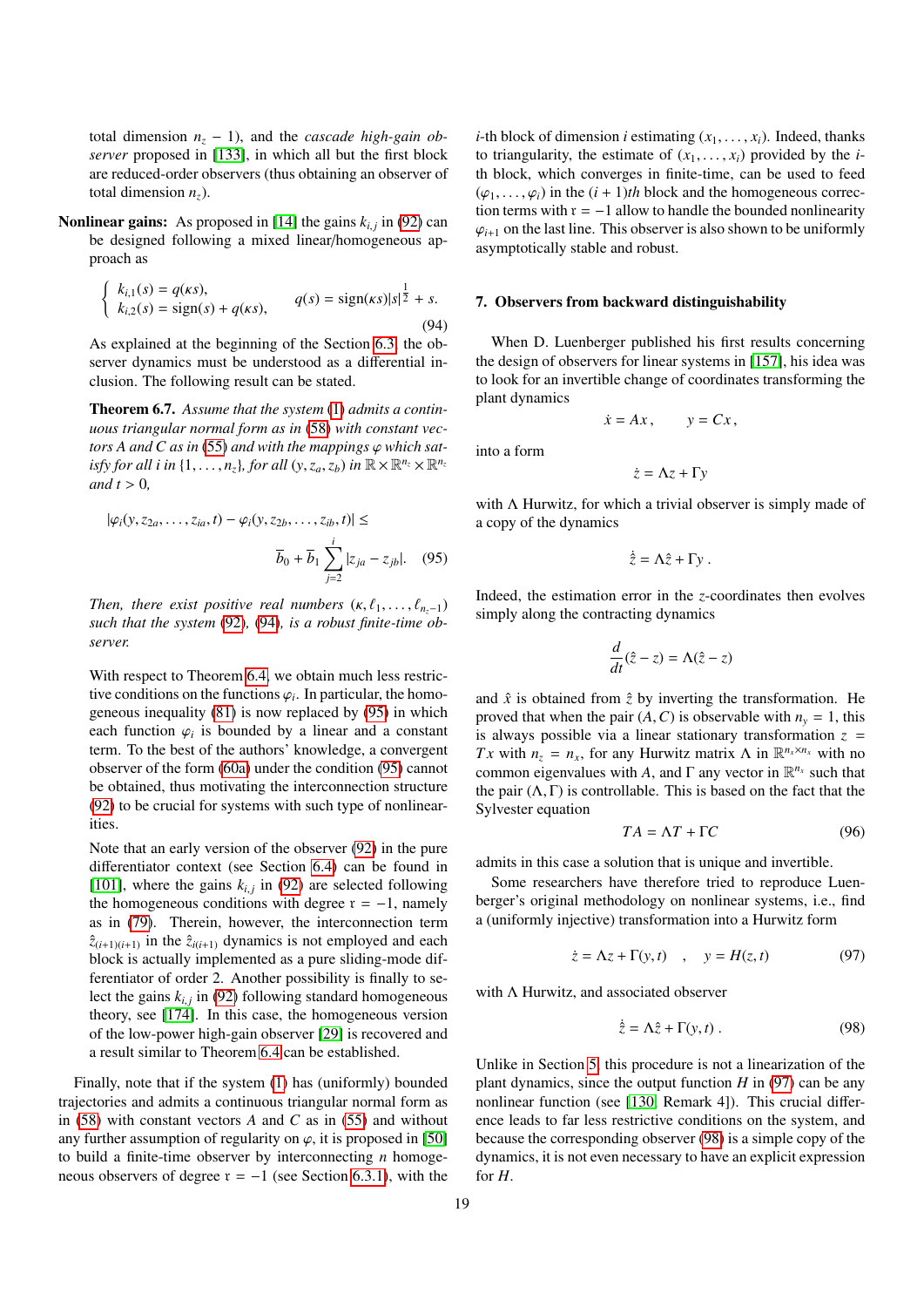#### *7.1. Autonomous systems*

The case of autonomous nonlinear systems was first proposed and analyzed in a general context by [218]. It was rediscovered later by [130] who gave a local analysis close to an equilibrium point under conditions relaxed later on in [142]. The localness as well as most of the restrictive assumptions were then by-passed in [18] leading to the so-called *KKLobservers* or *nonlinear Luenberger observers*, which is also strongly related to the observer proposed in [137]. More precisely, in [18], the authors investigate the possibility of transforming an autonomous system (2) into a Hurwitz autonomous form (97) with  $\Gamma(y, t) = \Gamma(y)$ . This raises the question of finding, for some integer  $n_z$ , a  $C^1$  function  $T : \mathbb{R}^{n_x} \to \mathbb{R}^{n_z}$  verifying

$$
\frac{dT}{dx}(x)f(x) = \Lambda T(x) + \Gamma(h(x)) \qquad \forall x \in \mathcal{X} \tag{99}
$$

with  $\Lambda$  some Hurwitz matrix of dimension  $n_z$  and  $\Gamma : \mathbb{R}^{n_y} \to \mathbb{R}^{n_z}$ some continuous function. The existence of such a transformation is shown for any Hurwitz matrix  $\Lambda$  with sufficiently negative eigenvalues and for some well-chosen functions Γ under the only assumption that the system is backward-complete<sup>7</sup> in  $X$  ([18, Theorem 2]). Of course, this is not enough since, as we saw in Theorem 3.1, it is required that *T* be uniformly injective on X to deduce from the estimate  $\hat{z}$  of  $T(x)$  an estimate of x. It is shown in [18, Theorem 3] that injectivity of *T* is achieved for almost any diagonal complex Hurwitz matrix  $\Lambda$  of dimension<sup>8</sup>  $(n_x+1)n_y$  and for any  $\Gamma$  verifying some growth condition, under a *backward-distinguishability* assumption.

**Definition 7.1.** *Given an open set*  $O \supset cl(X)$ *, the system* (2) *is backward O-distinguishable if there exists*  $\delta_d > 0$  *such that for any*  $(x_{a,0}, x_{b,0}) \in O \times O$  *verifying*  $x_{a,0} \neq x_{b,0}$ *, and for any solution*  $(x_a, x_b)$  *to* (2) *initialized at*  $(x_{a,0}, x_{b,0})$ *, there exists t* < 0 *such that both*  $x_a$  *and*  $x_b$  *are defined in*  $\overline{O} + \delta_d$  *on* [*t*, 0] *and* 

$$
h(x_a(t)) \neq h(x_b(t)).
$$

In other words, two different states in  $\overline{O}$  can be distinguished in  $\overline{O} + \delta_d$  from the past values of the output. In the case where  $\chi$  is bounded, the result of [18] can be simplified as follows.

Theorem 7.1 ([18]). *Assume that* X *is bounded and there exists* an open bounded subset O of  $\mathbb{R}^{n_x}$  containing  $cl(X)$  such that *the system* (2) *is backward* O*-distinguishable on* X*. Then, there exists a strictly positive number*  $\ell$  *and a set*  $\mathcal R$  *of zero Lebesgue* measure in  $\mathbb{C}^{n_x+1}$  such that denoting

$$
\Omega = \left\{ \lambda \in \mathbb{C} : \ \Re(\lambda) < -\ell \right\},\
$$

*for any*  $(\lambda_1, ..., \lambda_{n_x+1})$  *in*  $\Omega^{n_x+1} \setminus \mathcal{R}$ *, there exists a*  $C^1$  *map*  $T$  :<br> $\Omega \rightarrow \mathbb{R}^{(n_x+1)\times n_y}$  uniformly injective on X and verifying (99) with  $O \rightarrow \mathbb{R}^{(n_x+1)\times n_y}$  *uniformly injective on* X *and verifying* (99) *with* 

$$
\Lambda = \tilde{\Lambda} \otimes I_{n_y}, \qquad \Gamma(y) = (\tilde{\Gamma} \otimes I_{n_y}) y,
$$

*and*

$$
\tilde{\Lambda} = \begin{pmatrix} \lambda_1 & & \\ & \ddots & \\ & & \lambda_{n_x+1} \end{pmatrix}, \qquad \tilde{\Gamma} = \begin{pmatrix} 1 \\ \vdots \\ 1 \end{pmatrix}.
$$
 (100)

It is therefore possible to design an observer for an autonomous nonlinear system (2) under the weak assumption of backward-distinguishability. Note that with a stronger assumption of strong differential observability of order *m* (see Definition 6.1), and still in a bounded set, it is also proved in [18, Theorem 4] that the injectivity of *T* is ensured for any *m* eigenvalues  $\lambda_i = \ell \tilde{\lambda}_i$  with  $\ell$  sufficiently large and  $\tilde{\lambda}_i < 0$ .<br>A ssuming differential observability it is shown

Assuming differential observability, it is shown in [13] that the observer is exponential in the sense of (6). Moreover, it can be shown that the observer obtained is robust since it satisfies an asymptotic gain property as in equation (10).

Note that Theorem 7.1 recommends to filter each output with  $n<sub>x</sub> + 1$  generic complex eigenvalues in  $\Omega$ . Separating real and imaginary parts, this gives a real implementation of dimension  $2(n<sub>x</sub> + 1)$  for each output. Actually, ongoing works show that the result extends to any controllable real pair  $(\tilde{\Lambda}, \tilde{\Gamma})$  with  $\tilde{\Lambda} \in \mathbb{R}^{2n_x+1}$  diagonalizable and a generic choice of complex conjugate or real eigenvalues in  $\Omega$ . Therefore, this allows a real implementation of dimension  $2n_x + 1$  (instead of  $2(n_x + 1)$ ) for each output and a more general choice of filters.

## *7.2. Time-varying*/*controlled systems*

After first steps in [202, 230] for linear time-varying systems, an extension of the Luenberger design to nonlinear controlled systems was considered in [87], following the ideas of [137]. In [87], injectivity of a time-varying transformation *T* is proved only under a so-called "finite-complexity" assumption, originally introduced in [137] for autonomous systems. Unfortunately, this property is very restrictive and hard to check. Besides, no indication about the needed dimension  $n<sub>z</sub>$  is given. Those problems were then overcome more recently in [46] with results of existence and injectivity of a time-varying transformation under more standard and constructive observability assumptions.

More precisely, consider  $n_z \in \mathbb{N}$ , a Hurwitz matrix  $\Lambda \in \mathbb{R}^{n_z \times n_z}$ and a vector  $\Gamma \in \mathbb{R}^{n_z \times n_y}$ . In order to transform a general timevarying system (1) into the Hurwitz form (97) with<sup>9</sup>  $\Gamma(y, t)$  = *Γy*, we need to find a transformation *T* :  $\mathbb{R}^{n_x} \times [0, +\infty) \rightarrow \mathbb{R}^{n_x}$ <br>such that for any *x* in *X* and any time *t* ∈ [0, +∞) such that for any *x* in *X* and any time  $t \in [0, +\infty)$ ,

$$
\frac{\partial T}{\partial x}(x,t)f(x,t) + \frac{\partial T}{\partial t}(x,t) = \Lambda T(x,t) + \Gamma h(x,t) \,. \tag{101}
$$

According to Theorem 3.1, (98) then gives an observer for (1) if besides *T* becomes injective uniformly in time and in space at least after a certain time.

It is shown in [46, Lemma 1] that a solution to (101) always exists if solutions to (1) initialized in  $X$  do not explode in finite

<sup>&</sup>lt;sup>7</sup>Any solution exiting  $\chi$  in finite backward time must cross the boundary of  $X.$  See [18, Definition 1].

<sup>8</sup>Separating the real/imaginary parts, the observer is thus of dimension  $2(n_x + 1)n_y$  on R.

 $9$ We could have considered the more general Hurwitz form (97), but taking Γ linear and stationary is sufficient to obtain satisfactory results.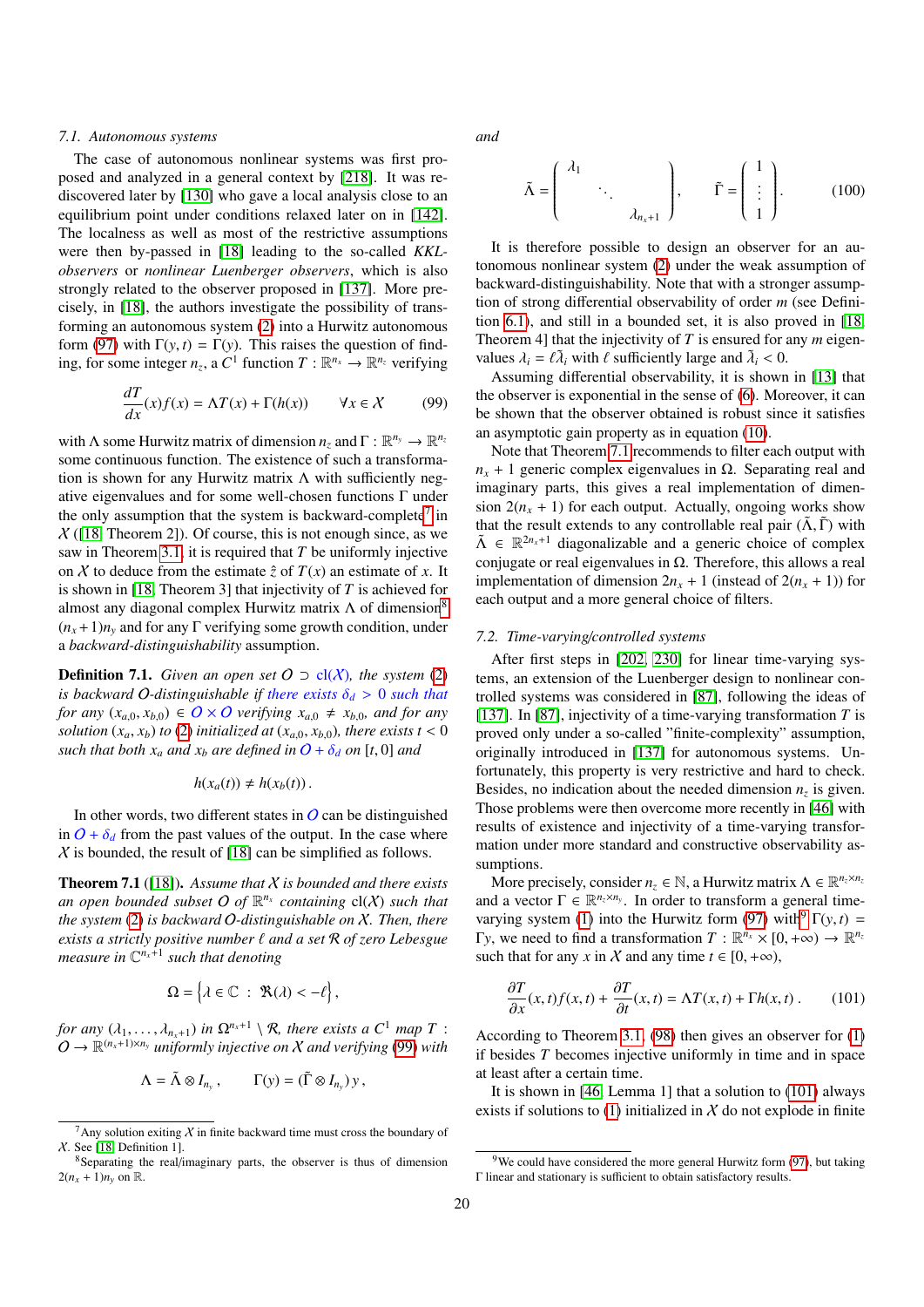backward time. Note that this latter assumption can always be made to hold if  $X$  is bounded by saturating  $f$  outside of  $X$ . Then, still under a backward-distinguishability condition, but this time in finite time, "generic" injectivity is proved in [46, Theorem 3].

Theorem 7.2 ([46]). *Assume that* X *is bounded and the system* (1) *is backward-distinguishable in time t<sup>d</sup> on an open set O containing*  $cl(X)$ *, i-e for any*  $t_0 \geq t_d$  *and any pair of solutions*  $(x_a, x_b)$  *to* (1) *verifying*  $(x_a(t_0), x_b(t_0)) \in O \times O$  *with*  $x_a(t_0) \neq x_b(t_0)$ , there exists  $s \in [t_0 - t_d, t_0]$  such that

$$
h(x_a(s),s) \neq h(x_b(s),s) .
$$

Then there exists a set  $\mathcal R$  of zero-Lebesgue measure in  $\mathbb C^{n_x+1}$ *such that for any*  $(\lambda_1, ..., \lambda_{n_x+1})$  *in*  $\Omega^{n_x+1} \setminus \mathcal{R}$  *with*  $\Omega = \{ \lambda \in \mathcal{R} \mid \mathcal{R}(\lambda) \leq 0 \}$  there exists a  $C^1$  man  $T : X \to \mathbb{R}^{(n_x+1)\times n_y}$  verify.  $\mathbb{C}$ ,  $\mathfrak{R}(\lambda) < 0$ , there exists a  $C^1$  map  $T : X \to \mathbb{R}^{(n_x+1)\times n_y}$  verify-<br>ing (101) with *ing* (101) *with*

$$
\Lambda = \tilde{\Lambda} \otimes I_{n_y}, \qquad \Gamma = \tilde{\Gamma} \otimes I_{n_y},
$$

*and*  $\tilde{\Lambda}$ ,  $\tilde{\Gamma}$  *defined in* (100)*, such that*  $T(\cdot, t)$  *is injective on*  $X$  *for*  $t > t_d$ .

Note that the assumption of backward-distinguishability in finite time is in particular verified when the system is instantaneously backward-distinguishable, and a fortiori when the map made of the output and its Lie derivatives up to a certain order is injective with respect to *x* (weak differential observability). Actually, under a strong differential observability assumption on (1), it is shown in [46, Theorem 2] that, with sufficiently fast eigenvalues,  $n<sub>z</sub>$  can be chosen according to the order of differential observability of each output.

#### *7.3. Computation of the transformation*

All in all, the main difficulty of the KKL observers lies in the computation of the map  $T$ , let alone its left-inverse  $T$ . From a theoretical point of view, an injective solution  $T : O \rightarrow$  $\mathbb{R}^{(n_x+1)\times n_y}$  to (99) shown to exist in Theorem 7.1, is written explicitly as

$$
T(x) = \int_{-\infty}^{0} e^{-\Lambda \tau} \Gamma(h(\breve{X}(x,\tau))) d\tau, \qquad (102)
$$

where  $\check{X}(x, \tau)$  is the solution at time  $\tau$  and initialized at *x* to modified dynamics  $\dot{x} = \ddot{f}(x)$  with  $f = \ddot{f}$  on X. A similar expression exists for the time-varying context (see [46, Lemma 1]) Unfortunately, the use of those explicit expression (102) is not easy since it necessitates to integrate backwards a differential equation at each time step. Several examples in [45, Section 6.3] show how the map *T* can sometimes be computed without relying on the integral formulas. Otherwise, an approximation strategy was proposed in [163] in the context of output regulation, and a learning-based strategy was presented in [81] in order to learn offline the map *T* via neural networks.

Note that when the time dependence of (1) comes from an input *u*, namely we have (3), then the map  $T(\cdot, t)$  depends implicitly on the whole past trajectory of *u* and is thus not computable offline. An alternative would be to keep the stationary transformation obtained for some constant value of *u* (for instance the drift system at  $u \equiv 0$ ) and prove that the additional terms due to the presence of *u* do not prevent convergence. In the context of input-affine systems (57), this can be done under very strong assumptions of uniform observability and strong differential observability of order  $n<sub>x</sub>$  of f, namely in the same context as [103] allowing to transform the dynamics in the triangular form (56b) (see [46, Theorem 4]).

## 8. About the implementation of an observer

### *8.1. The left-inversion problem*

The previous sections have shown that it is possible, under certain conditions, to build an observer by transforming the plant dynamics into a favorable form for which an observer is known. It follows that the dynamics of the plant and of the observer are not expressed in the same coordinates and often evolve in spaces of different dimensions. In order to obtain an estimate for the system state, i.e., compute  $\mathcal T$  (or even sometimes to write the observer dynamics), it is necessary to invert the injective transformation  $T$ . But even if  $T$  is stationary, this inversion is difficult in practice, when an analytical expression for a global inverse is not available. Indeed, the inversion then usually relies on the resolution of a minimization problem of the type

$$
\hat{x} = \min_{x \in X} |T(x) - \hat{z}|
$$

with a heavy computational cost and the risk of local minima.

In the case where  $T$  is a diffeomorphism on an open set  $O$ containing  $X$ , one may hope to avoid this minimization by implementing the observer (4) directly in the *x*-coordinates with

$$
\dot{\hat{x}} = \left(\frac{dT}{dx}(\hat{x})\right)^{-1} \mathcal{F}(T(\hat{x}), y, t) . \tag{103}
$$

This is done for instance in [238, 104, 77, 173, 158, 51, 34, 35]. But even in this apparently simple case, the observer (103) must be treated carefully. Indeed, although  $x$  remains in  $O$  where the Jacobian of *T* is invertible, there is no guarantee that  $\hat{x}$ will, in particular during transient behaviors where the solutions  $t \mapsto \hat{z}(t)$  of (4) may leave the image set  $T(O)$ . For instance it is shown in [51] that the observer proposed in [104] admits solutions that explode in finite-time. This can be solved either by modifying the observer dynamics  $\mathcal F$  to constrain the state in  $T(O)$  as in [158, 34, 35], but some convexity properties are needed to guarantee convergence is preserved ; or by keeping the observer dynamics  $\mathcal F$  unchanged but modifying  $T$  outside of X so that  $T(O) = \mathbb{R}^m$ , as proposed in [51]. But there is no systematic method to perform this image extension in practice.

Now, when  $n_z > n_x$ , i.e. the Jacobian is rectangular and *T* is at best an injective immersion, (103) cannot be implemented. It was proposed in [51] to extend *T* into a surjective diffeomophism  $T_e$ , by adding  $n_z - n_x$  fictitious states *w* to *x*, such that

$$
T_e(x,0) = T(x) \qquad \forall x \in \mathcal{X}
$$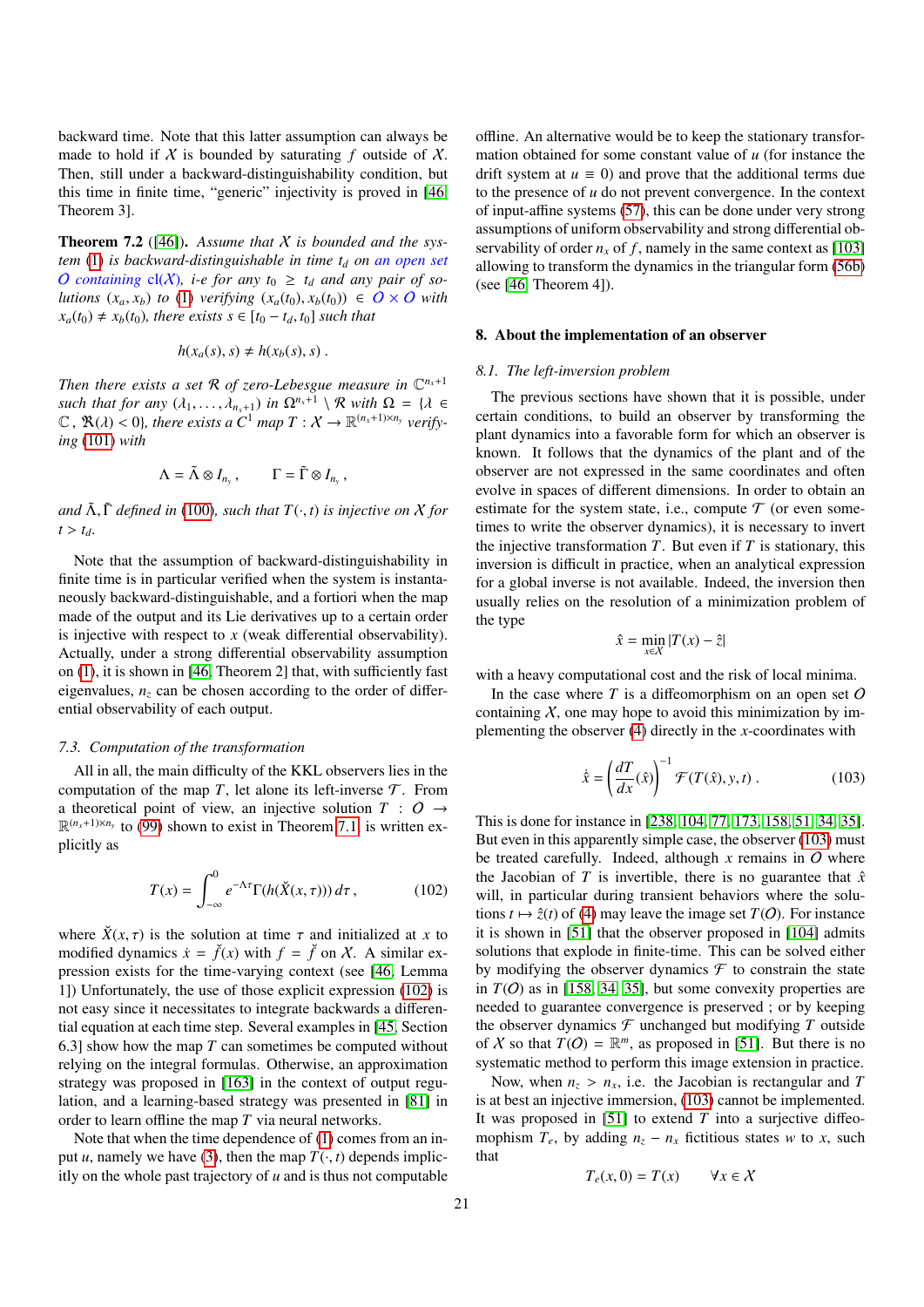and implement

$$
\left[\begin{array}{c}\n\hat{x} \\
\hat{w}\n\end{array}\right] = \left(\frac{dT_e}{d(x, w)}(\hat{x}, \hat{w})\right)^{-1} \mathcal{F}(T_e(\hat{x}, \hat{w}), y, t)
$$

Another path is to implement Newton-like or gradient-like algorithms in parallel to (4), namely add dynamics of the type

$$
\dot{\hat{x}} = \mu K(\hat{x})(\hat{z} - T(\hat{x}))
$$

where  $K(x) = \frac{dT}{dx}(x)^{\top}$  or  $K(x) = \left(\frac{dT}{dx}(x)^{\top} \frac{dT}{dx}(x)\right)^{-1} \frac{dT}{dx}(x)^{\top}$  as proposed in [169, 32] for high gain observers. But the convergence of the obtained observer is only local. Similarly, continuation algorithms which "follow" the minimum of  $x \mapsto |T(x)-\hat{z}|^2$ can be used under a convexity assumption like in [111], but again the convergence is only local.

Finally, one may mention an alternative route followed in [47], which consists in implementing in parallel to (103), an independent practical observer which is used to reset  $\hat{x}$  whenever it gets too close to the boundary of  $O$ . Here, only a finitenumber a approximate left-inversions of *T* need to be carried out and the convergence is global.

## *8.2. Taking into account state constraints*

In many applications, the state of the plant is known to evolve in a given set or manifold  $X$ , describing the set of interest of the variables for the considered set of initial conditions  $X_0$ . Examples include positive systems [94], quaternion or other Lie groups ( [207, 165, 110, 61]), general manifolds admitting symmetries ( [2]). When the observer is implemented in other coordinates  $z = T(x)$ , also *z* is thus known to remain in the manifold  $Z = T(X)$ . But unless the observer is designed in a way that incorporates these constraints,  $\hat{x}$  (resp.  $\hat{z}$ ) could in principle leave the set  $X$  (resp.  $Z$ ) for some time, because of transient dynamics or disturbances. A typical example is the peaking phenomenon occurring in high-gain observers [132]. During these excursions outside of  $X$  (resp.  $Z$ ), the estimate is known to be inaccurate and cannot be exploited. Worse, the observer maps  $\mathcal F$  and  $\mathcal T$  may not be defined or this may lead to instability in the context of output-feedback. Besides, it is advantageous from a numerical implementation point of view to specify beforehand the range of each variable and to have this range as small as possible to increase precision. This is not possible if the estimates are not guaranteed to remain in (or close to)  $\chi$ (resp.  $Z$ ).

A simple idea to address some of these issues is to saturate or to project  $\hat{x}$  into  $\hat{x}$ , while preserving the observer's inner dynamics  $\mathcal F$ , namely change only  $\mathcal T$ . However, the inner observer state  $\hat{z}$  can still venture far from its "nominal" set  $Z$ . A natural way to overcome these issues is to constrain  $\hat{z}$  in a given set  $\mathcal{Z} \supset \mathcal{Z}$ . This has nevertheless to be done with care to preserve the observer convergence and performance. In control problems, combining convergence with invariance constraints is typically handled through control barrier functions [11], leading to the so-called *safety control*. However, those methods do not transpose easily to the estimation field because the state, and thus the value of the Lyapunov function, are unknown. Instead, two different strategies may be followed :

- either the observer dynamics  $\mathcal F$  are designed from the start to ensure simultaneously convergence of the estimation error and invariance of  $Z$ ;
- or the observer dynamics  $\mathcal F$  are first designed along general unconstrained methods, and then modified in a second step to ensure the estimate remains in a particular set  $Z$ .

Along the first path, we may mention invariant observers [2] in which the observer dynamics are designed so that to respect some state space symmetries. Similar ideas have been developed in the filtering context in [165, 61] or in [110] for state estimation for rotation matrices and more generally for Lie groups [145, 180, 41, 160, 159]. This is also the path which is followed in [39, 62] for positive systems in which the positive orthant is made invariant along the observer dynamics.

On the other hand, along the second path, projection-based solutions have been proposed for high-gain observers in [158] for Lur'e type systems in [224], for Kalman filters [219, 44], within the framework of *projected dynamical systems* in [115] for exponentially convergent observers with linear correction terms, and in [28] for any type of observer with quadratic Lyapunov functions under general nonlinear convex constraints. Actually, instead of projecting  $\hat{z}$  or  $\mathcal{F}$ , [28] also proposes to consider the constraint information as an additional pseudomeasurement and add a correction term in  $\mathcal F$  in a way that does not increase the derivative of the Lyapunov function (to preserve convergence) but that ensure  $\hat{z}$  remains in  $\hat{z}$ .

#### *8.3. Tuning and characterization of performances*

#### *8.3.1. Analysis of the behaviour of observers*

From the practical point of view, it is in general important not only to guarantee that an observer is asymptotic, but also that its performances are satisfactory in terms of transient response (convergent speed) and steady-state behaviour in presence of measurement noise and possibly model uncertainties [33]. For linear systems, a certain number of different linear tools are available for both synthesis and design, such as Laplace and Fourier transform,  $H_{\infty}$  or  $\mathcal{L}_2$  gain designs (based on the minimization on an input-output gain and the bounded real lemma) or Kalman filtering stochastic approach, see, e.g. [127], just to cite a few. However, it is also very well known that certain limitations cannot be overcome with standard linear tools, see, e.g. [211].

For nonlinear observers, one may gain in flexibility in using nonlinear/hybrid tools, but it has to be stressed that it is also much harder, in general, to analyze the desired aforementioned performances characteristics. As a matter of fact, the tool which is typically employed is the one of Lyapunov functions, allowing both synthesis and design, with the performances that are characterized in terms of classical ISS bounds, see, e.g., [216]. For the majority of the observer design techniques presented in these survey, such a Lyapunov analysis can be easily developed and it is not hard to verify that most of observers are indeed *robust* according to the definition given in the introduction, see inequality (10). However, it is also important to remind that such bounds are in general conservative, because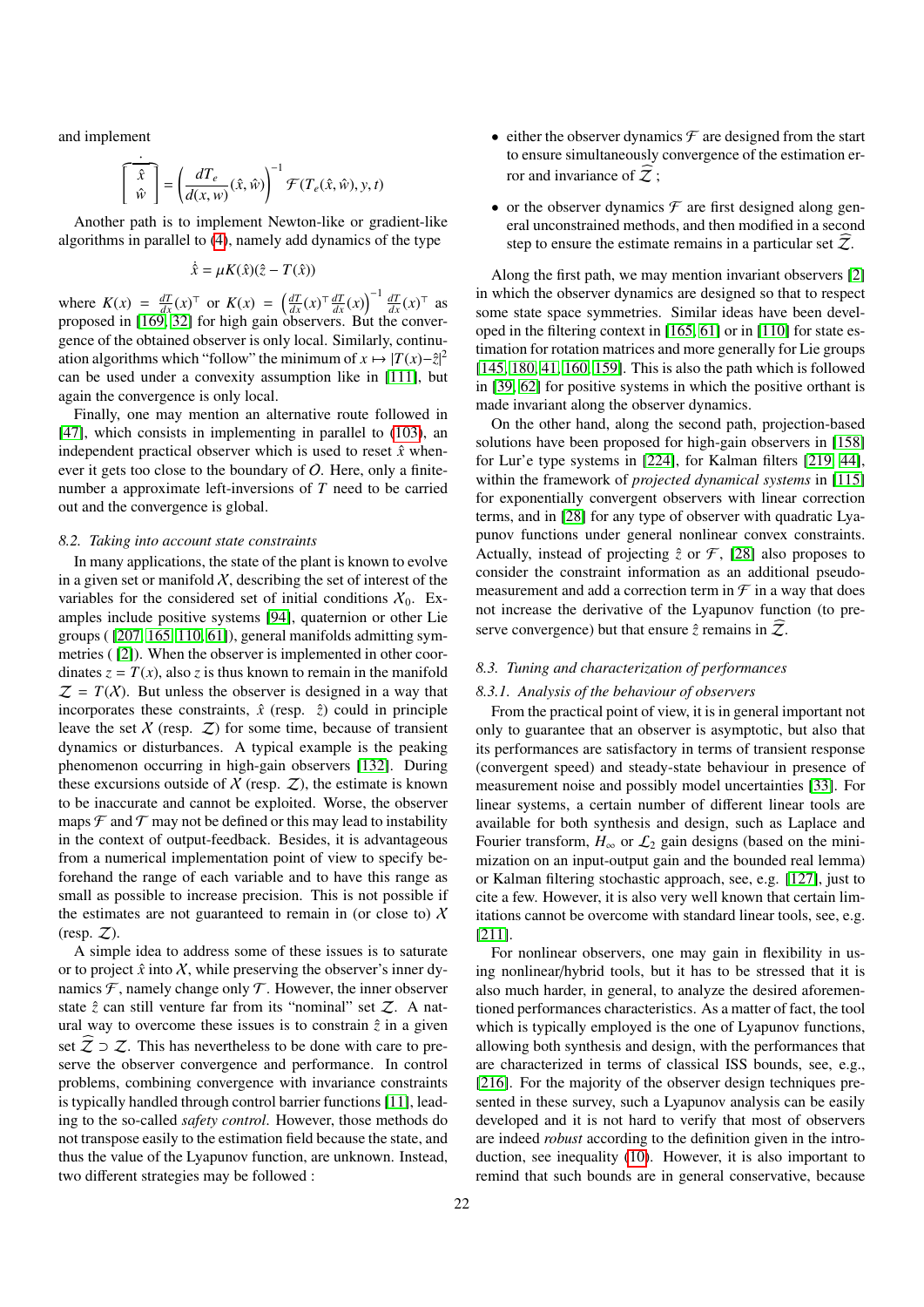Lyapunov analysis reflects the (worst-case) asymptotic gain of the estimation error (10), failing to capture any frequency information. In this sense, the analysis of the behaviour in presence of high-frequency measurement noise developed in the context of high-gain observers [30, 31] is a remarkable attempt in such a direction. On the other hand, Lyapunov analysis may also be used as a design tool to improve certain properties, as shown in [23], where a hybrid scheme is employed to reduce the peaking phenomenon of high-gain observers.

## *8.3.2. Use of variable gains and multi-observers*

A typical limitation in observer design is the requirement of having fast convergence and a small influence of the measurement noise in steady-state. Intuitively, a "large-gain" (in terms of magnitude) is needed to achieve fast convergence, but a "small-gain" is desired to minimize the effect of the measurement noise on the observer-dynamics. Variable gains can therefore be employed to improve performance either in terms of sensitivity to measurement noise, or in increasing the speed of convergence of the observer. This can be achieved with continuous-time gain adaptation, for instance, by means of Riccati or Lyapunov based designs such as in Kalman filters [127], Kalman-like observers, see, e.g., [60, 74], and in high-gain observers [209], or employing switching strategies between different gains in a hybrid/switching context, see, e.g., [6, 78, 84].

In the same spirit of employing different gains, another methodology consists in using a bank of observers and to estimate online the "best-one", i.e. the one providing the more accurate estimate. Such an approach has been investigated, for instance, in [140, 182, 76, 90, 33].

Finally, we recall also [88, 172, 151, 201] where different observers with different gains are combined to obtain finite-time estimation.

## *8.3.3. Use of filters*

A different route that it is often used in observer design to improve the performance in presence of measurement noise is based on the use of filters in order to reduce its effect. Although filtering the sole measured output may introduce phaselag in the estimates, the use of filters for the output-error estimation error may improve the sensitivity properties of the observer while preserving its asymptotic convergence in nominal "noise-free" conditions (see [36]). A well-known example of such an approach is the so-called Proportional-Integral Observer (PI-observer) in which both the output estimation error and its integral are typically employed in the observer design, enlightening remarkable improvements, see, e.g., [43, 176, 70]. The so-called "low-power high-gain observer" approach investigated in [29, 31] founds on the same principle of augmenting the relative-degree between the measurement noise and the state estimate, in order to increase the filtering properties at highfrequencies. In this case, the filters are directly inherited from the cascade structure, see Section 6.5. The use of more general low-pass filters have also been investigated in the context of high-gain observers (see, e.g., [229, 36]) and homogeneous observers (see, e.g., [124]) presented in Sections 6.2 and 6.3.

Based on similar ideas, we recall also the recent idea in which the observer is designed by using integrals of the output combined with a moving-horizon strategy, see [170, 171].

Finally, recent developments showed how the use of saturation (also denoted as Stubborn observer) or dead-zone with adapting thresholds may be employed to improve the sensitivity with respect to sporadic impulsive noise and biased noise, see, e.g., [9, 79, 27].

## *8.4. Output sampling and continuous-discrete observers*

In practice, the output *y* is sampled and only available intermittently at specific time instances. A first natural idea is to approximately discretize the continuous-time observer designed for the continuous-time plant model, or to design a discretetime observer for an approximate discretized model of the plant. This typically leads to practical observers, and attention must be payed to the discretization method in order not to destroy the convergence properties of the observers, see, e.g., [25].

When the sampling time is not sufficiently small for such discretizations, or when asymptotic convergence is seeked, specific *continuous-discrete observers* need to be designed, considering the time elapsed between successive sampling events. Generally, they consist either of a continuous-time predictor made of the copy of the plant dynamics with discrete updates of the estimate at each sampling time, or of a continuous-time observer with a sample-and-hold innovation term.

In this second case, convergence of such observers was first shown under the assumption that the sampling period is sufficiently small (this strategy is also known in literature as *emulation* approach), for linear observers in [223], high-gain observers in [82, 95, 4], and contractive observers in [162]. Using the hybrid formalism proposed in [106], general conditions in the context of network communications have been proposed in [183] and [184] for robust nonlinear observers and reducedorder observers. More sophisticated designs have been developed for arbitrary constant sampling period [194, 83], and more generally for sporadic measurements, using sample-and-hold strategies [195, 3] or discrete updates of the estimate at the sampling times [166, 98, 92, 212, 53, 150, 5], among others.

Actually, when we know that the time elapsed between two successive sampling events always belongs to a certain set, the observer can be modeled by an autonomous hybrid system [106]. Via this formalism, it is shown in [53] that the discrete updates of the estimate at the sampling time, should be designed as for a discrete observer of an equivalent discrete-time system, made of the plant dynamics sampled at the sampling times. For linear systems, this allows to use the gains of a discrete Kalman filter [53], or recover the matrix inequalities obtained for instance in [194, 98]. For Lipschitz nonlinear systems, such tools may still be used when the dynamics are in the convex hull of linear dynamics [83].

Last but not least, one should also mention the literature of event-triggered observers when the sampling times of the output can be triggered based on a policy defined by the observer or by a *smart-sensor* (i.e. a sensor equipped with computational capacities) that decides when to transmit the information.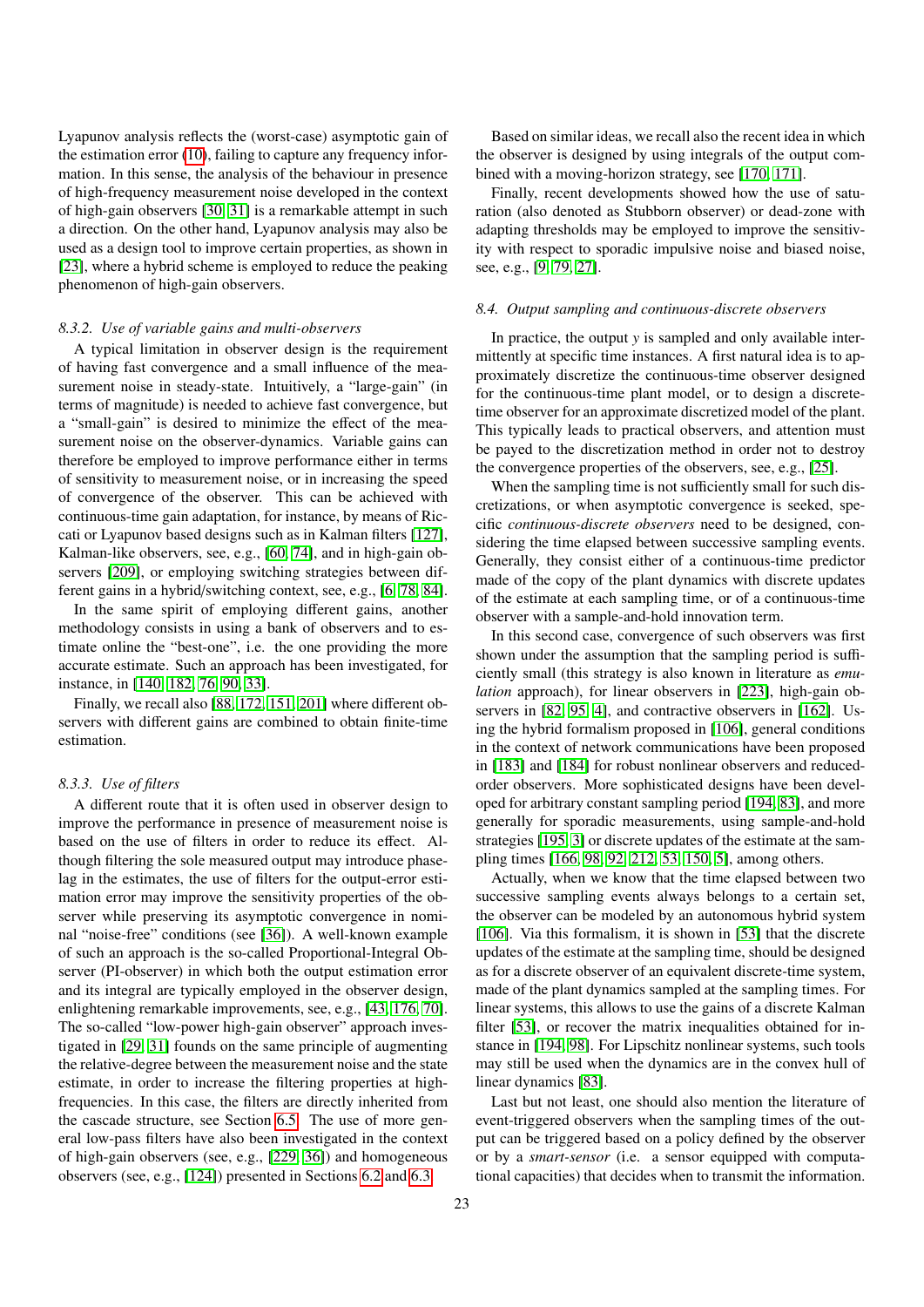We briefly recall [214, 213, 91] concerning the use of eventtriggering strategies and [17, 192] for self-triggering strategies. See also [179] and references therein.

## *8.5. Adaptive observers*

It may happen that some parameters of the plant dynamics (1) are unknown or not precisely known. That is why a lot of researchers devoted their attention to the design of observers for systems of the form

$$
\dot{x} = f(x, t, \theta), \qquad y = h(x),
$$

where  $\theta \in \mathbb{R}^{n_{\theta}}$  is a set of parameters characterizing the plant's dynamics and which is unknown: we talk about *adantive* obdynamics and which is unknown: we talk about *adaptive observers*. Within this context, two main approaches may be pursued.

- Joint estimation: The first one consists in considering the constant parameters  $\theta$  as an additional state with a pure integrator dynamics, i.e.,  $\dot{\theta} = 0$  (state augmentation). In such a case, one can recast the observation problem for the extended state  $(x, \theta)$  and re-apply, for instance, one of the technique reviewed in this survey. In doing so, jointobservation requires the appropriate observability assumption to hold for the full state  $(x, \theta)$ . See, for instance, [1] for the case of KKL observers.
- Disjoint estimation: A second approach is to consider the estimation problem disjoint from the "identification" problem of the parameters and follow typical adaptive control techniques [121, 37, 144, 177]. In doing so, one is typically interested in the convergence of the state estimation error without any requirement/guarantee of the correct estimation of the parameter  $\theta$ . Such an approach has been extensively studied over the last decades with "ad-hoc" solutions based on the particular structure/properties of the plant's dynamics. See, for instance, in the following (nonexhaustive) list of references: [42, 71, 75, 156, 96, 164, 232, 241].

We remark that as discussed in [58], under some persistence of excitation assumptions, the two approaches may be interchangeable, namely when joint estimation can be employed, then a disjoint strategy can be pursued, and *vice-versa*.

#### *8.6. Disturbance observers and extended state observers*

In some applications such as disturbance estimation and output feedback stabilization, it is commonly assumed that the system (1) is transformed into a system of dimension  $n_z$  of the form

$$
\dot{z} = Az + \varphi(t, z, \nu_z), \qquad y = Cz
$$

with  $(A, \varphi, C)$  being a triplet in prime form (see (55)), and  $v_z$ being an unknown input to be estimated. By considering  $v<sub>z</sub>$ as a fictitious state (as often done in adaptive control, see Section 8.5), the dynamics of which is modelled as  $\dot{v}_z = 0$ , one can then design a differentiator (following the prescriptions of

Section 6) of order  $n<sub>z</sub> + 1$  in order to have an approximate estimation of  $v<sub>z</sub>$  and at the same time increase the performances of the observers in terms of asymptotic gain with respect to  $v_z$ .<br>Such an approach is often denoted as *Extended State Observer* Such an approach is often denoted as *Extended State Observer* (shortly ESO), see, e.g. [109] and references therein, or *extended high-gain observer*, see, e.g., [175]. Design philosophy and convergence proofs follow the same principles presented in Sections 6.2 and 6.3. Concerning other classes of *disturbance observers*, we refer to the survey [193] and references therein.

#### *8.7. Use of observers in feedback control*

One of the main motivations for the use of an observer in practical problems is given by feedback control when only a part of the state can be measured. In practice, a common approach consists in designing first a state-feedback design, and then replace the state by its estimate provided by an observer. For linear systems, it is not difficult to show that the poles of the closed-loop dynamics coincide with the union of the poles given by the state-feedback design and those of the observer. Such a property is also known a "separation-principle" (see, e.g., [73]).

For nonlinear systems the use of observers in feedback control is more involved due to possible nonlinear phenomena such as finite-escape time (see [89]). Furthermore, the control itself may destroy the convergence properties of the observers in lack of uniform observability properties, e.g., [205]. In such a context, high-gain observers played a fundamental role in establishing the first "nonlinear separation principle" in output feedback control, see, e.g., [225, 38, 215, 12]. For triangular normal form, the use of homogeneous techniques is also well investigated, see, e.g., [148, 149, 189, 190, 191, 236, 19].

In practice, most of the time, the combination of an asymptotic observer and a stabilizing state-feedback design is not sufficient to guarantee the overall stability of an equilibrium of the closed-loop system and stronger properties such as uniform observability and ISS (or iISS) of the feedback/observer are usually needed, see, e.g., [12]. Overall, at the time of the publication of this article, the problem of output-feedback control is far from being completely understood and is an open field of research.

## 9. Conclusions

In this survey we have reviewed the main methods to design an asymptotic observer for finite dimensional nonlinear dynamical systems, that have been developed in the last six decades. They are summarized in Table 1. These methods have been classified based on the observability property available on the given dynamical system. Such an approach allows to obtain a general and unifying point of view on this topic. Although in its sixties, this research theme is still young and active. This is illustrated by the recent publications to which we have referred in the course of this paper. However, some difficulties remain unsolved and we do not yet have a complete solution to the observation problem in the nonlinear context. For example, it remains difficult to characterize the existence of observers for systems with inputs.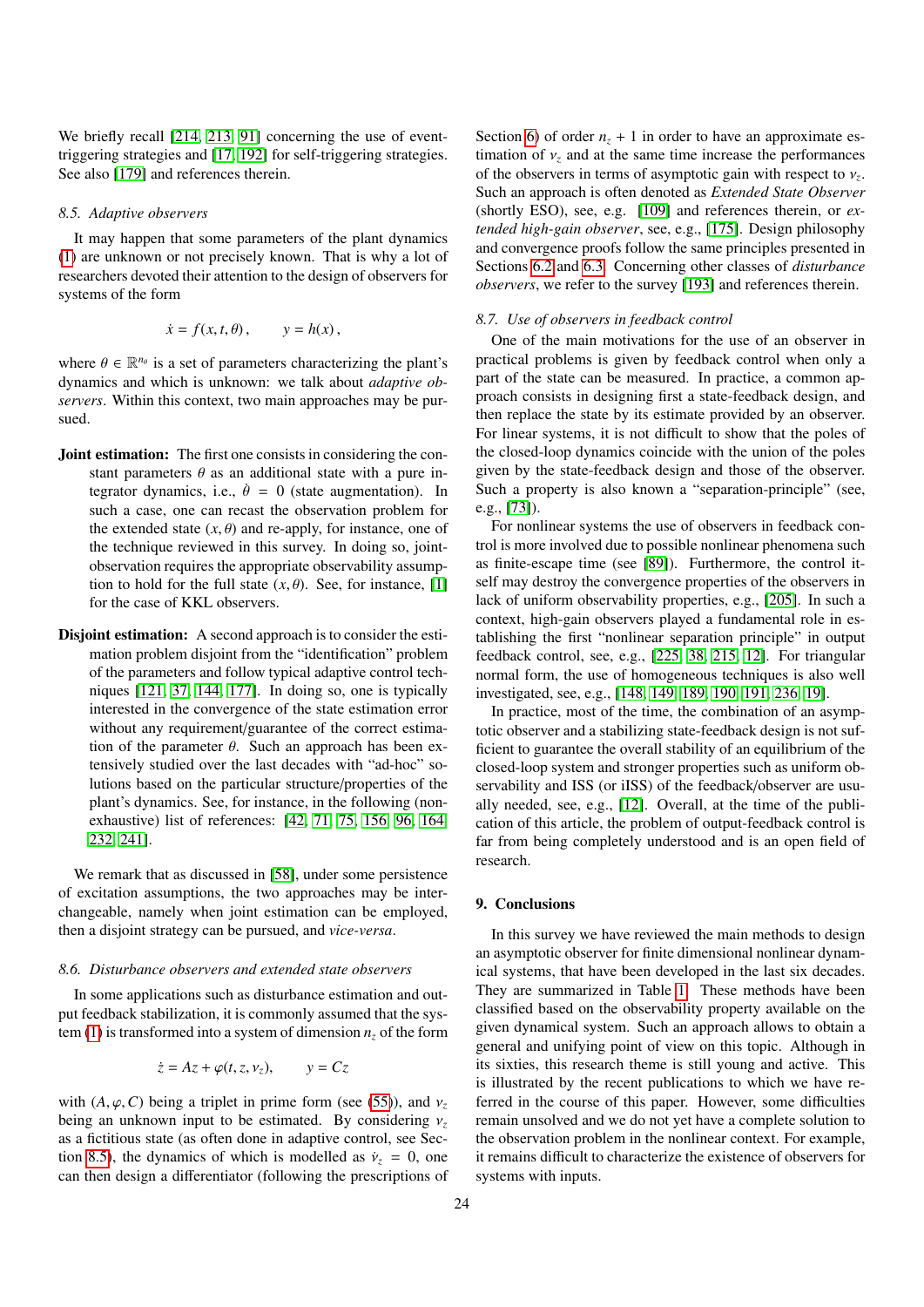Also, even if the theory presented all along the paper may guarantee the existence of an observer, its construction and practical implementation for (possibly large-dimensional) systems can be difficult. For instance, KKL observers provide a very general answer to the observation problem, but the explicit construction of the transformation *T* remains problematic apart from particular applications [161, 49]. Also, the inversion of the map *T* in most of the designs still remains a numerical obstacle and leads practitioners to prefer observers written in the plant coordinates, such as the EKF, even at the price of local convergence. Moreover, the optimal selection of the observer's parameters (in order to guarantee some desired performances) remains generically an open problem.

This explains why state observers for nonlinear systems are not systematically implemented in real-life applications. However, many examples show their relevance (see for instance [10], see also the *soft sensors* industry) and we hope that this survey will participate in their dissemination. It is also important to highlight that in many practical applications, discretetime observers, such as Extended Kalman Filters (and its modifications, such as Unscented EKF, Extended EFK or Ensemble EKF), moving horizon observers or particle filters, are directly designed and implemented. An exhaustive overview of discrete-time approaches is out of the scope of this article but of great interest for applications.

Some theoretical problems were not addressed during this study and may constitute future research themes. For instance, designing observers for more complex dynamical systems (such as hybrid, of large/infinite dimension, or with delayed measurements) is not covered by this survey. The use of observers for feedback control in the presence of observability singularities is also of great interest and a rich open research problem.

Finally, an approach that seems promising is the joint use of these methods in combination with techniques resulting from data analysis and supervised learning methods. Along these lines, some preliminary results can be found in [162, 81].

## References

- [1] C. Afri, V. Andrieu, L. Bako, and P. Dufour. State and parameter estimation: A nonlinear Luenberger observer approach. *IEEE Transactions on Automatic Control*, 62(2):973–980, 2016.
- [2] N. Aghannan and P. Rouchon. An intrinsic observer for a class of Lagrangian systems. *IEEE Transactions on Automatic Control*, 48(6):936– 945, 2003.
- [3] T. Ahmed-Ali, L. Burlion, F. Lamnabhi-Lagarrigue, and C. Hann. A sampled-data observer with time-varying gain for a class of nonlinear systems with sampled-measurements. In *IEEE Conference on Decision and Control*, pages 316–321, 2014.
- [4] T. Ahmed-Ali and F. Lamnabhi-Lagarrigue. High gain observer design for some networked control systems. *IEEE Transactions on Automatic Control*, 57(4):995–1000, 2011.
- [5] T. Ahmed-Ali, R. Postoyan, and F. Lamnabhi-Lagarrigue. Continuous– discrete adaptive observers for state affine systems. *Automatica*, 45(12):2986–2990, 2009.
- [6] J. H. Ahrens and H. K. Khalil. High-gain observers in the presence of measurement noise: A switched-gain approach. *Automatica*, 45(4):936– 943, 2009.
- [7] M. Alamir. *Nonlinear Observers and Applications*, volume 363, chapter Nonlinear Moving Horizon Observers : Theory and Real-Time Implementation, pages 139–179. Lecture Notes in Control and Information Sciences, Springer, 2007.
- [8] A. Alessandri and A. Rossi. Increasing-gain observers for nonlinear systems: Stability and design. *Automatica*, 57:180–188, 2015.
- [9] A. Alessandri and L. Zaccarian. Stubborn state observers for linear timeinvariant systems. *Automatica*, 88:1–9, 2018.
- [10] J.M. Ali, N.H. Hoang, M.A. Hussain, and D. Dochain. Review and classification of recent observers applied in chemical process systems. *Computers* & *Chemical Engineering*, 76:27–41, 2015.
- [11] A.D. Ames, X. Xu, J.W. Grizzle, and P. Tabuada. Control barrier function based quadratic programs for safety critical systems. *IEEE Transactions on Automatic Control*, 62(8):3861–3876, 2016.
- [12] L. Andrieu, V.and Praly. A unifying point of view on output feedback designs for global asymptotic stabilization. *Automatica*, 45(8):1789– 1798, 2009.
- [13] V. Andrieu. Convergence speed of nonlinear Luenberger observers. *SIAM Journal on Control and Optimization*, 52(5):2831–2856, 2014.
- [14] V. Andrieu, D. Astolfi, and P. Bernard. Observer design via interconnections of second-order mixed sliding-mode/linear differentiators. *International Journal of Robust and Nonlinear Control*, 31(9):3631–3657, 2021.
- [15] V. Andrieu, G. Besançon, and U. Serres. Observability necessary conditions for the existence of observers. *IEEE Conference on Decision and Control*, pages 4442–4447, 2013.
- [16] V. Andrieu, B. Jayawardhana, and L. Praly. Transverse exponential stability and applications. *IEEE Transactions on Automatic Control*, 61(11):3396–3411, 2016.
- [17] V. Andrieu, M. Nadri, U. Serres, and J-C. Vivalda. Self-triggered continuous–discrete observer with updated sampling period. *Automatica*, 62:106–113, 2015.
- [18] V. Andrieu and L. Praly. On the existence of a Kazantzis–Kravaris / Luenberger observer. *SIAM Journal on Control and Optimization*, 45(2):432–456, 2006.
- [19] V. Andrieu, L. Praly, and A. Astolfi. Homogeneous approximation, recursive observer design, and output feedback. *SIAM Journal on Control and Optimization*, 47(4):1814–1850, 2008.
- [20] V. Andrieu, L. Praly, and A. Astolfi. High gain observers with updated gain and homogeneous correction terms. *Automatica*, 45(2):422–428, 2009.
- [21] V. Andrieu, L. Praly, and A. Astolfi. Homogeneity in the bi-limit as a tool for observer and feedback design. *IEEE Conference on Decision and Control*, 2009.
- [22] V. Andrieu, L. Praly, and A. Astolfi. Homogeneity in the bi-limit as a tool for observer and feedback design. In *Proceedings of the 48h IEEE Conference on Decision and Control (CDC) held jointly with 2009 28th Chinese Control Conference*, pages 1050–1055. IEEE, 2009.
- [23] V. Andrieu, C. Prieur, S. Tarbouriech, and L. Zaccarian. A hybrid scheme for reducing peaking in high-gain observers for a class of nonlinear systems. *Automatica*, 72:138–146, 2016.
- [24] M. Arcak and P. Kokotović. Nonlinear observers: a circle criterion design and robustness analysis. *Automatica*, 37(12):1923–1930, 2001.
- [25] M. Arcak and D. Nešić. A framework for nonlinear sampled-data observer design via approximate discrete-time models and emulation. *Automatica*, 40(11):1931–1938, 2004.
- [26] A. Astolfi and R. Ortega. Immersion and Invariance : a new tool for stabilization and adaptive control of nonlinear systems. *IEEE Transactions on Automatic Control*, 48(4):590–606, 2003.
- [27] D. Astolfi, A. Alessandri, and L. Zaccarian. Stubborn and dead-zone redesign for nonlinear observers and filters. *IEEE Transactions on Automatic Control*, 66(2):667–682, 2020.
- [28] D. Astolfi, P. Bernard, R. Postoyan, and L. Marconi. Constrained state estimation for nonlinear systems: a redesign approach based on convexity. *IEEE Transactions on Automatic Control*, pages 1–1, 2021.
- [29] D. Astolfi and L. Marconi. A high-gain nonlinear observer with limited gain power. *IEEE Transactions on Automatic Control*, 60(11):3059– 3064, 2015.
- [30] D. Astolfi, L. Marconi, L. Praly, and A. Teel. Sensitivity to highfrequency measurement noise of nonlinear high-gain observers. *IFAC-PapersOnLine*, 49(18):862–866, 2016.
- [31] D. Astolfi, L. Marconi, L. Praly, and A.R. Teel. Low-power peaking-free high-gain observers. *Automatica*, 98:169–179, 2018.
- [32] D. Astolfi and C. Possieri. Design of local observers for autonomous nonlinear systems not in observability canonical form. *Automatica*,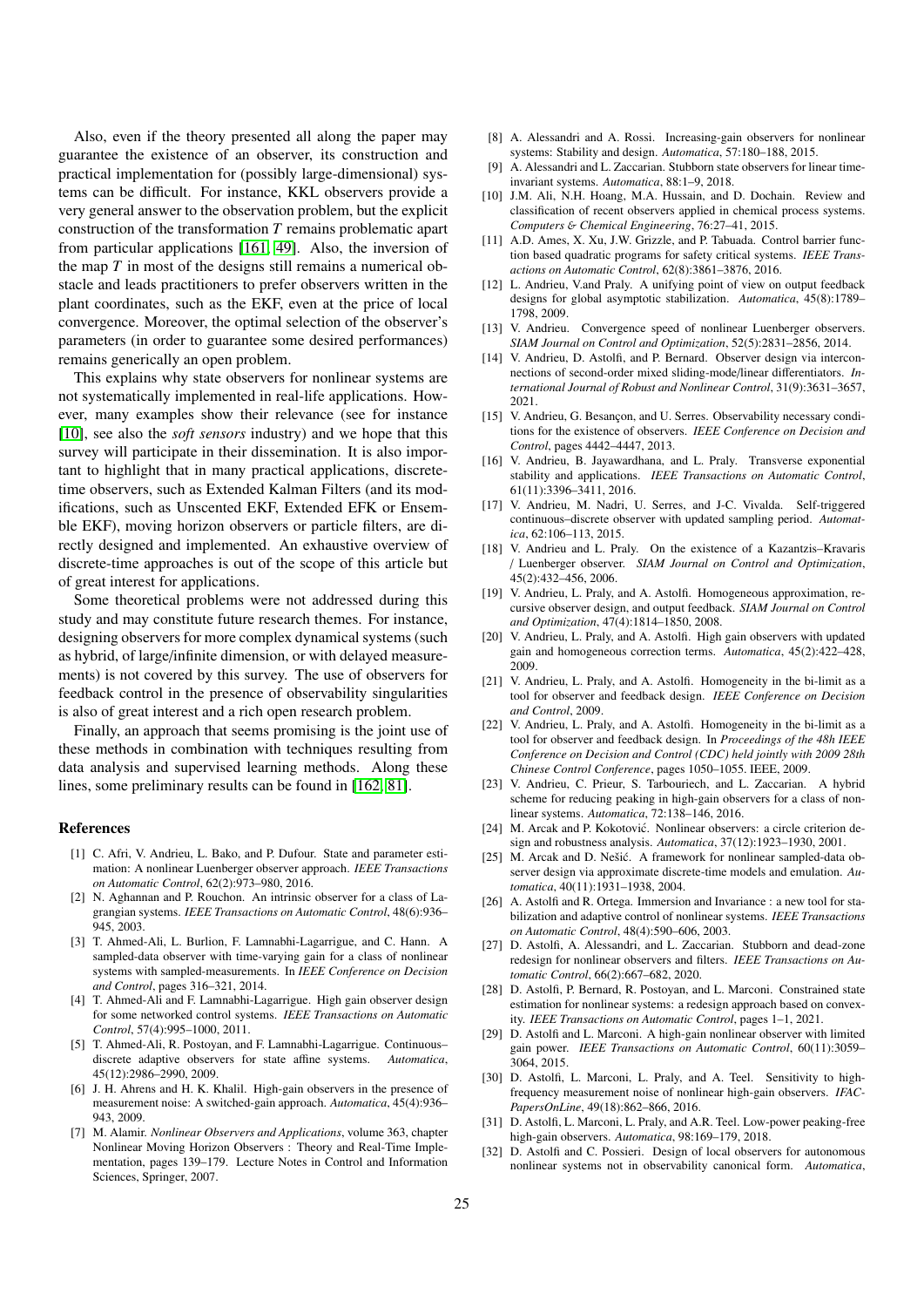| <b>Observability</b><br><b>Property</b>                    | <b>Transformation</b><br>T                                  |                        | <b>Normal</b> form                      | <b>Observer</b>            | <b>Conditions</b><br>for convergence   |  |
|------------------------------------------------------------|-------------------------------------------------------------|------------------------|-----------------------------------------|----------------------------|----------------------------------------|--|
| Differential<br>detectability<br>(Def 3.2)                 | Identity                                                    |                        | Given coordinates                       | Metric based observer (35) | Convexity<br>property (Prop. 4.2)      |  |
| Linearizability<br>by output<br>injection<br>(Sec. $5.4$ ) | No systematic<br>design                                     | State affine form (46) |                                         | Kalman or Kalman-like (49) | Uniform complete<br>observability (47) |  |
|                                                            |                                                             | Triangular<br>form     | General                                 | High-gain                  | Global Lipschitz                       |  |
| Differential                                               | Output and its<br>$m-1$<br>Lie derivatives<br>(Sec. $6.1$ ) |                        | (Def. 6.2)                              | Low-power                  | and conditions on jacobians            |  |
|                                                            |                                                             |                        |                                         | high-gain                  | (Prop. 6.1)                            |  |
| observability<br>of order $m$                              |                                                             |                        | $(A, C)$ constant<br>in the form $(55)$ | Extended Kalman high-gain  | Global Lipschitz                       |  |
| (Sec. $6.1$ )                                              |                                                             |                        |                                         |                            | and $C^1$ (Prop. 6.3)                  |  |
|                                                            |                                                             |                        |                                         | Homogeneous high-gain      | Homogeneous                            |  |
|                                                            |                                                             |                        |                                         |                            | incremental bound                      |  |
|                                                            |                                                             |                        |                                         |                            | of degree r (Prop. 6.4)                |  |
|                                                            |                                                             |                        |                                         | Interconnection of mixed   | Affine incremental                     |  |
|                                                            |                                                             |                        |                                         | homogeneous 2nd order      | bound (Prop. 6.7)                      |  |
|                                                            |                                                             |                        |                                         |                            | Instantaneous complete                 |  |
|                                                            |                                                             |                        | $A(y, t)$ and                           | Kalman-like high-gain      | observability                          |  |
|                                                            |                                                             | $C$ constant           |                                         | and global Lipchitz bound  |                                        |  |
|                                                            |                                                             |                        |                                         | (Prop. 6.2)                |                                        |  |
|                                                            |                                                             |                        |                                         | Bi-homogeneous             | non-global Lipschitz                   |  |
|                                                            |                                                             |                        |                                         | high-gain with             | incremental bound                      |  |
|                                                            |                                                             |                        |                                         | dynamic scaling            | (Prop. 6.5)                            |  |
| <b>Backward</b>                                            | Solution to PDE                                             |                        | Hurwitz form (97)                       | Nonlinear Luenberger       |                                        |  |
| distinguishability                                         | $(99)$ or $(101)$                                           |                        |                                         | (or KKL) (98)              |                                        |  |

Table 1: Main families of observers with their associated detectability/observability properties and convergence conditions.

103:443–449, 2019.

- [33] D. Astolfi, R. Postoyan, and D. Nešić. Uniting observers. *IEEE Transactions on Automatic Control*, 65(7):2867–2882, 2020.
- [34] D. Astolfi and L. Praly. Output feedback stabilization for SISO nonlinear systems with an observer in the original coordinate. *IEEE Conference on Decision and Control*, pages 5927 – 5932, 2013.
- [35] D. Astolfi and L. Praly. Integral action in output feedback for multiinput multi-output nonlinear systems. *IEEE Transactions on Automatic Control*, 62(4):1559–1574, 2017.
- [36] D. Astolfi, L. Zaccarian, and M. Jungers. On the use of low-pass filters in high-gain observers. *Systems* & *Control Letters*, 148:104856, 2021.
- [37] K. J. Åström and B. Wittenmark. Adaptive control. Courier Corporation, 2013.
- [38] A. N. Atassi and H.K. Khalil. A separation principle for the stabilization of a class of nonlinear systems. *IEEE Transactions on Automatic Control*, 44(9):1672–1687, 1999.
- [39] J. Back and A. Astolfi. Design of positive linear observers for positive linear systems via coordinate transformations and positive realizations. *SIAM Journal on Control and Optimization*, 47(1):345–373, 2008.
- [40] J. Back and J.H. Seo. Immersion of non-linear systems into linear systems up to output injection : Characteristic equation approach. *Internation Journal of Control*, 77(8):723–734, 2004.
- [41] A. Barrau and S. Bonnabel. The invariant extended Kalman filter as a stable observer. *IEEE Transactions on Automatic Control*, 62(4):1797– 1812, 2016.
- [42] G. Bastin and M. R. Gevers. Stable adaptive observers for nonlinear time-varying systems. *IEEE Transactions on automatic control*, 33(7):650–658, 1988.
- [43] S Beale and B Shafai. Robust control system design with a proportional integral observer. *International Journal of control*, 50(1):97–111, 1989.
- [44] S. Berkane, A. Tayebi, and A. R. Teel. Hybrid constrained estimation for linear time-varying systems. *57th IEEE Conference on Decision and Control*, 2018.
- [45] P. Bernard. *Observer design for nonlinear systems*, volume 4. Springer, 2019.<br>[46] P. Bernard and V. Andrieu.
- Luenberger observers for non autonomous nonlinear systems. *IEEE Transactions on Automatic Control*, 64(1):270–281, 2019.
- [47] P. Bernard and L. Marconi. Hybrid implementation of observers in plant's coordinates with a finite number of approximate inversions and global convergence. *Automatica*, 111:108654, 2020.
- [48] P. Bernard, N. Mimmo, and L. Marconi. On the semi-global stability of an EK-like filter. *IEEE Control Systems Letters*, 5(5):1771–1776, 2021.
- [49] P. Bernard and L. Praly. Estimation of position and resistance of a sensorless PMSM : a nonlinear Luenberger approach for a non-observable system. *IEEE Transactions on Automatic Control*, 2020.
- [50] P. Bernard, L. Praly, and V. Andrieu. Observers for a non-Lipschitz triangular form. *Automatica*, 82:301–313, 2017.
- [51] P. Bernard, L. Praly, and V. Andrieu. Expressing an observer in preferred coordinates by transforming an injective immersion into a surjective diffeomorphism. *SIAM Journal on Control and Optimization*, 56(3):2327– 2352, 2018.
- [52] P. Bernard, L. Praly, V. Andrieu, and H. Hammouri. On the triangular canonical form for uniformly observable controlled systems. *Automatica*, 85:293–300, 2017.
- [53] P. Bernard and R.G. Sanfelice. Robust observer design for hybrid dy-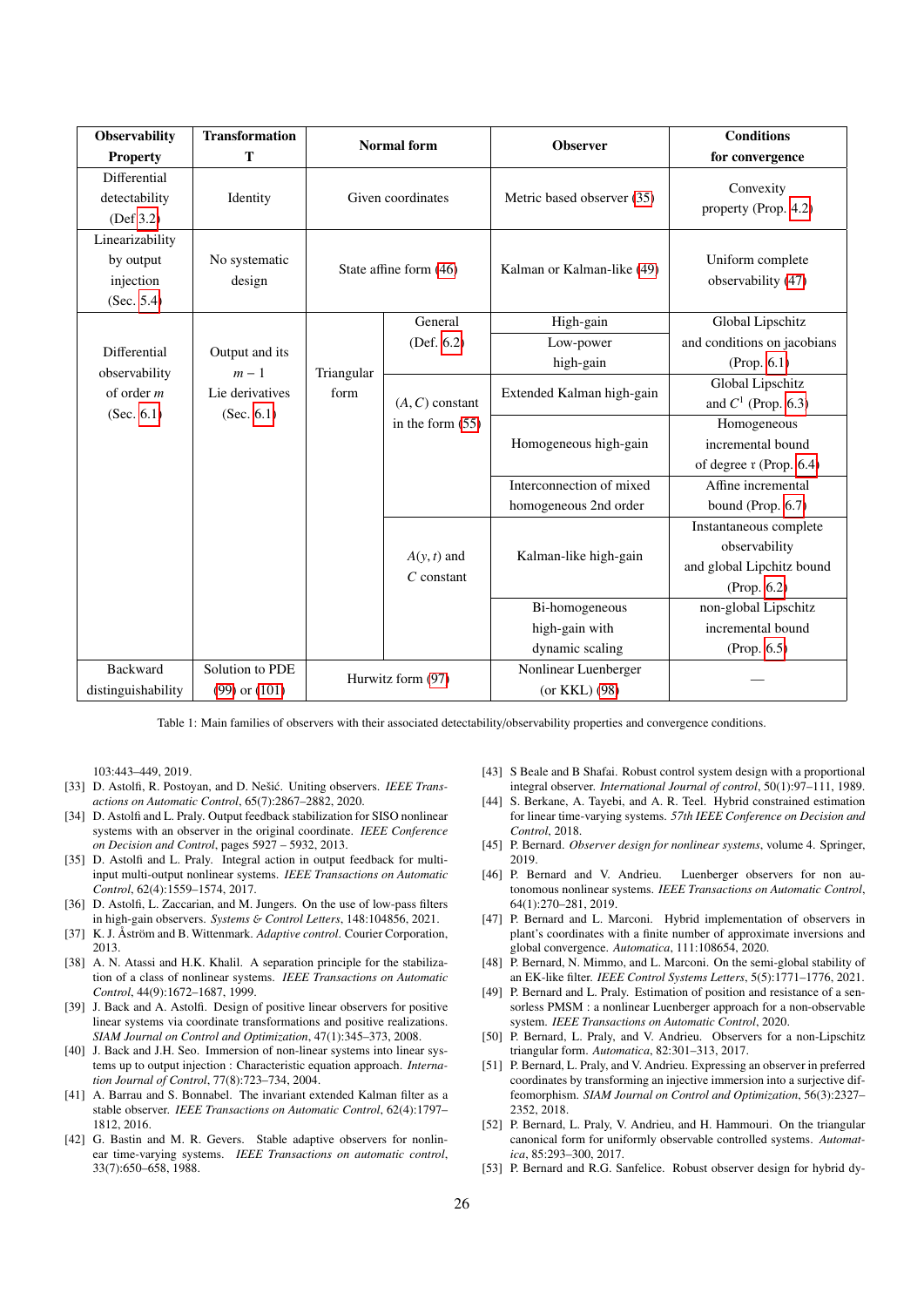namical systems with linear maps and approximately known jump times. *To appear in Automatica*, 2022.

- [54] G. Besançon. Further results on high gain observers for nonlinear systems. *IEEE Conference on Decision and Control*, 3:2904–2909, 1999.
- [55] G. Besançon and G. Bornard. On characterizing a class of observer forms for nonlinear systems. *European Control Conference*, 1997.
- [56] G. Besançon. Remarks on nonlinear adaptive observer design. *Systems* & *control letters*, 41(4):271–280, 2000.
- [57] G. Besancon and A. Ticlea. An immersion-based observer design for rank-observable nonlinear systems. *IEEE Transactions on Automatic Control*, 52(1):83–88, 2007.
- [58] G. Besancon and A. Ticlea. On adaptive observers for systems with state and parameter nonlinearities. *IFAC-PapersOnLine*, 50(1):15416–15421, 2017.
- [59] P. Blondel, R. Postoyan, S. Raël, S. Benjamin, and P. Desprez. Nonlinear circle-criterion observer design for an electrochemical battery model. *IEEE Transactions on Control Systems Technology*, 27(2):889– 897, 2018.
- [60] N. Boizot, E. Busvelle, and J-P. Gauthier. An adaptive high-gain observer for nonlinear systems. *Automatica*, 46(9):1483–1488, 2010.
- [61] S. Bonnabel. Left-invariant extended Kalman filter and attitude estimation. In *2007 46th IEEE Conference on Decision and Control*, pages 1027–1032. IEEE, 2007.
- [62] S. Bonnabel, A. Astolfi, and R. Sepulchre. Contraction and observer design on cones. In *2011 50th IEEE Conference on Decision and Control and European Control Conference*, pages 7147–7151. IEEE, 2011.
- [63] S. Bonnabel and J-J. Slotine. A contraction theory-based analysis of the stability of the deterministic extended Kalman filter. *IEEE Transactions on Automatic Control*, 60(2):565–569, 2015.
- [64] G. Bornard, F. Celle-Couenne, and G. Gilles. *Nonlinear systems, Modeling and Estimation 1*, chapter Observability and observers, pages 173– 216. Springer US, 1995.
- [65] G. Bornard, N. Couenne, and F. Celle. Regularly persistent observers for bilinear systems. In J. Descusse, M. Fliess, A. Isidori, and D. Leborgne, editors, *New Trends in Nonlinear Control Theory*, pages 130–140, Berlin, Heidelberg, 1989. Springer Berlin Heidelberg.
- [66] D. Bossane, D. Rakotopara, and J-P. Gauthier. Local and global immersion into linear systems up to output injection. *IEEE Conference on Decision and Control*, pages 2000–2004, 1989.
- [67] M. Boutayeb, H. Rafaralahy, and M. Darouach. Convergence analysis of the extended Kalman filter used as an observer for nonlinear deterministic discrete-time systems. *IEEE Transactions on Automatic Control*, 42(4):581–586, 1997.
- [68] L. Brivadis, V. Andrieu, E. Chabanon, E. Gagniere, N. Lebaz, and ´ U. Serres. New dynamical observer for a batch crystallization process based on solute concentration. *Journal of Process Control*, 87:17–26, 2020.
- [69] E. Bullinger and F. Allgower. An adaptive high-gain observer for nonlinear systems. In *Proceedings of the 36th IEEE Conference on Decision and Control*, volume 5, pages 4348–4353. IEEE, 1997.
- [70] K. K. Busawon and P. Kabore. Disturbance attenuation using proportional integral observers. *International Journal of control*, 74(6):618– 627, 2001.
- [71] R. Carroll and D. Lindorff. An adaptive observer for single-input single-output linear systems. *IEEE Transactions on Automatic Control*, 18(5):428–435, 1973.
- [72] A. Chalanga, S. Kamal, L. M. Fridman, B. Bandyopadhyay, and J. A. Moreno. Implementation of super-twisting control: Super-twisting and higher order sliding-mode observer-based approaches. *IEEE Transactions on Industrial Electronics*, 63(6):3677–3685, 2016.
- [73] C-T. Chen. *Linear system theory and design*. CBS College Publishing, 1984.
- [74] Y. Chitour. Time-varying high-gain observers for numerical differentiation. *IEEE Transactions on Automatic Control*, 47(9):1565–1569, 2002.
- [75] Y. M. Cho and R. Rajamani. A systematic approach to adaptive observer synthesis for nonlinear systems. *IEEE transactions on Automatic Control*, 42(4):534–537, 1997.
- [76] M. S. Chong, D. Nešić, R. Postoyan, and L. Kuhlmann. Parameter and state estimation of nonlinear systems using a multi-observer under the supervisory framework. *IEEE Transactions on Automatic Control*, 60(9):2336–2349, 2015.
- [77] G. Ciccarella, M. Dalla Mora, and A. Germani. A Luenberger-like observer for nonlinear systems. *International Journal of Control*, 57(3):537–556, 1993.
- [78] G. Clement, B.and Duc. An interpolation method for gain-scheduling. In *Proceedings of the 40th IEEE Conference on Decision and Control (Cat. No. 01CH37228)*, volume 2, pages 1310–1315. IEEE, 2001.
- [79] M. Cocetti, S. Tarbouriech, and L. Zaccarian. On dead-zone observers for linear plants. In *2018 Annual American Control Conference (ACC)*, pages 5138–5143. IEEE, 2018.
- [80] E. Cruz-Zavala and J. A. Moreno. Levant's arbitrary-order exact differentiator: A Lyapunov approach. *IEEE Transactions on Automatic Control*, 64(7):3034–3039, 2019.
- [81] L. da Costa Ramos, F. Di Meglio, V. Morgenthaler, L. F. Figueira da Silva, and P. Bernard. Numerical design of Luenberger observers for nonlinear systems. In *IEEE Conference on Decision and Control*, pages 5435–5442, 2020.
- [82] F. Deza, E. Busvelle, J-P. Gauthier, and D. Rakotopara. High gain estimation for nonlinear systems. *Systems* & *control letters*, 18(4):295–299, 1992.
- [83] T. N. Dinh, V. Andrieu, M. Nadri, and U. Serres. Continuous-discrete time observer design for Lipschitz systems with sampled measurements. *IEEE Transactions on Automatic Control*, 60(3):787–792, 2015.
- [84] D. Efimov, A. Polyakov, A. Levant, and W. Perruquetti. Convergence acceleration for observers by gain commutation. *International Journal of Control*, 91(9):2009–2018, 2018.
- [85] D. Efimov, T. Raïssi, S. Chebotarev, and A. Zolghadri. Interval state observer for nonlinear time varying systems. *Automatica*, 49(1):200– 205, 2013.
- [86] S.V. Emelyanov, S.K. Korovin, S.V. Nikitin, and M.G. Nikitina. Observers and output differentiators for nonlinear systems. *Doklady Akademii Nauk*, 306:556–560, 1989.
- [87] R. Engel. Nonlinear observers for Lipschitz continuous systems with inputs. *International Journal of Control*, 80(4):495–508, 2007.
- [88] R. Engel and G. Kreisselmeier. A continuous-time observer which converges in finite time. *IEEE Transactions on Automatic Control*, 47(7):1202–1204, 2002.
- [89] F. Esfandiari and H.K. Khalil. Observer-based design of uncertain systems: recovering state feedback robustness under matching conditions. In *Proceedings of Allerton Conference, Monticello, IL*, pages 97––106, 1987.
- [90] K. Esfandiari and M. Shakarami. Bank of high-gain observers in output feedback control: Robustness analysis against measurement noise. *IEEE Transactions on Systems, Man, and Cybernetics: Systems*, 2019.
- [91] L. Etienne, S. Di Gennaro, and J-P. Barbot. Periodic event-triggered observation and control for nonlinear Lipschitz systems using impulsive observers. *International Journal of Robust and Nonlinear Control*, 27(18):4363–4380, 2017.
- [92] L. Etienne, L. Hetel, D. Efimov, and M. Petreczky. Observer synthesis under time-varying sampling for Lipschitz nonlinear systems. *Automatica*, 85:433 – 440, 2017.
- [93] X. Fan and M. Arcak. Observer design for systems with multivariable monotone nonlinearities. *Systems* & *Control Letters*, 50(4):319–330, 2003.
- [94] L. Farina and S. Rinaldi. *Positive linear systems: theory and applications*, volume 50. John Wiley & Sons, 2011.
- [95] M. Farza, M. M'Saad, M. L. Fall, E. Pigeon, O. Gehan, and K. Busawon. Continuous-discrete time observers for a class of MIMO nonlinear systems. *IEEE Transactions on Automatic Control*, 59(4):1060–1065, 2014.
- [96] M. Farza, M. M'Saad, T. Maatoug, and M. Kamoun. Adaptive observers for nonlinearly parameterized class of nonlinear systems. *Automatica*, 45(10):2292–2299, 2009.
- [97] M. Farza, M. Oueder, R. B. Abdennour, and M. M'Saad. High gain observer with updated gain for a class of MIMO nonlinear systems. *International Journal of Control*, 84(2):270–280, 2011.
- [98] F. Ferrante, F. Gouaisbaut, R. G. Sanfelice, and S. Tarbouriech. State estimation of linear systems in the presence of sporadic measurements. *Automatica*, 73:101–109, 2016.
- [99] M. Fliess. Generalized controller canonical form for linear and nonlinear dynamics. *IEEE Transactions on Automatic Control*, 35(9):994–1001, 1990.
- [100] M. Fliess and I. Kupka. A finiteness criterion for nonlinear input-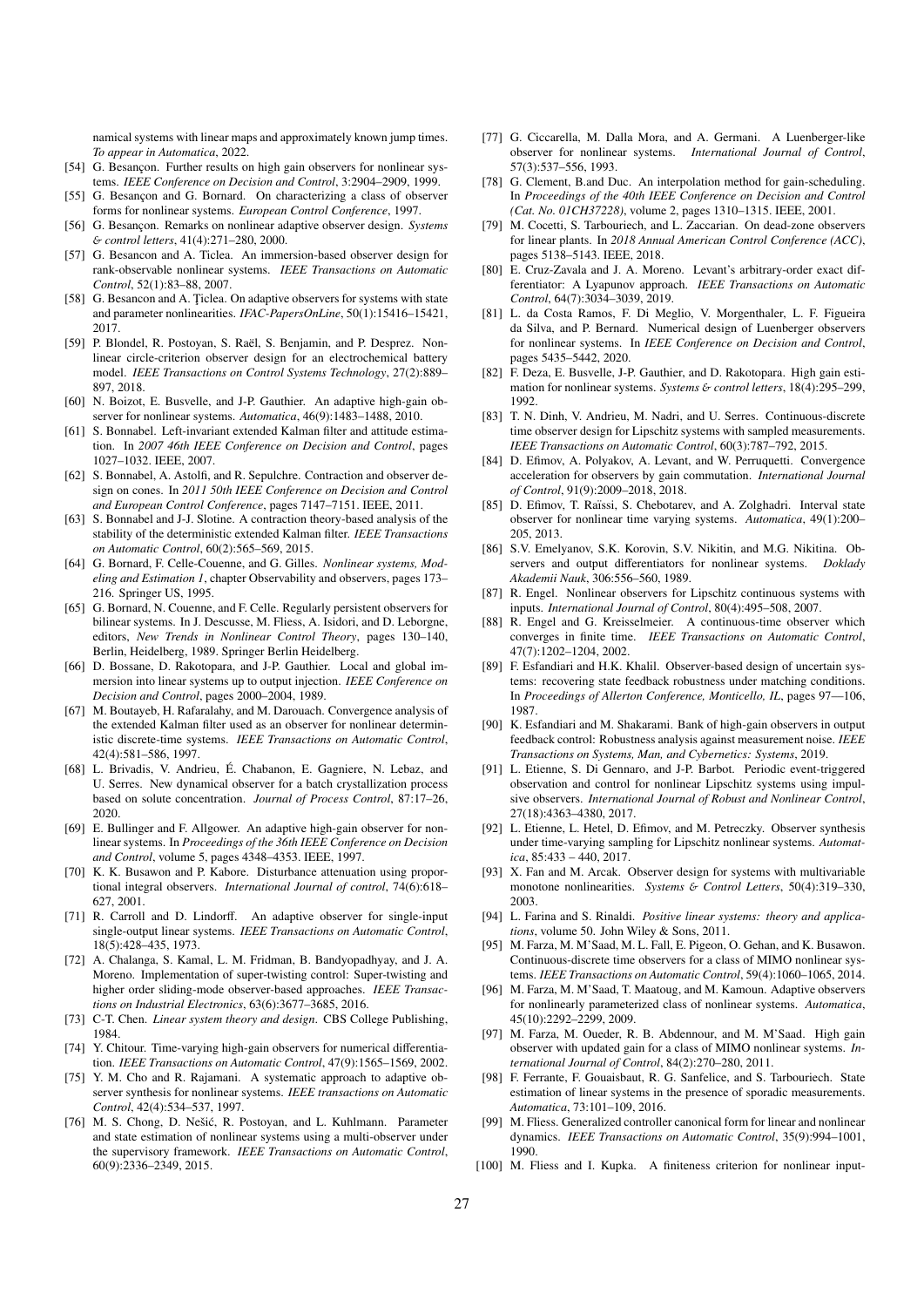output differential systems. *SIAM Journal of Control and Optimization*, 21(5):721–728, 1983.

- [101] T. Floquet and J.P. Barbot. Super twisting algorithm-based step-by-step sliding mode observers for nonlinear systems with unknown inputs. *International journal of systems science*, 38(10):803–815, 2007.
- [102] F. J. Franquiz, J. D. Mu noz, B. Udrea, and M. J. Balas. Optimal range observability maneuvers of a spacecraft formation using anglesonly navigation. *Acta Astronautica*, 153:337 – 348, 2018.
- [103] J. Gauthier and G. Bornard. Observability for any *u*(*t*) of a class of nonlinear systems. *IEEE Transactions on Automatic Control*, 26(4):922– 926, 1981.
- [104] J-P. Gauthier, H. Hammouri, and S. Othman. A simple observer for nonlinear systems applications to bioreactors. *IEEE Transactions on Automatic Control*, 37(6):875–880, 1992.
- [105] J.-P. Gauthier and I. Kupka. *Deterministic observation theory and applications*. Cambridge university press, 2001.
- [106] R. Goebel, R. G. Sanfelice, and A. R. Teel. Hybrid dynamical systems: modeling stability, and robustness, 2012.
- [107] J.L. Gouzé, A. Rapaport, and M.Z. Hady-Sadok. Interval observers for uncertain biological systems. *Ecological Modelling*, 133:45–56, 2000.
- [108] M. Guay. Observer linearization by output-dependent time-scale transformations. *IEEE Transactions on Automatic Control*, 47(10):1730 – 1735, 2002.
- [109] B.-Z. Guo and Z.-L. Zhao. On the convergence of an extended state observer for nonlinear systems with uncertainty. *Systems* & *Control Letters*, 60(6):420–430, 2011.
- [110] T. Hamel and R. Mahony. Attitude estimation on SO(3) based on direct inertial measurements. In *Proceedings 2006 IEEE International Conference on Robotics and Automation, 2006. ICRA 2006.*, pages 2170–2175. IEEE, 2006.
- [111] H. Hammouri, F.S. Ahmed, and S. Othman. Observer design based on immersion technics and canonical form. *Systems* & *Control Letters*, 114:19–26, 2018.
- [112] H. Hammouri and M. Kinnaert. A new procedure for time-varying linearization up to output injection. *Systems* & *Control Letters*, 28:151– 157, 1996.
- [113] H. Hammouri and J. De Leon Morales. Observer synthesis for stateaffine systems. *IEEE Conference on Decision and Control*, pages 784– 785, 1990.
- [114] H. Hammouri, H. G. Vu, and H. Yahoui. Local observer for infinitesimally observable nonlinear systems. *International Journal of Control*, 86(4):579–590, 2013.
- [115] W.P.M.H. Heemels, M.K. Camlibel, and M.F. Heertjes. Oblique projected dynamical systems and incremental stability under state constraints. *IEEE Control Systems Letters*, 4(4):1060–1065, 2020.
- [116] B. T. Hinson, M. K. Binder, and K. A. Morgansen. Path planning to optimize observability in a planar uniform flow field. In *2013 American Control Conference*, pages 1392–1399, 2013.
- [117] B. T. Hinson and K. A. Morgansen. Observability optimization for the nonholonomic integrator. In *2013 American Control Conference*, pages 4257–4262, 2013.
- [118] G-D. Hu. Observers for one-sided Lipschitz non-linear systems. *IMA Journal of Mathematical Control and Information*, 23(4):395–401, 2006.
- [119] S. Ibrir. LPV approach to continuous and discrete nonlinear observer design. In *Proceedings of the 48h IEEE Conference on Decision and Control (CDC) held jointly with 2009 28th Chinese Control Conference*, pages 8206–8211. IEEE, 2009.
- [120] S. Ibrir and S. Diop. On continuous time differentiation observers. In *1999 European Control Conference (ECC)*, pages 2402–2406. IEEE, 1999.
- [121] P. A. Ioannou and J. Sun. *Robust Adaptive Control*. Prentice Hall, Inc, 1995.
- [122] A. Isidori. *Lectures in Feedback Design for Multivariable Systems*. Springer, 2017.
- [123] A. H. Jazwinski. *Stochastic processes and filtering theory*. Academic Press, 1970.
- [124] A. Jbara, A. Levant, and A. Hanan. Filtering homogeneous observers in control of integrator chains. *International Journal of Robust and Nonlinear Control*, 31(9):3658–3685, 2021.
- [125] L.S. Jennings, T.L. Fernando, and H. M. Trinh. Existence conditions for

functional observability from an eigenspace perspective. *IEEE Transactions on Automatic Control*, 56(12):2957–2961, 2011.

- [126] P. Jouan. Immersion of nonlinear systems into linear systems modulo output injection. *SIAM Journal on Control and Optimization*, 41(6):1756–1778, 2003.
- [127] R. E. Kalman and R. S. Bucy. New results in linear filtering and prediction theory. *Journal of Basic Engineering*, 108:83–95, 1961.
- [128] W. Kang, A. J. Krener, M. Xiao, and L. Xu. A survey of observers for nonlinear dynamical systems. In *Data Assimilation for Atmospheric, Oceanic and Hydrologic Applications (Vol. II)*, pages 1–25. Springer, 2013.
- [129] D. Karagiannis and A. Astolfi. Nonlinear observer design using invariant manifolds and applications. *IEEE Conference on Decision and Control and European Control Conference*, 2005.
- [130] N. Kazantzis and C. Kravaris. Nonlinear observer design using Lyapunov's auxiliary theorem. *Systems and Control Letters*, 34:241–247, 1998.
- [131] H. Keller. Nonlinear observer by transformation into a generalized observer canonical form. *Internation Journal of Control*, 46(6):1915– 1930, 1987.
- [132] H. K. Khalil and L. Praly. High-gain observers in nonlinear feedback control. *Int. J. Robust. Nonlinear Control*, 24, April 2013.
- [133] H.K. Khalil. Cascade high-gain observers in output feedback control. *Automatica*, 80:110–118, 2017.
- [134] A. Khan, W. Xie, Z. Bo, and L.-W. Liu. A survey of interval observers design methods and implementation for uncertain systems. *Journal of the Franklin Institute*, 358(6):3077–3126, 2021.
- [135] S. R. Kou, D. L. Elliott, and T. J. Tarn. Exponential observers for nonlinear dynamic systems. *Information and control*, 29(3):204–216, 1975.
- [136] C. Kravaris. Functional observers for nonlinear systems. *IFAC Symposium on Nonlinear Control Systems NOLCOS*, 49(18):505–510, 2016.
- [137] G. Kreisselmeier and R. Engel. Nonlinear observers for autonomous lipshitz continuous systems. *IEEE Transactions on Automatic Control*, 48(3):451–464, 2003.
- [138] A. J. Krener and W. Respondek. Nonlinear observers with linearizable dynamics. *SIAM Journal of Control and Optimization*, 23(2):197–216, 1985.
- [139] A.J. Krener. The convergence of the extended Kalman filter. In *Directions in mathematical systems theory and optimization*, pages 173–182. Springer, 2003.
- [140] A.J. Krener and A. Duarte. A hybrid computational approach to nonlinear estimation. In *Proceedings of 35th IEEE Conference on Decision and Control*, volume 2, pages 1815–1819. IEEE, 1996.
- [141] A.J. Krener and A. Isidori. Linearization by output injection and nonlinear observers. *Systems* & *Control Letters*, 3:47–52, 1983.
- [142] A.J. Krener and M. Xiao. Nonlinear observer design in the Siegel domain. *SIAM Journal on Control and Optimization*, 41(3):932–953, 2003.
- [143] R. Krishnamurthy, F. Khorrami, and R.S. Chandra. Global highgain-based observer and backstepping controller for generalized outputfeedback canonical form. *IEEE Transactions on Automatic Control*, 48(12):2277–2283, 2003.
- [144] M. Krstic, P. V. Kokotovic, and I. Kanellakopoulos. *Nonlinear and adaptive control design*. John Wiley & Sons, Inc., 1995.
- [145] C. Lageman, J. Trumpf, and R. Mahony. Gradient-like observers for invariant dynamics on a Lie group. *IEEE Transactions on Automatic Control*, 55(2):367–377, 2009.
- [146] H. Lei, J. Wei, and W. Lin. A global observer for observable autonomous systems with bounded solution trajectories. In *Proceedings of the 44th IEEE Conference on Decision and Control*, pages 1911–1916. IEEE, 2005.
- [147] A. Levant. Higher-order sliding modes and arbitrary-order exact robust differentiation. *Proceedings of the European Control Conference*, pages 996–1001, 2001 b.
- [148] A. Levant. Higher-order sliding modes, differentiation and outputfeedback control. *International Journal of Control*, 76(9-10):924–941, 2003.
- [149] A. Levant. Homogeneity approach to high-order sliding mode design. *Automatica*, 41(5):823–830, 2005.
- [150] Y. Li, S. Phillips, and R.G. Sanfelice. Robust distributed estimation for linear systems under intermittent information. *IEEE Transactions on Automatic Control*, 63(4):973–988, 2017.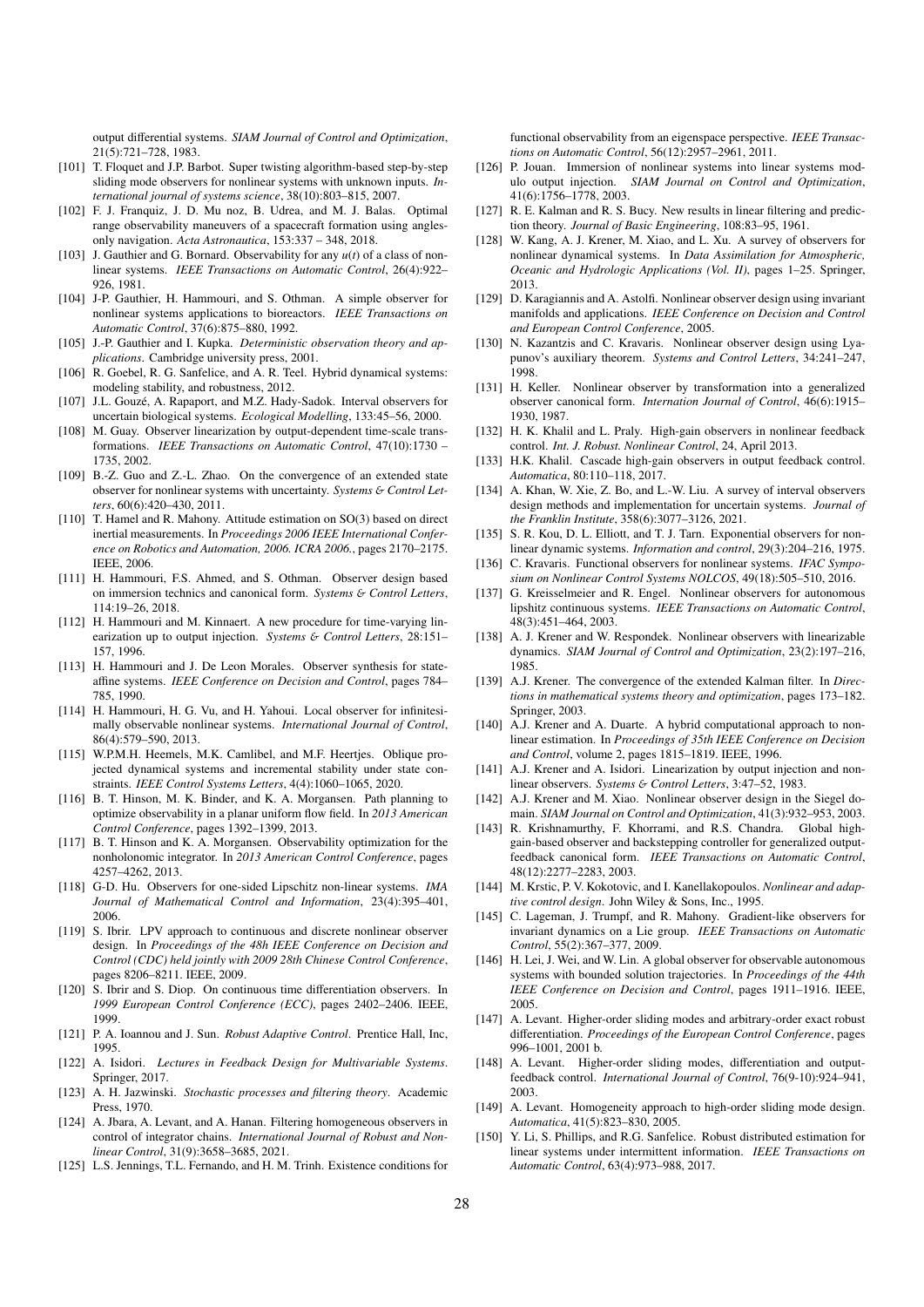- [151] Y. Li and R. G. Sanfelice. A finite-time convergent observer with robustness to piecewise-constant measurement noise. *Automatica*, 57:222– 230, 2015.
- [152] H. Lin, G. Zhai, and P. J. Antsaklis. Set-valued observer design for a class of uncertain linear systems with persistent disturbance. *American Control Conference*, 2003.
- [153] Winfried Lohmiller and Jean-Jacques E Slotine. On contraction analysis for non-linear systems. *Automatica*, 34(6):683–696, 1998.
- [154] F. Lopez-Ramirez, A. Polyakov, D. Efimov, and W. Perruquetti. Finitetime and fixed-time observer design: Implicit lyapunov function approach. *Automatica*, 87:52–60, 2018.
- [155] L.Praly. On observers with state independent error lyapunov function. *IFAC Proceedings Volumes*, 34(6):1349–1354, 2001.
- [156] G. Luders and K.S. Narendra. An adaptive observer and identifier for a linear system. *IEEE Transactions on Automatic Control*, 18(5):496–499, 1973.
- [157] D. Luenberger. Observing the state of a linear system. *IEEE Transactions on Military Electronics*, 8:74–80, 1964.
- [158] M. Maggiore and K. M. Passino. A separation principle for a class of non-uco systems. *IEEE Transactions on Automatic Control*, 48(7):1122–1133, 2003.
- [159] R. Mahony, T. Hamel, and J.-M. Pflimlin. Nonlinear complementary filters on the special orthogonal group. *IEEE Transactions on automatic control*, 53(5):1203–1218, 2008.
- [160] R. Mahony, T. Hamel, and J. Trumpf. Equivariant systems theory and observer design. *arXiv preprint arXiv:2006.08276*, 2020.
- [161] J. Malaizé, L. Praly, and N. Henwood. Globally convergent nonlinear observer for the sensorless control of surface-mount permanent magnet synchronous machines. *IEEE Conference on Decision and Control*, 2012.
- [162] I.R. Manchester. Contracting nonlinear observers: Convex optimization and learning from data. In *2018 Annual American Control Conference (ACC)*, pages 1873–1880. IEEE, 2018.
- [163] L. Marconi and L. Praly. Uniform practical nonlinear output regulation. *IEEE Transactions on Automatic Control*, 53:1184–1202, 2008.
- [164] R. Marino. Adaptive observers for single output nonlinear systems. *IEEE Transactions on Automatic Control*, 35(9):1054–1058, 1990.
- [165] Philippe Martin and Erwan Salaun. Generalized multiplicative extended Kalman filter for aided attitude and heading reference system. In *AIAA Guidance, Navigation, and Control Conference*, page 8300, 2010.
- [166] F. Mazenc, V. Andrieu, and M. Malisoff. Design of continuous-discrete observers for time-varying nonlinear systems. *Automatica*, 57:135 – 144, 2015.
- [167] F. Mazenc and O. Bernard. Interval observers for linear time-invariant systems with disturbances. *Automatica*, 47(1):140–147, 2011.
- [168] E. J. McShane. Extension of range of functions. *Bull. Amer. Math. Soc.*, 40(12):837–842, 1934.
- [169] L. Menini, C. Possieri, and A. Tornambe. A "practical" observer for nonlinear systems. *IEEE Conference on Decision and Control*, pages 3015–3020, 2017.
- [170] L. Menini, C. Possieri, and A. Tornambè. Observers for linear systems by the time integrals and moving average of the output. *IEEE Transactions on Automatic Control*, 64(12):4859–4874, 2019.
- [171] L. Menini, C. Possieri, and A. Tornambe. On the use of the timeintegrals of the output in observer design for non-linear autonomous system. *IEEE Transactions on Automatic Control*, 2021.
- [172] P.H. Menold, R. Findeisen, and F. Allgower. Finite time convergent observers for nonlinear systems. In *42nd IEEE International Conference on Decision and Control (IEEE Cat. No. 03CH37475)*, volume 6, pages 5673–5678. IEEE, 2003.
- [173] M. Dalla Mora, A. Germani, and C. Manes. Design of state observers from a drift-observability property. *IEEE Transactions on Automatic Control*, 45(8):1536–1540, 2000.
- [174] J. Moreno. Levant's differentiator by interconnection of low order blocks. In *Third IFAC Conference on Modelling, Identification and Control of Nonlinear Systems*, 2021.
- [175] S. Nazrulla and H.K. Khalil. Robust stabilization of non-minimum phase nonlinear systems using extended high-gain observers. *IEEE Transactions on Automatic Control*, 56(4):802–813, 2010.
- [176] H. H. Niemann, J. Stoustrup, B. Shafai, and S. Beale. LTR design of proportional-integral observers. *International Journal of Robust and*

*Nonlinear Control*, 5(7):671–693, 1995.

- [177] R. Ortega, S. Aranovskiy, A. A. Pyrkin, A. Astolfi, and A. A. Bobtsov. New results on parameter estimation via dynamic regressor extension and mixing: Continuous and discrete-time cases. *IEEE Transactions on Automatic Control*, 66(5):2265–2272, 2020.
- [178] W. Perruquetti, T. Floquet, and E. Moulay. Finite-time observers: application to secure communication. *IEEE Transactions on Automatic Control*, 53(1):356–360, 2008.
- [179] E. Petri, R. Postoyan, D. Astolfi, D. Nešić, and W.P.M.H. Heemels. Event-triggered observer design for linear systems. In *60th IEEE Conference on Decision and Control*, 2021.
- [180] K.S. Phogat and D.E. Chang. Invariant extended Kalman filter on matrix Lie groups. *Automatica*, 114:108812, 2020.
- [181] F. Plestan and A. Glumineau. Linearization by generalized input-output injection. *Systems* & *Control Letters*, 31:115–128, 1997.
- [182] R. Postovan, M.H.A. Hamid, and J. Daafouz. A multi-observer approach for the state estimation of nonlinear systems. In *2015 54th IEEE Conference on Decision and Control (CDC)*, pages 1793–1798. IEEE, 2015.
- [183] R. Postoyan and D. Nesic. A framework for the observer design for networked control systems. *IEEE Transactions on Automatic Control*, 57(5):1309–1314, 2011.
- [184] R. Postoyan and D. Nešić. On emulated nonlinear reduced-order observers for networked control systems. *Automatica*, 48(4):645–652, 2012.
- [185] L. Praly. Asymptotic stabilization via output feedback for lower triangular systems with output dependent incremental rate. *IEEE Transactions on Automatic Control*, 48(6):1103–1108, 2003.
- [186] L. Praly. Observers for nonlinear systems. In *Baillieul J., Samad T. (eds) Encyclopedia of Systems and Control*. Springer, 2015.
- [187] L. Praly and Z.-P. Jiang. Stabilization by output feedback for systems with ISS inverse dynamics. *Systems* & *Control Letters*, 21(1):19–33, 1993.
- [188] T.P. Proychev and R.L. Mishkov. Transformation of nonlinear systems in observer canonical form with reduced dependency on derivatives of the input. *Automatica*, 29(2):495–498, 1993.
- [189] C. Qian. A homogeneous domination approach for global output feedback stabilization of a class of nonlinear systems. *Proceedings of the American Control Conference*, 2005.
- [190] C. Qian. A homogeneous domination approach for global output feedback stabilization of a class of nonlinear systems. *IEEE American Control Conference*, pages 4708–4715, 2005.
- [191] C. Qian and W. Lin. Recursive observer design, homogeneous approximation, and nonsmooth output feedback stabilization of nonlinear systems. *IEEE Transactions on Automatic Control*, 51(9), 2006.
- [192] D. Rabehi, N. Meslem, and N. Ramdani. Finite-gain  $\mathcal{L}_1$  event-triggered interval observers design for continuous-time linear systems. *International Journal of Robust and Nonlinear Control*, 31(9):4131–4153, 2021.
- [193] A. Radke and Z. Gao. A survey of state and disturbance observers for practitioners. In *American Control Conference*, pages 6–11, 2006.
- [194] T. Raff and F. Allgöwer. Observers with impulsive dynamical behavior for linear and nonlinear continuous-time systems. *IEEE Conference on Decision and Control*, pages 4287–4292, 2007.
- [195] T. Raff, M. Kogel, and F. Allgower. Observer with sample-and-hold updating for Lipschitz nonlinear systems with nonuniformly sampled measurements. In *2008 American Control Conference*, pages 5254–5257, 2008.
- [196] S. Raghavan and J. K. Hedrick. Observer design for a class of nonlinear systems. *International Journal of Control*, 59(2):515–528, 1994.
- [197] R. Rajamani. Observers for Lipschitz nonlinear systems. *IEEE transactions on Automatic Control*, 43(3):397–401, 1998.
- [198] K. Rapp and P.-O. Nyman. Stability properties of the discrete-time extended Kalman filter. *IFAC Symposium on Nonlinear Control Systems*, 37(13):1377 – 1382, 2004.
- [199] K. Reif, F. Sonnemann, and R. Unbehauen. An EKF-based nonlinear observer with a prescribed degree of stability. *Automatica*, 34(9):1119– 1123, 1998.
- [200] W. Respondek, A. Pogromski, and H. Nijmeijer. Time scaling for observer design with linearizable error dynamics. *Automatica*, 40:277– 285, 2004.
- [201] H. Ríos and A. R. Teel. A hybrid observer for fixed-time state estima-